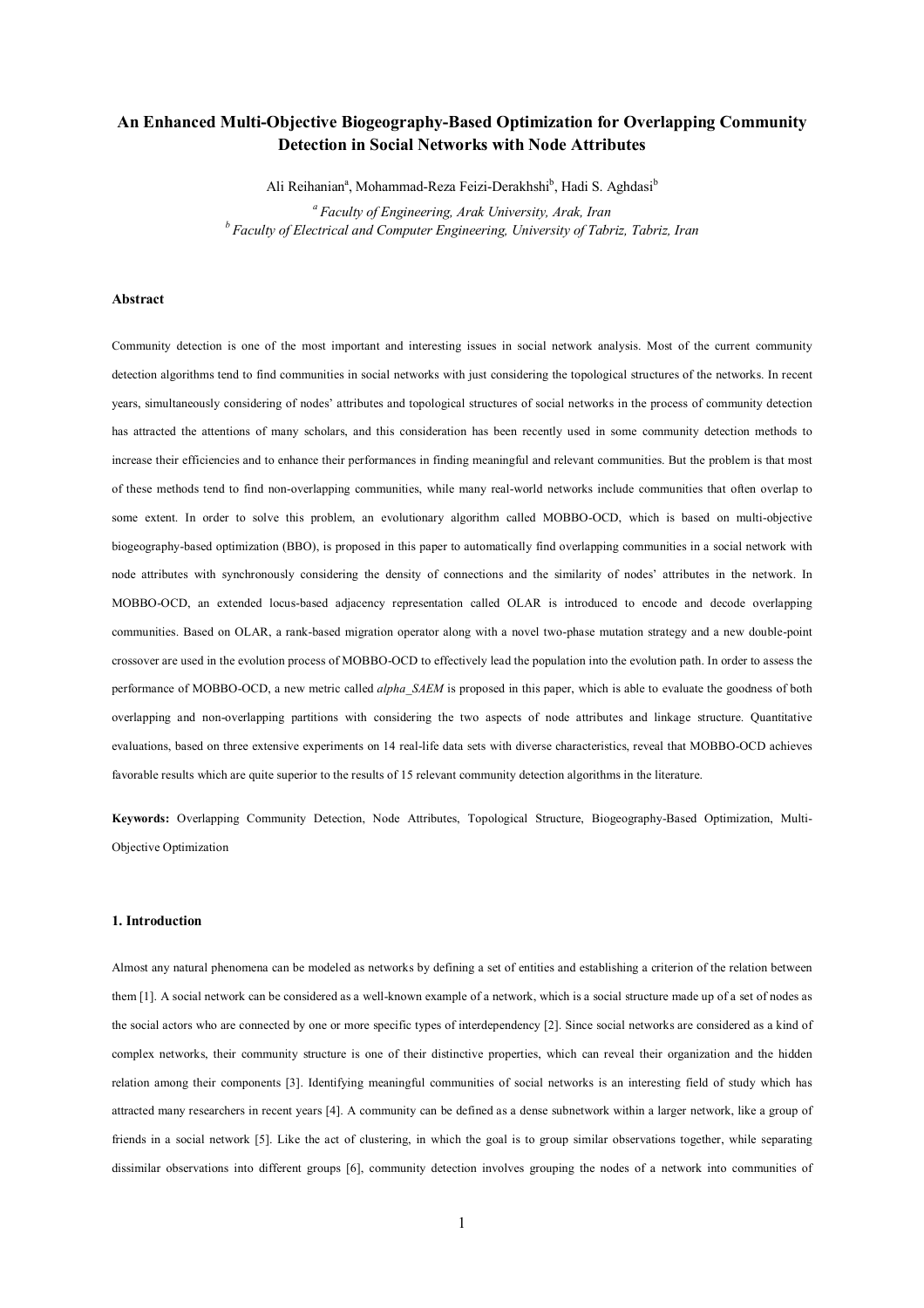densely connected nodes [7]. Since it is more likely that the members of a community have common hobbies, social functions, etc., the identified communities can be used in collaborative recommendation, information spreading, knowledge sharing, and other applications that are beneficent for us [8].

Most of the researches in the field of community detection focused on designing a variety of methods for non-overlapping (disjoint or separated) community detection, in which every node just belongs to exactly one community [9]. However, many real-world networks include communities that often overlap to some extent. It means that some nodes of these networks may belong to more than one community because they may have different roles in the network [9]. For example, we can consider an individual in a social network that might be a member of a karate community and a cinema community, simultaneously.

On the other hand, most of the studies in the field community detection focused on the graph structures of social networks to detect communities, while no content analysis is performed in their process of community detection [4]. In many real-world social networks, there is one or more attributes assigned to each node, which describe its properties, and are often homogenous in a community [10]. In other words, it is more likely that the nodes with the same attributes belong to the same communities. Nowadays, real world networks contain a vast range of information which can be classified as node (user) attributes, such as shared objects, comments, following information, age, education, gender, profession, etc [11]. Thus, the process of community detection can be more optimized with considering contents of a social network (if available) in finding communities in which members are not just densely connected but share similar attributes [10].

The problem of overlapping community detection have been considered in some researches, and some efficient overlapping community detection methods have been proposed in the literature of community detection in which no content analysis are performed. On the other hand, in recent years, the interest of scholars for finding community structures of social networks with considering node attributes and link structure have increased which have led them to propose some non-overlapping community detection methods. But, to our best knowledge, the problem of detecting overlapping communities in social networks with node attributes with synchronously considering structure and attribute is remained as an open problem.

In order to solve the mentioned problem, in this paper, we proposed a multi-objective evolutionary algorithm called MOBBO-OCD to automatically find overlapping communities in a social network, in which node attributes are available, with synchronously considering the density of connections and the similarity of nodes' attributes. Our proposed algorithm is based on biogeography-based optimization (BBO) [12], which is a novel promising evolutionary algorithm proposed with inspiration from the science of biogeography to solve global optimization problems. Since attribute similarity and connection density can be considered as two independent and sometimes conflicting objectives [10], we used a multi-objective BBO to make balance between them. The final result of the proposed method is a set of nondominated solutions (partitions of a network) which contain partitions which have the best performance from the perspective of topological structure (density of connections) of a network, partitions which have the best performance from the perspective of similarity of nodes' attributes in the network, and partitions that reach to a trade-off between the density of connections and the similarity of nodes' attributes in the network. Thus, our proposed method can provide a wide range of solutions for a decision maker to choose. With considering the described goals and characteristics of MOBBO-OCD, The following contributions are made in this paper:

- Since MOBBO-OCD aims to detect overlapping communities, we present an extended locus-based adjacency representation called OLAR to encode and decode overlapping communities. OLAR performs in 4 stages, which are Encoding, First Decoding, Marking and Final Decoding.
- Based on OLAR, we employ a rank-based migration operator, introduce a two-phase mutation strategy, and propose a doublepoint crossover in the evolution process of MOBBO-OCD to effectively lead the population into the evolution path.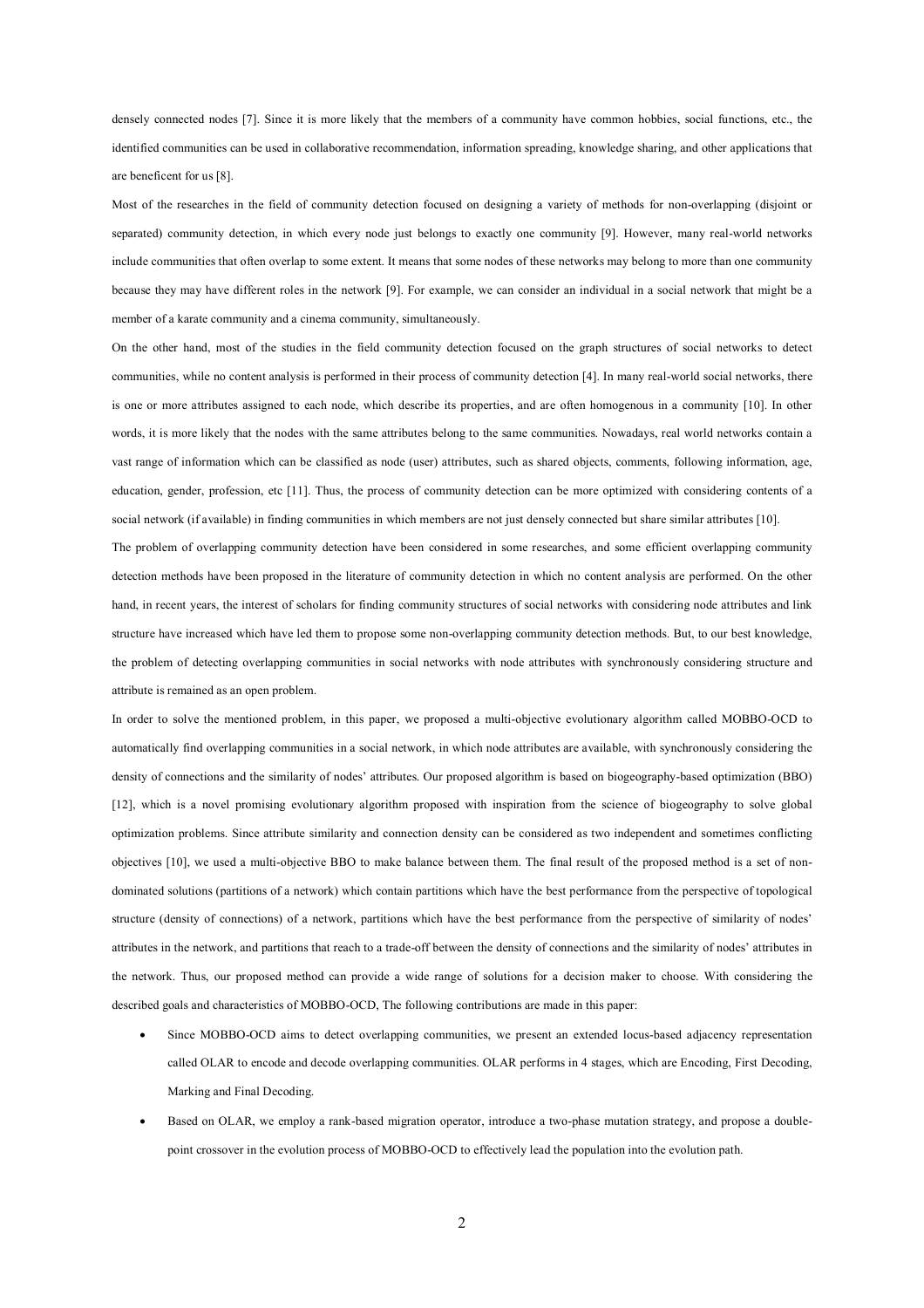- We propose a performance metric called *alpha\_SAEM*, which is able to evaluate the goodness of both overlapping and nonoverlapping partitions with considering the two aspects of node attributes and linkage structure.
- We conduct three extensive experiments on 14 real-life data sets with different characteristics to evaluate the performance of MOBBO-OCD by comparing its results with those of 15 relevant community detection algorithms.

The remainder of this paper is outlined as follows: Section 2 reviews the related works. In Section 3, the background of the research is explained. Section 4 presents the proposed algorithm MOBBO-OCD, and explains it in detail. In order to evaluate the performance of MOBBO-OCD, extensive experiments are conducted on 14 real-life data sets. The descriptions of these data sets, the experimental results and their analysis are given in Section 5. Finally, Section 6 concludes the paper.

### **2. Related works**

Many studies have been made in the area of community detection, in which the majority mainly focuses on the topological structures or linkage patterns of networks for finding their communities [8]. Considering the community detection strategies which are employed in these studies, their proposed methods can be classified into non-overlapping (separated or disjoint) community detection methods and overlapping community detection methods [13].

Palla et al. [14] proposed an approach called CPM to analyze the main statistical features of the interwoven sets of overlapping communities. CPM is performed based on first locating all cliques (maximal complete subgraphs) of a network, and then identifying its communities by carrying out a standard component analysis of the clique-clique overlap matrix. Gregory [15] presented an algorithm called COPRA for finding overlapping community structures of very large networks, which is based on the label propagation technique introduced in [16] but is able to detect communities that overlap. Ahn et al. [17] introduced communities as groups of links rather than nodes, and showed that this approach successfully reconciles the antagonistic organizing principles of overlapping communities and hierarchy. Cazabet and Amblard [18] proposed a multi-agent system that aims to simulate both the evolution of a network and the joint evolution of communities on it. This system can deal with overlapping communities. Lancichinetti et al. [19] presented a method called OSLOM that is capable of detecting clusters in networks accounting for edge directions, edge weights, overlapping communities, hierarchies and community dynamics. OSLOM is based on the local optimization of a fitness function expressing the statistical significance of clusters with respect to random fluctuations. Xie et al. [20] introduced a dynamic interaction process to allow efficient and effective overlapping community detection. SLPA is a specific implementation of this dynamic process. Yang and Leskovec [21] proposed Community-Affiliation Graph Model, which is a model-based community detection method that builds on bipartite node-community affiliation networks. This method can successfully capture overlapping, non-overlapping as well as hierarchically nested communities. Also, Yang and Leskovec [22] presented an overlapping community detection method called BIGCLAM that scales to large networks of millions of nodes and edges. Yang et al. [23] introduced a method for overlapping community detection called CoDA that scales to networks with millions of nodes and tens of millions of edges. CoDA exhibits the following three properties: detecting both cohesively connected communities (in which nodes link to each other) as well as 2-mode communities (in which nodes link in a bipartite fashion, where links predominate between the two partitions rather than inside them), allowing cohesive and 2-mode communities to overlap or be hierarchically nested, and allowing for community detection in directed as well as undirected networks. Xie et al. [24] introduced a novel approach for community discovery in networks, which is based on deep sparse filtering. In their method, the features of a network are extracted by sparse filtering, which is an unsupervised deep learning algorithm, from an efficient representation of the network. Then, the extracted features are employed to partition the network. Pereda and Estrada [25] considered the geometric space generated by the flow of items of a network in a diffusion-like process,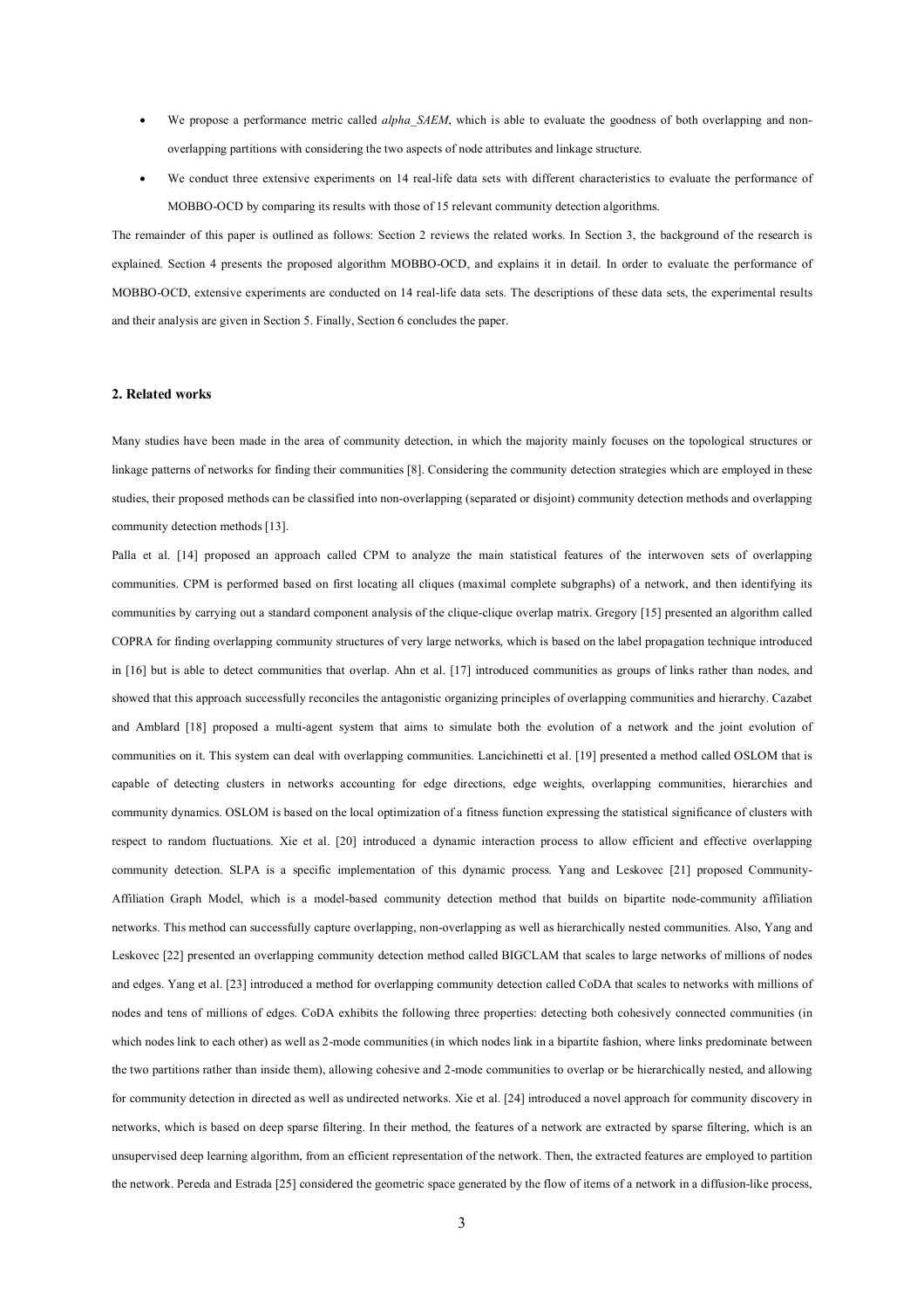instead of imposing an embedding of the network in a given manifold, in order to detect clusters of nodes in the network, which have more communicability among them than with the rest of the nodes. As a matter of fact, Pereda and Estrada detect clusters of the nodes in a network on the basis of their capacity of successfully delivering items through the network. Since community detection can be viewed as a clustering optimization problem, evolutionary computation and swarm-intelligence-based algorithms have a chance to be used for solving the community detection problem [13]. Compared with traditional algorithms, intelligent optimization algorithms can effectively find a proper, high-quality solution within a reasonable period of time [26]. For this reason, many intelligent optimization algorithms, like the one introduced in [27], have been proposed in recent years to solve the problem of community detection in complex networks [11].

The most important drawback of the studies which were described in the previous paragraph is that they merely consider the graph structure of networks for finding their communities. But, nowadays, real world networks are containing a vast range of contents, like node attributes, which can be analyzed and used to enhance the process of community detection. Thus, it is unreasonable for a community to be explained by a single entity [11].

In recent years, several studies have presented approaches which consider both the contents that are interchanged in networks and the topological structures of the networks, in order to find more meaningful communities [11]. Zhao et al. [8] proposed a topic-oriented community detection approach based on social objects' clustering and link analysis. Their introduced approach can identify the communities which reflect topics and strengths of connections, simultaneously. Reihanian et al. [4] evaluated the effect of topic consideration for finding meaningful communities in rating-based social networks. They presented a topic-oriented community detection algorithm based on the method proposed in [8] for detecting communities of rating-based social networks. With conducting experiments on real life data sets, they came to this conclusion that the results of community detection in rating-based social networks will be improved when the topic of interest is considered. Xia and Bu [28] constructed a semantic network from semantic information extracted from user-comment contents, and then implemented a community-detection algorithm on the giant component of the constructed semantic network in order to find communities. Reihanian et al. [13] proposed an adaptation of this approach for detecting communities of rating-based social networks. Yang et al. [29] presented an algorithm, named CESNA, for detecting overlapping communities in networks with node attributes. CESNA statistically models the interaction between the network structure and the node attributes. Papadopoulos et al. [30] presented an iterative parallelizable algorithm called CLAMP for clustering attributed multi-graphs, which automatically balances the structural and attribute properties of the vertices, and clusters the network such that objects in the same cluster are characterized by similar attributes and connections. Reihanian et al. [11] proposed a multi-objective discrete biogeography-based optimization algorithm to find non-overlapping communities of social networks with node attributes. Their method tends to reach to a trade-off between similarity of nodes' attributes and density of connections in the identified communities. Li et al. [10] introduced a multi-objective evolutionary algorithm called MOEA-SA, which is based on structural and attribute similarities, to solve the attributed graph clustering problem. Reihanian et al. [13] introduced a generic framework called SNTOCD to detect overlapping communities in social networks, with special focus on rating-based social networks. Their proposed framework considers the information shared by the users (ratings), as well as their topics of interest, for the sake of finding meaningful communities. Gong et al. [31] introduced a novel network embedding method, named as SNE, which learns node embeddings in a semisupervised manner while preserving structural information, text features and category attributes of networks, simultaneously. As a matter of fact, they designed a structure preserving module and a semi-supervised loss to evaluate the structural similarity between nodes and incorporate category attributes into network embedding, respectively. They also utilized stacked auto-encoders to preserve the highly nonlinear structural information, due to the complex relationships existing in networks. Zheng et al. [32] proposed a factorization-based coclustering method to discover audiences with similar interests in a business intelligence network (BIN). Their method, which is called CBIN, detects overlapping audience clusters by utilizing both network topology and user features, such as interests, posts, and profiles, in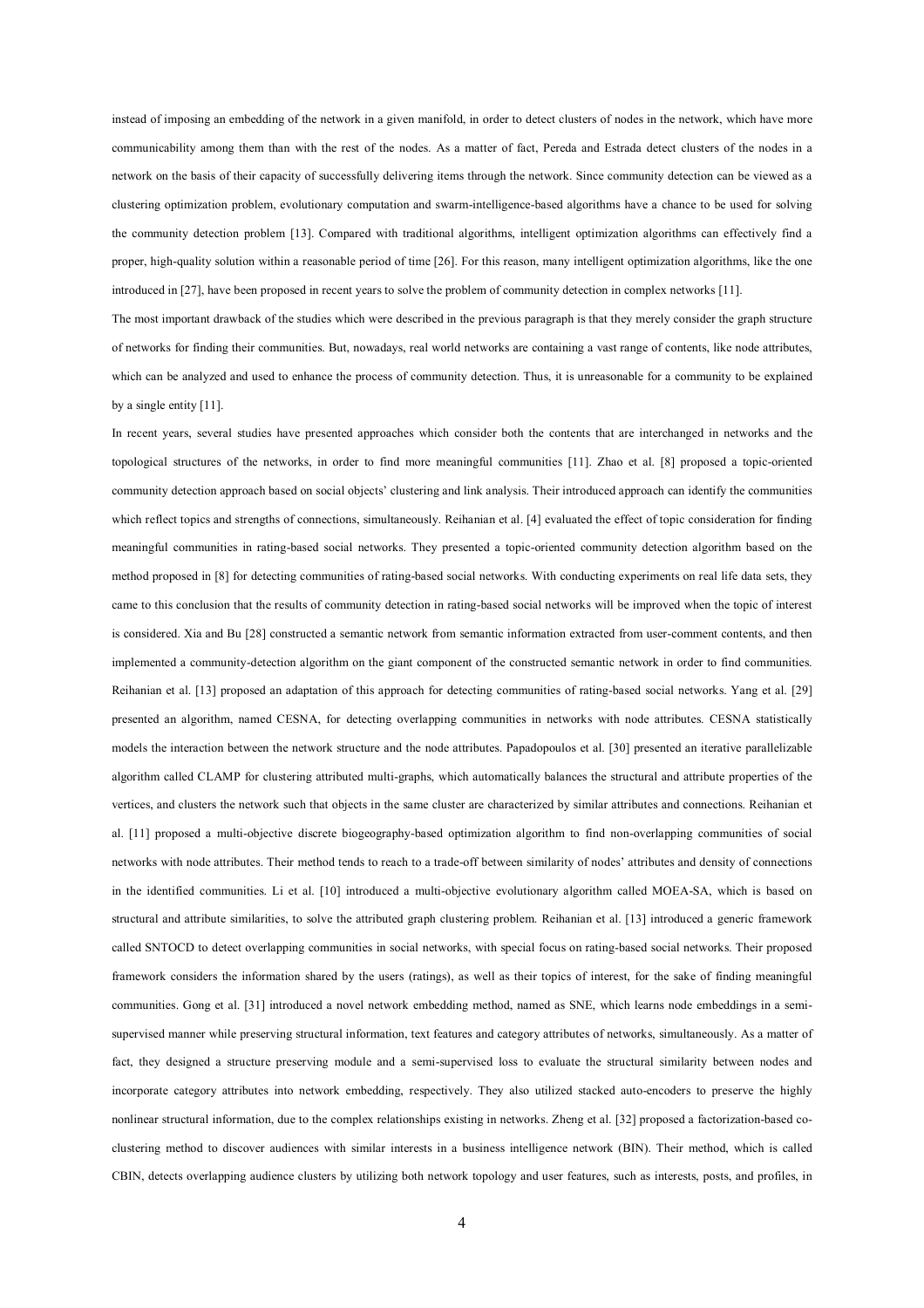order to provide insights into the functional relevance those audiences have to the organization. CBIN co-factorizes information from several perspectives, such as topological structure (audiences), textual features (user data), and the correlations between features, simultaneously.

Some of the methods described in this section synchronously consider structure and attribute in finding communities of social networks with node attributes. But most of these methods, such as the methods described in [10, 11], can find disjoint communities, and are not able to find overlapping ones, while the other methods, like the one introduced in [30], need to know the number of communities beforehand, while the number of communities in a real graph is usually unknown in advance [10]. In order to overcome these problems, for the first time, we propose a novel community detection algorithm in this paper, which can automatically find overlapping communities with synchronously considering the density of connections and the similarity of nodes' attributes in a social network with node attributes.

#### **3. Background**

In this section, Biogeography-Based Optimization (BBO) and Multi-objective Optimization Problem (MOP), as the concepts which organize the background of this research, are discussed.

### **3.1. Biogeography-Based Optimization (BBO)**

As previously mentioned, biogeography-based optimization (BBO) is an evolutionary algorithm, which was introduced by Dan Simon in 2008 [12], to solve global optimization problems. BBO is based on the science of biogeography, which deals with the study of the distribution of biological species over time and space [11, 12, 33].

In BBO, each member of the population is called the habitat, which represents a candidate solution to the problem that tends to be solved by BBO. Each habitat includes a *n*-dimensional vector, and each of the *n* variables of this vector is a value of the so-called Suitability Index Variable (SIV) [11]. A measure of the goodness of a habitat in BBO is its Habitat Suitability Index (HSI) [33]. A good habitat has a high value of HSI. HSI is equivalent to fitness, in maximization problems, or cost, in minimization problems, in some other evolutionary algorithms [11]. Like many other evolutionary algorithms, there are two main steps in BBO which are [33]: 1) information sharing and 2) mutation.

Migration operator is introduced in BBO to perform the step of information sharing, which tends to improve the habitats of the population. Sharing SIV values between habitats is a probabilistic task in BBO which is conducted based on the migration rates of the habitats. The migration rates of a habitat like  $H_i$  have two components: immigration rate ( $\lambda_i$ ) and emigration rate ( $\mu_i$ ). The immigration rate of a habitat is used to probabilistically decide whether to immigrate or not (that means whether to accept an SIV value from other habitats or not). If the immigration is selected for the habitat *Hi*, then the emigrating habitat should be selected (a habitat which its SIV value should be transferred). The emigrating habitat *H<sup>j</sup>* is probabilistically selected based on its emigration rate ( *<sup>j</sup>* ). In BBO, each call of the migration operator can lead to migration of a single SIV value from one habitat (emigration) to another habitat (immigration) of the population [11, 33].

The mutation in BBO is a probabilistic operator which randomly changes an SIV value of a habitat. The aim of the mutation is to increase diversity among the population (habitats). Mutation gives this chance to the habitats with low HSIs to improve their quality (enhance their HSI values). On the other hand, the habitats with high HSIs are also given this chance by mutation to improve themselves even more than they already have [33].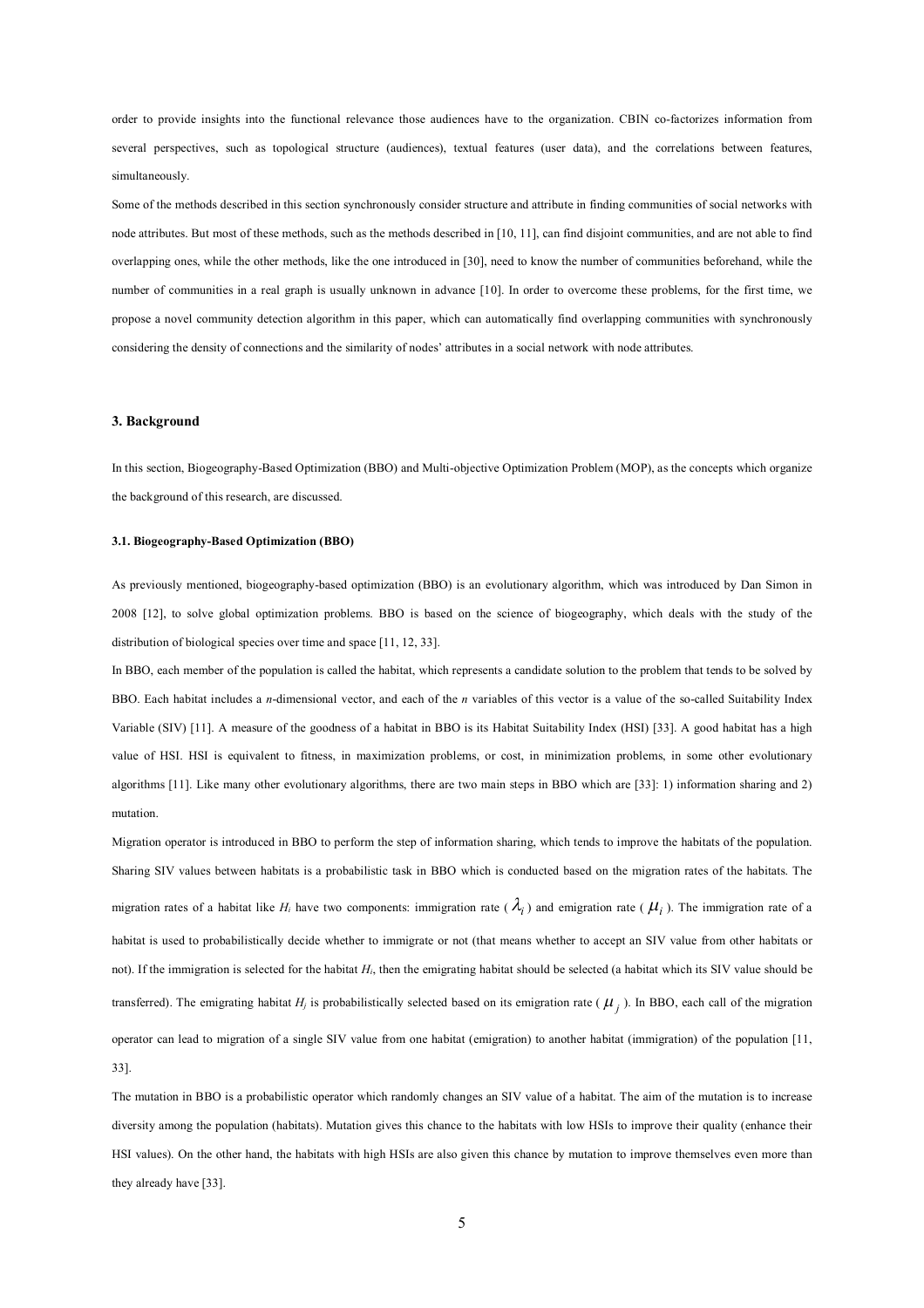The motivation of utilizing BBO as the optimization algorithm in the proposed method (MOBBO-OCD) is that BBO is one of the fastestgrowing nature-inspired algorithms for solving practical optimization problems, and has the advantages in terms of simplicity, flexibility and computational efficiency [34]. Since its introduction, BBO has been employed in different researches to solve numerous practical optimization problems in various branches of science and engineering, such as data analysis, network and antenna problems and image processing [34].

#### **3.2. Multi-objective Optimization Problem (MOP)**

In this sub-section, first, a formal definition of an MOP is given. Then, the concept of dominance is explained. After that, the Pareto-based approach (one of the most considered general approaches for solving an MOP), which is employed in this paper, is discussed.

### **3.2.1. A formal definition of an MOP**

An MOP can be formally defined as: "minimizing (or maximizing)  $F(x) = \{f_1(x),..., f_k(x)\}\.$  An MOP solution minimizes (or maximizes) the components of a vector  $F(x)$ , where *x* is a *n*-dimensional decision variable vector  $x = \{x_1, ..., x_n\}$  from some universe  $\Omega$  [35]."

#### **3.2.2. The concept of dominance**

In a multi-objective minimization problem, solution *x* is said to dominate solution  $y$  ( $x \prec y$ ), if:

$$
\forall i: f_i(\mathbf{x}) \le f_i(y) \qquad (1)
$$
  

$$
\exists i_0: f_{i_0}(\mathbf{x}) < f_{i_0}(y) \qquad (2)
$$

The first above condition emphasizes that  $\gamma$  should not be better than  $x$  at all, while the second above condition indicates that  $x$  should be better than *y* in at least one aspect (objective function).

#### **3.2.3. Solving an MOP**

One of the most considered general approaches for solving an MOP is the Pareto-based approach, in which each objective function of an MOP is treated separately. The Pareto-based approach does not transform a multi-objective problem into single-objective ones for solving an MOP. The output of the Pareto-based approach is a set of non-dominated solutions.

Consider that *X* is a set of generated solutions. It can be said that  $x^* \in X$  is a non-dominated solution if there does not exist another solution like *x* such that *x* dominates  $x^*$  ( $x \prec x^*$ ). The non-dominated set of solutions or the Pareto optimal set of solutions can be represented as follows:

$$
p^* = \{x^* \in X \mid \neg \exists x \in X, x \prec x^* \} \qquad (3)
$$

As previously mentioned, the output of the Pareto-based approach is not a unique solution but a set of non-dominated solutions (a Pareto optimal set of solutions). It is the advantage of the Pareto-based approach that provides multiple candidate solutions for a decision maker, and it is his/her responsibility to select the best compromise solution among the set of candidate non-dominated solutions, which are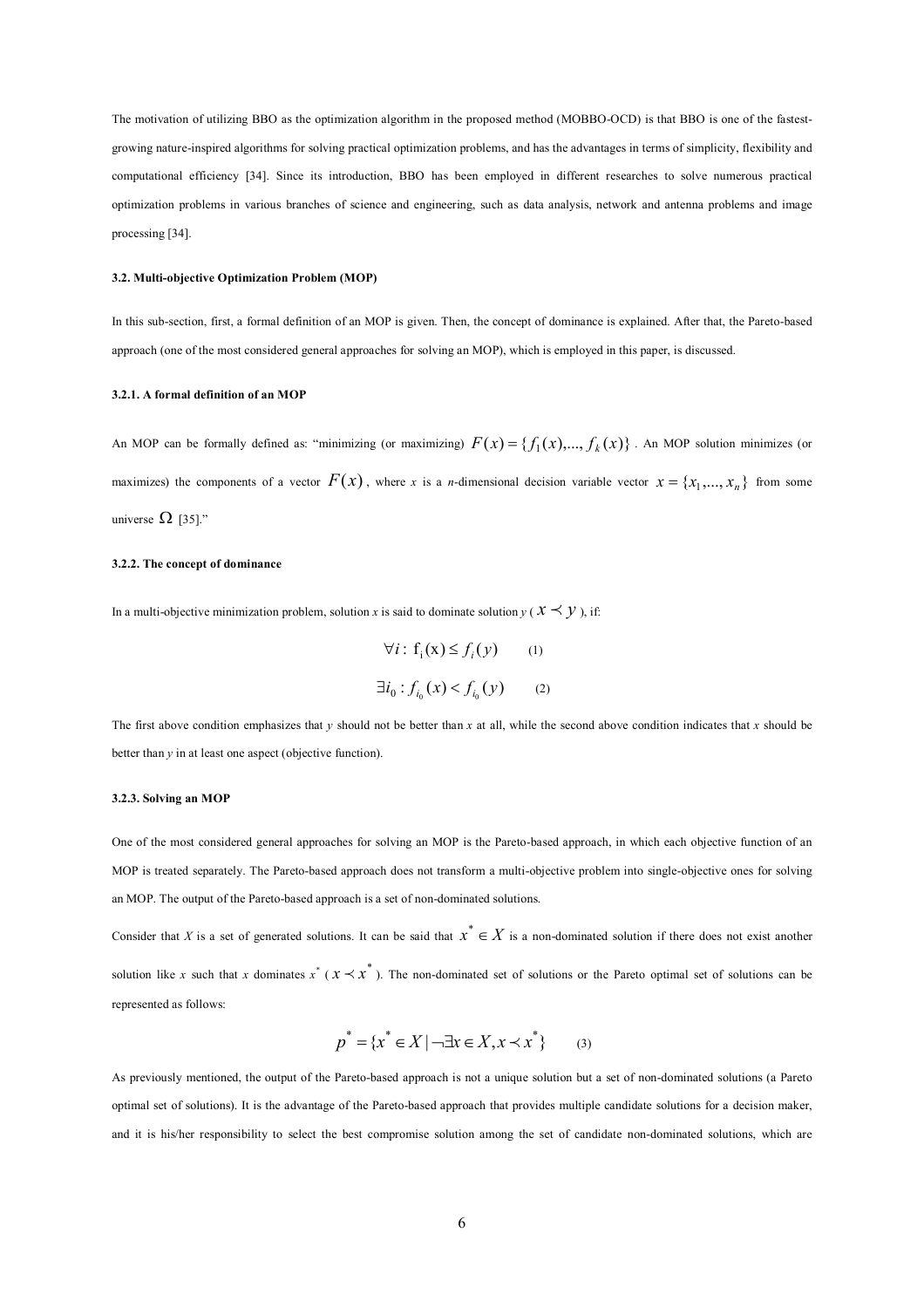considered to be equally optimal  $[11]$ . The selection is essentially a trade-off of one complete solution *x* over another in multi-objective space [35].

### **4. Proposed method**

As previously mentioned, this paper aims to detect the overlapping communities of a social network with node attributes in which members share similar attributes, and have dense connections. This goal is achieved by proposing a Multi-Objective BBO-based Overlapping Community Detection algorithm (MOBBO-OCD), which finds overlapping communities of a social network, in which node attributes are available, with considering the two aspects of topological structure and node attributes of the network. Since MOBBO-OCD uses the Paretobased approach, its final output is a set of non-dominated solutions (partitions) of its input social network. The pseudo code of MOBBO-OCD is shown in Algorithm 1.

#### **Algorithm 1:** MOBBO-OCD

**Input:** A network with node attributes (*AN*=<*N*,*A*,*E*>) **Output:** A set of non-dominated partitions of *AN*

#### 1. **Begin**

- **% Parameter Initialization%**<br>2 Initialize *nSIV* (number of node 2. Initialize *nSIV* (number of nodes of *AN*) 3. Initialize *nHabitat* (number of habitats or size of population) 4. Initialize the immigration rates  $\lambda$  (an arithmetic progression from 0 to 1 with common difference of  $d = 1/(nHabitat - 1)$ ) 5. Initialize the emmigration rates  $\mu$  ( $\mu = 1 - \lambda$ ) 6. Initialize *pMutation* (probability of mutation) according to Eq. (4) 7. Initialize *OVSet* (set of candidate overlapping nodes) according to **Algorithm 2 %End of Parameter Initialization% %Initialization%** 8. Generate initial habitats (*H1*,…,*HnHabitat*) according to **Algorithm 3**, and store them in *HBT* set 9. Compute HSI values of the habitats of *HBT* based on the objective functions described in Sub-step 2.2 10. Sort *HBT* according to **Algorithm 4 %End of Initialization% %Main Loop%**<br>11. **While** not  $T \frac{6}{7}$ **While** not  $T \sqrt[9]{t}$  is a termination criterion 12.  $newHBT \leftarrow HBT$
- 13. **For** each habitat like *H<sup>i</sup>* in *newHBT*
- 14. **For** each SIV *k* in *H<sup>i</sup>*
- 15. Perform migration according to **Algorithm 5**
- 16. **If**  $rand \leq p\text{Mutation}$ <br>17 **Perform the first n** 
	- 17. Perform the first phase of mutation strategy according to **Algorithm 6**
- 18. Perform the second phase of mutation strategy according to **Algorithm 7**
- 19. **End If**
- 20. **End For**
- 21. Perform crossover according to **Algorithm 8**
- 22. Perform the decoding stages described in Sub-step 3.6
- 23. Compute HSI values of  $H_i$  based on the objective functions described in Sub-step 2.2<br>24. **End For**
- End For
- 25. *HBT*  $\leftarrow$  *HBT*  $\cup$  *newHBT* % merging *HBT* and *newHBT*
- 26. Sort *HBT* according to **Algorithm 4**
- 27. *HBT*  $\leftarrow$  Select the first *nHabitat* number of habitats from *HBT*
- 28. Sort *HBT* according to **Algorithm 4**
- 29. **End while**
- **%End of Main Loop%**
- 30. **Return** *HBT* as the final output of MOBBO-OCD

31. **End**

According to Algorithm 1, the input of MOBBO-OCD is a social network with node attributes *AN*=<*N*,*A*,*E*>, where *N*, *A* and *E* represent

nodes of the network, the corresponding attribute values of the nodes and the edges of the network, respectively. As a matter of fact, *AN*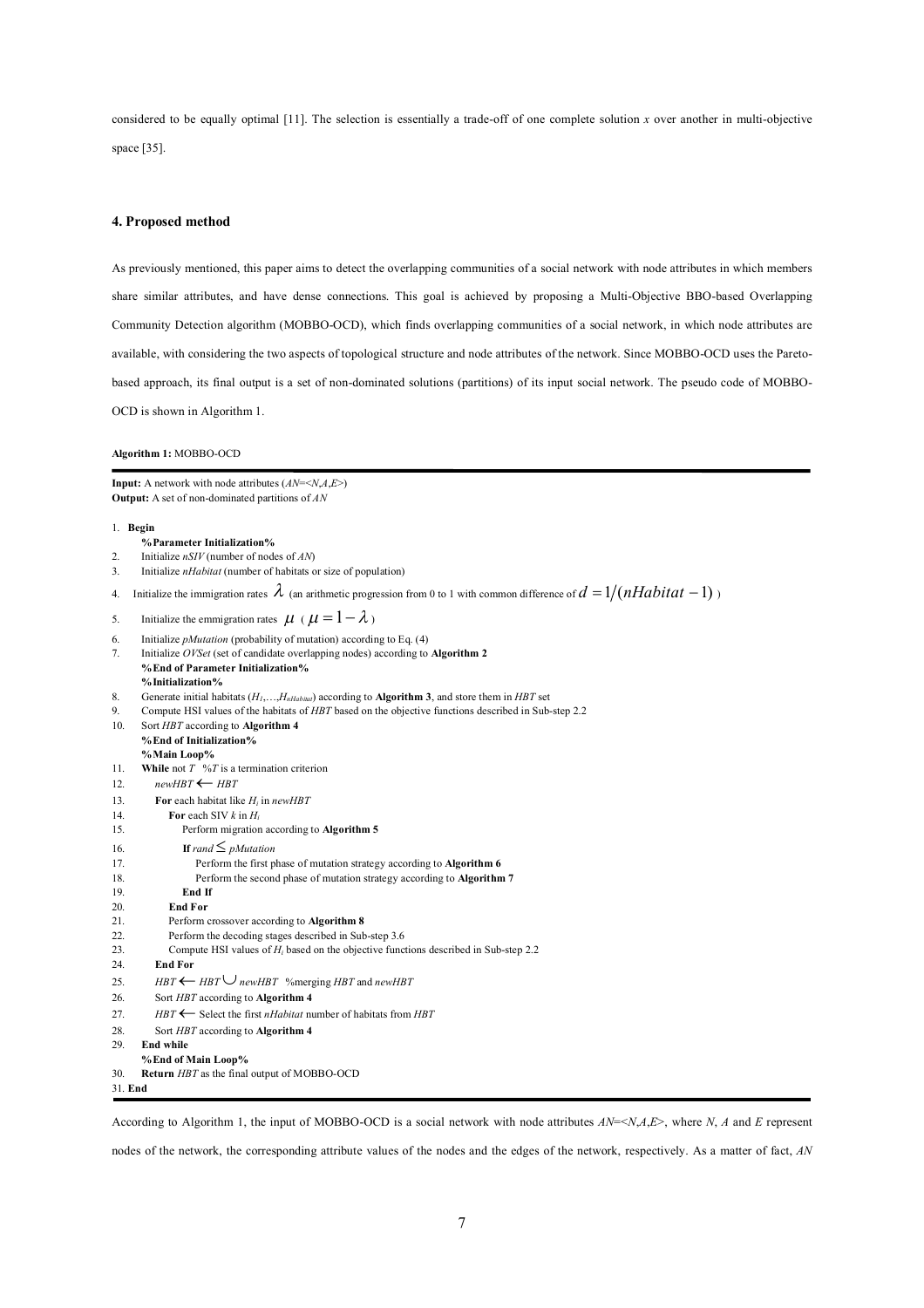contains the adjacency matrix and nodes' attributes of the social network. With considering Algorithm 1, the strategy of MOBBO-OCD can be outlined in the following 7 steps:

**Step 1: Parameter Initialization.** In the first step of MOBBO-OCD, the parameters of the algorithm are initialized as follows:

**Sub-step 1.1: Initializing** *nSIV***.** The first parameter to be initialized is *nSIV*, which represents the number of nodes of *AN* (the input social network).

**Sub-step 1.2: Initializing** *nHabitat***.** The second parameter to be initialized is *nHabitat*, which represents the number of habitats or the size of the population.

**Sub-step 1.3: Initializing immigration rates (** $\lambda$ **).** The third parameter to be initialized is immigration rates ( $\lambda$ ). In MOBBO-OCD, the immigration rates are considered to be an arithmetic progression from 0 to 1 with common difference of  $d = 1/(nHabitat-1)$ .

**Sub-step 1.4: Initializing emigration rates (** $\mu$ **).** The fourth parameter to be initialized is emigration rates ( $\mu$ ). In MOBBO-OCD, the emigration rates are considered to be  $\mu = 1 - \lambda$ . Here, we give an example for better clarifying the performance of immigration rates and emigration rates in MOBBO-OCD. Consider the size of the population (*nHabitat*) to be 5. In this condition, the immigration rates will be 0, 0.25, 0.5, 0.75, 1, respectively, while the emigration rates will be  $1, 0.75, 0.5, 0.25, 0$ , respectively. It can be concluded that, the sum of immigration and emigration rates for each habitat of a population is considered to be 1. Also, with considering the population to be sorted, the first member (the best habitat) of the population has the lowest immigration rate (0) and the highest emigration rate (1) among other members of the population, while the last member (the worst habitat) of the population has the highest immigration rate (1) and the lowest emigration rate (0) among other members of the population.

**Sub-step 1.5: Initializing** *pMutation***.** The fifth parameter of MOBBO-OCD to be initialized is *pMutation*, which indicates the probability of mutation in the algorithm. Since different mutation rates will dramatically affect the results of an evolutionary algorithm, in MOBBO-OCD, the value of *pMutation* is calculated based on a method proposed in [11], which gives a good approximation of a mutation probability. In this method, first, a suitable mutation rate for a fixed number of SIVs should be approximated. In our experiments, same as [11], we found that MOBBO-OCD with *pMutation* of 0.1 has a good performance to solve a problem of overlapping community detection in which *nSIV* (number of nodes) is equal to 100. This approximation is conducted with try and error. Then, *pMutation* for other problems with different number of SIVs can be approximated using Eq. (4) [11]:

$$
0.1 \times 100 = p\text{Mutation} \times nSIV \implies \text{pMutation} = \frac{10}{nSIV} \tag{4}
$$

According to Eq. (4), the value of *pMutation* depends on *nSIV* (number of nodes) of a community detection problem, but the product of *pMutation* and *nSIV* is considered to be a fixed number (10 in our experiments). It can be concluded that with using Eq. (4), *pMutation*s of different community detection problems are made to be dependent on their number of nodes rather than being a fixed number.

**Sub-step 1.6: Initializing** *OVSet*. The last parameter to be initialized in MOBBO-OCD is *OVSet*, which includes the candidate overlapping nodes of *AN*. The members of *OVSet* are recognized by using a method proposed in [9]. This method finds the candidate overlapping nodes based on the following two observations [9]:

- "Observation 1: For each overlapping node of several communities, there usually exists one neighboring node in each community which is densely connected to the overlapping node.
- Observation 2: The links between communities that have at least an overlapping node are spare enough to make these communities unable to form one community."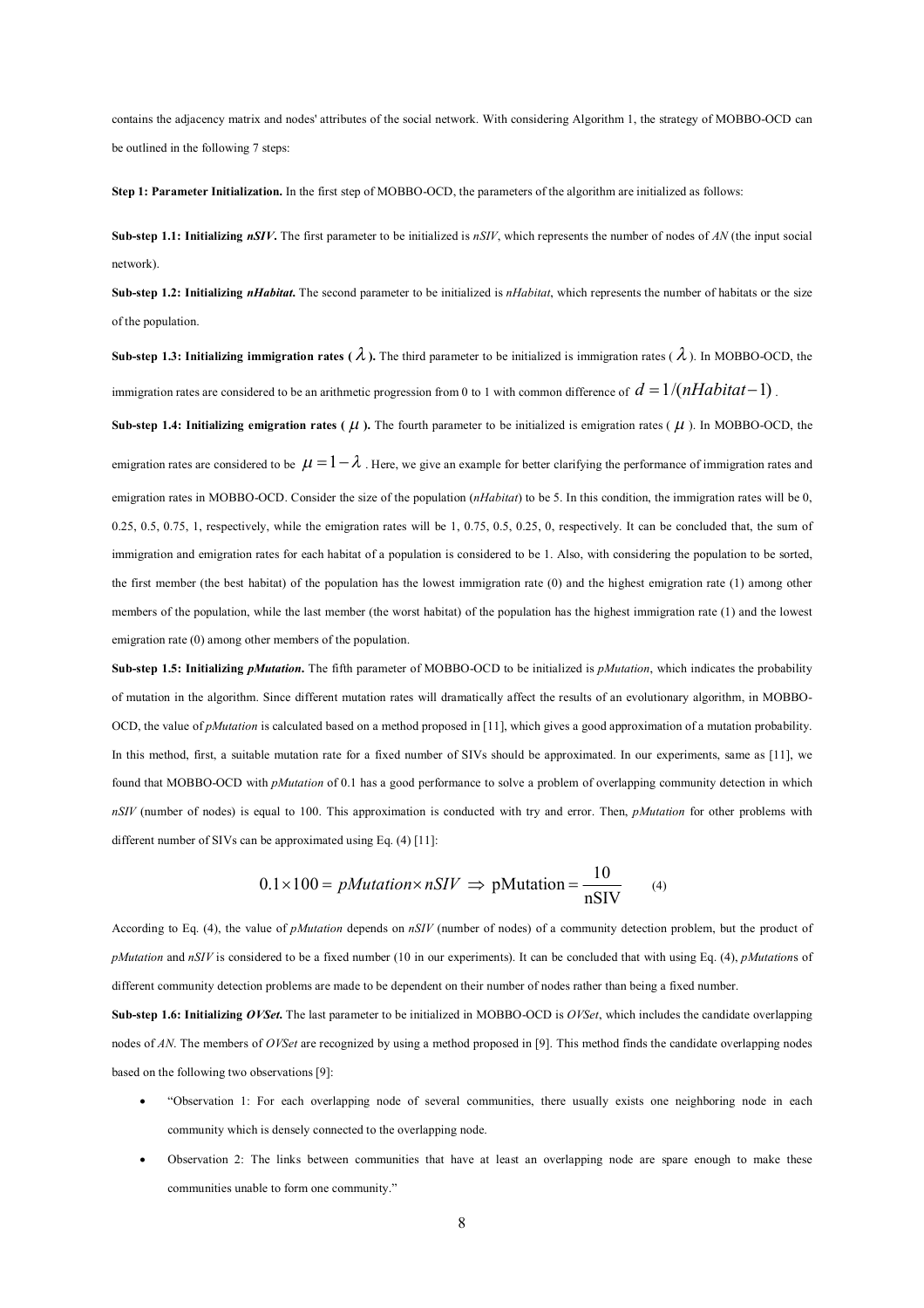With considering  $n_i$  to be a node in the graph *G* of a social network and based on the two above observations, the following definitions are given in [9]:

- "Definition 1 (Key Neighboring Node): Key Neighboring Node of  $n_i$ , denoted as  $n_i^{KN}$ , is the node in the neighborhood of  $n_i$ which has the largest number of common neighboring nodes with *ni*.
- **•** Definition 2 (Key Neighboring Sub-graph): Key Neighboring Sub-graph of  $n_i$ , denoted as  $G_i^{KN}$ , is the sub-graph consisting of

Key Neighboring Node of  $n_i$  ( $n_i^{KN}$ ) and common neighboring nodes of  $n_i$  and  $n_i^{KN}$ ."

With considering the above definitions and observations, it can be concluded that the node  $n_i$  would have a high probability of being an overlapping node if the following two conditions are both satisfied [9]:

- "Condition 1: There should be at least two different Key Neighboring Sub-graphs of *n<sup>i</sup>* in the considered social network.
- Condition 2: The links between any two Key Neighboring Sub-graphs of *n<sup>i</sup>* should be spare."

In order to consider the second condition, Eq. (5) is used to measure the link closeness (*LC*) between two neighboring sub-graphs  $G_1^{KN}$ and  $G_2^{KN}$  of  $G$  [9]:

$$
LC(G_1^{KN}, G_2^{KN}) = \max\left\{\frac{L(G_1^{KN}, G_2^{KN})}{L(G_1^{KN}, G_1^{KN})}, \frac{L(G_1^{KN}, G_2^{KN})}{L(G_2^{KN}, G_2^{KN})}\right\}
$$
(5)

Where  $L(G_1^{KN}, G_2^{KN})$  denotes the number of links between  $G_1^{KN}$  and  $G_2^{KN}$  , and is defined as  $L(G_1^{KN}, G_2^{KN}) = \sum_{i \in G_1^{KN}, j \in G_2^{KN}} A_{ij}$  where A is the adjacency matrix of the social network G. The links between  $G_1^{KN}$  and  $G_2^{KN}$ are considered to be spare if their *LC* is equal to or smaller than a given threshold [9]. The same as [9], in MOBBO-OCD, this threshold is considered to be 0.1.

Fig. 1 shows an example for better clarifying the process of finding candidate overlapping nodes of a social network in MOBBO-OCD. Fig. 1(a) shows the graph *G* of a social network with 5 nodes and 6 edges. We want to find out whether node 3 is a candidate overlapping node of *G* or not. For this reason, first, we find the neighboring nodes of node 3, which are node 1, node 2, node 4 and node 5. Then, we find the common neighboring nodes of node 3 and its neighboring nodes. The common neighboring nodes of node 3 and node 1, node 3 and node 2, node 3 and node 4, and node 3 and node 5 are node 2, node 1, node 5 and node 4, respectively. Since the number of common neighboring nodes of node 3 and all of its neighboring nodes are equal to 1, the Key Neighboring Node of node 3 can be any of its neighboring nodes. With choosing node 1 to be the first Key Neighboring Node of node 3, the first Key Neighboring Sub-graph of node 3 ( $G_1^{KN}$ ) is formed, which includes node 1 and node 2. This Key Neighboring Sub-graph is shown in Fig. 1(b). After removing the members of  $G_1^{KN}$  (node 1 and node 2) and their related edges from *G*, the reduced sub-graph of *G*, which is shown in Fig. 1(c), is formed. Now, with choosing node 4, from the reduced sub-graph of *G*, as the second Key Neighboring Node of node 3, the second Key Neighboring Sub-graph of node 3 (  $G_2^{KN}$ ) is formed, which includes node 4 and node 5. This Key Neighboring Sub-graph is shown in Fig. 1(d). Since two Key Neighboring Sub-graphs are found for node 3, the first condition is satisfied. If we consider the two Key Neighboring Sub-graphs of node 3, which are shown in Fig. 1(b) and Fig. 1(d), we can see that there is no link between these sub-graphs, which means  $LC(G_1^{KN}, G_2^{KN}) = \max\{0, 0, 1\} = 0$  . If we consider the threshold to be 0.1, the links between the two Key Neighboring Sub-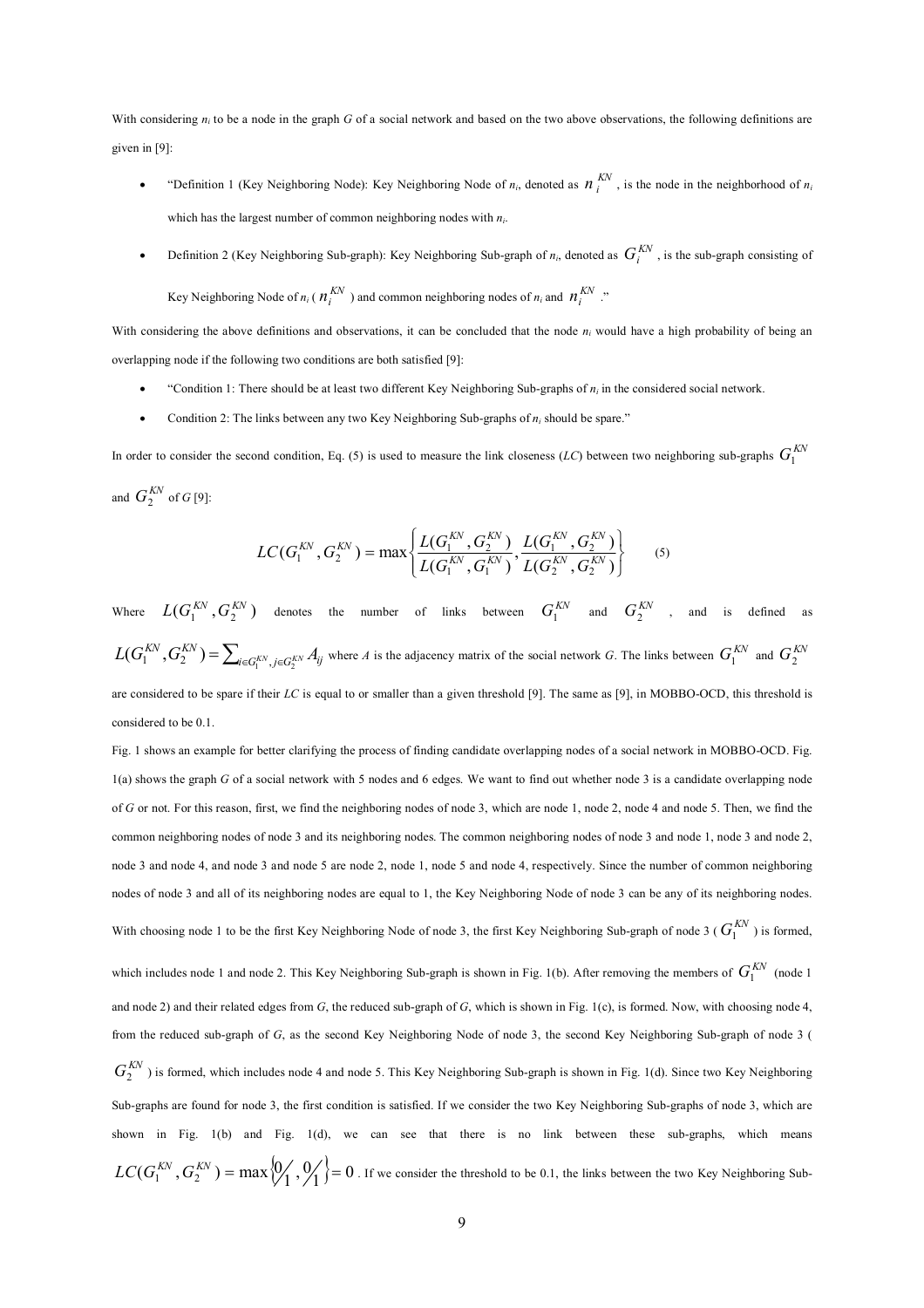graphs of node 3 will be considered to be spare ( $LC(G_1^{KN}, G_2^{KN}) \le 0.1$ ). Thus, in this condition, node 3 is considered to be a candidate overlapping node of *G*.



**Fig. 1.** The process of determining whether node 3 is a candidate overlapping node of the graph *G* or not. (a) The graph *G* of a social network with 5 nodes and 6 edges. (b) Node 1 is chosen to be the first Key Neighboring Node of node 3, and the first Key Neighboring Sub-graph of node 3 is formed which includes node 1 and node 2. (c) The obtained reduced sub-graph after removing the first Key Neighboring Sub-graph along with its related edges from *G*. (d) Node 4 is chosen to be the second Key Neighboring Node of node 3, and the second Key Neighboring Sub-graph of node 3 is formed from the reduced subgraph which includes node 4 and node 5.

If we perform the explained process for other nodes in the network of Fig. 1(a), only one key neighboring sub-graph will be found for each of these nodes, the first condition will not be satisfied for the nodes, and none of them can be a candidate overlapping node of *G*. Thus, it can be concluded that node 3 is the only candidate overlapping node in the network of Fig. 1(a). Algorithm 2 summarizes the process of

finding candidate overlapping nodes of a social network in MOBBO-OCD.

**Algorithm 2:** Finding *OVSet* (*AN*, *nSIV*)

```
1. Begin
2. OVSet=33. For i=1 to nSIV do
4. Neighbors \leftarrow Find all neighboring nodes of node i [from the adjacency matrix of AN]<br>5. KNSuberanh = \frac{1}{2} % KNSuberanh is the first Key Neighboring Sub-graph
        5. KNSubgraph1={} %KNSubgraph1 is the first Key Neighboring Sub-graph
6. KNSubgraph2={} %KNSubgraph2 is the second Key Neighboring Sub-graph
7. For j=1 to 2 do
8. CandidateKNNodes \leftarrow Find all neighbors from Neighbors which have the most common number of neighboring nodes with node i (candidate Key
               Neighboring Nodes)
9. If the number of members in CandidateKNNodes is more than 1
10. KNNode \leftarrow Randomly select one member of CandidateKNNodes
11. Else
12. KNNode CandidateKNNodes
13. End If
14. CommonNNodes \leftarrow Find all common neighboring nodes of node i and KNNode
15. KNSubgraphj KNNodeCommonNNodes
16. Neighbors  Neighbors-KNSubgraphj
17. If j=1 AND Neighbors is empty
18. i \leftarrow i+1 And go to line 3
19. End If
20. End For
21. LC Calculate the link closeness between KNSubgraph1 and KNSubgraph2 according to Eq. (5)
22. If LC \leq 0.123. OVSet \leftarrow OVSet \cup i
24. End If
25. End For
26. Return OVSet
```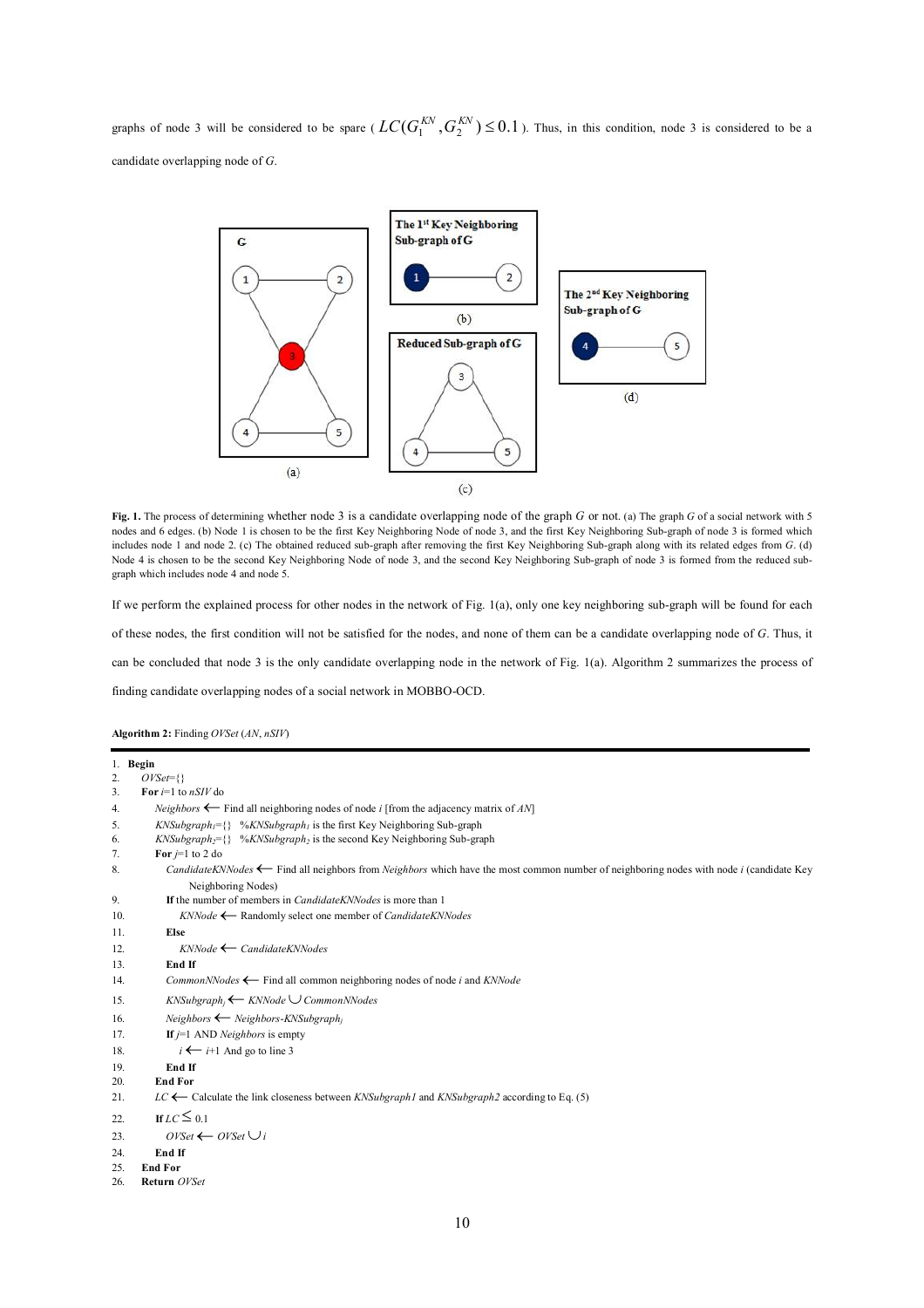### 27. **End**

**Step 2: Initialization.** The second step of MOBBO-OCD is related to the process of initializing population. In MOBBO-OCD, the population consists of *nHabitat* number of habitats. Each habitat represents a partition of *AN*. The main parts of the initialization step of MOBBO-OCD are outlined in the following 3 sub-steps:

**Sub-step 2.1: Generating initial habitats.** In this sub-step, the initial habitats are generated, and are stored in *HBT* set. Most of the researches, in which evolutionary algorithms were employed to solve community detection problems, used locus-based adjacency representation for encoding and decoding individuals in populations. The locus-based adjacency representation, which was used in [36], can only encode and decode non-overlapping communities. Since MOBBO-OCD is proposed to detect overlapping communities, we present an extended locus-based adjacency representation, which is called Overlapping Locus-based Adjacency Representation (OLAR), to encode and decode overlapping communities. OLAR performs in 4 stages, which are Encoding, First Decoding, Marking and Final Decoding. The original locus-based adjacency representation only has the first two stages. It means that OLAR and the original locus-based adjacency representation have the same performance in Encoding and First Decoding stages. The difference between the two representations is related to the third stage (Marking) and the fourth stage (Final Decoding), which are introduced in OLAR. It should be noted that, the order of the execution of the second and the third stages of OLAR can be reversed. It means that it is possible to conduct the third stage of OLAR (Marking) before its second stage (First Decoding). The pseudo code of OLAR is shown in Algorithm 3.

**Algorithm 3:** OLAR (*AN*, *nSIV*, *nHabitat*, *OVSet*)

| 1. Begin |                                                                                                                                                                               |
|----------|-------------------------------------------------------------------------------------------------------------------------------------------------------------------------------|
| 2.       | For $i=1$ to <i>nHabitat</i> do                                                                                                                                               |
| 3.       | For $j=1$ to $nS/V$ do                                                                                                                                                        |
|          | % Encoding Stage%                                                                                                                                                             |
| 4.       | <i>Neighbors</i> $\leftarrow$ Find all neighboring nodes of node <i>i</i> [from the adjacency matrix of AN]                                                                   |
| 5.       | $H_i$ . SIV(j) $\leftarrow$ Randomly select one neighbor from <i>Neighbors</i> as the value of the j <sup>th</sup> SIV of $H_i$                                               |
|          | % End of Encoding stage%                                                                                                                                                      |
|          | %Marking Stage%                                                                                                                                                               |
| 6.       | If node $j$ exists in $OVSet$                                                                                                                                                 |
| 7.       | $H_i$ . Status(i) $\leftarrow$ Randomly select one of the numbers (0 or 1) as the status of the j <sup>th</sup> SIV of $H_i$                                                  |
| 8.       | <b>Else</b>                                                                                                                                                                   |
| 9.       | $Hi$ Status(j)=0                                                                                                                                                              |
| 10.      | End If                                                                                                                                                                        |
|          | % End of Marking Stage%                                                                                                                                                       |
| 11.      | <b>End For</b>                                                                                                                                                                |
| 12.      | For $j=1$ to $nSIV$ do                                                                                                                                                        |
|          | % First Decoding Stage%                                                                                                                                                       |
| 13.      | $H_i$ . Community(j) $\leftarrow$ Find the non-overlapping community of $j^{\text{th}}$ SIV (node j) of $H_i$                                                                 |
|          | % End of First Decoding Stage%                                                                                                                                                |
| 14.      | <b>End For</b>                                                                                                                                                                |
| 15.      | For $i=1$ to $nSIV$ do                                                                                                                                                        |
|          | % Final Decoding Stage%                                                                                                                                                       |
| 16.      | $H_i$ . Final Community(j) $\leftarrow$ Find the overlapping communities of $j^{\text{th}}$ SIV (node j) of $H_i$ with considering $H_i$ . Status(j) and $H_i$ . Community(j) |
|          | % End of Final Decoding Stage%                                                                                                                                                |
| 17.      | <b>End For</b>                                                                                                                                                                |
| 18.      | <b>End For</b>                                                                                                                                                                |
| 19.      | <b>Return</b> $H_1, H_2, \ldots, H_n$ Habitat                                                                                                                                 |
| 20. End  |                                                                                                                                                                               |

The difference between OLAR and the original locus-based adjacency representation along with the process of generating a habitat with

OLAR is explained with an example, illustrated in Fig. 2. Fig. 2(a) shows the graph *G* of a social network with 5 nodes and 6 edges. We want to generate the habitat *H* with OLAR.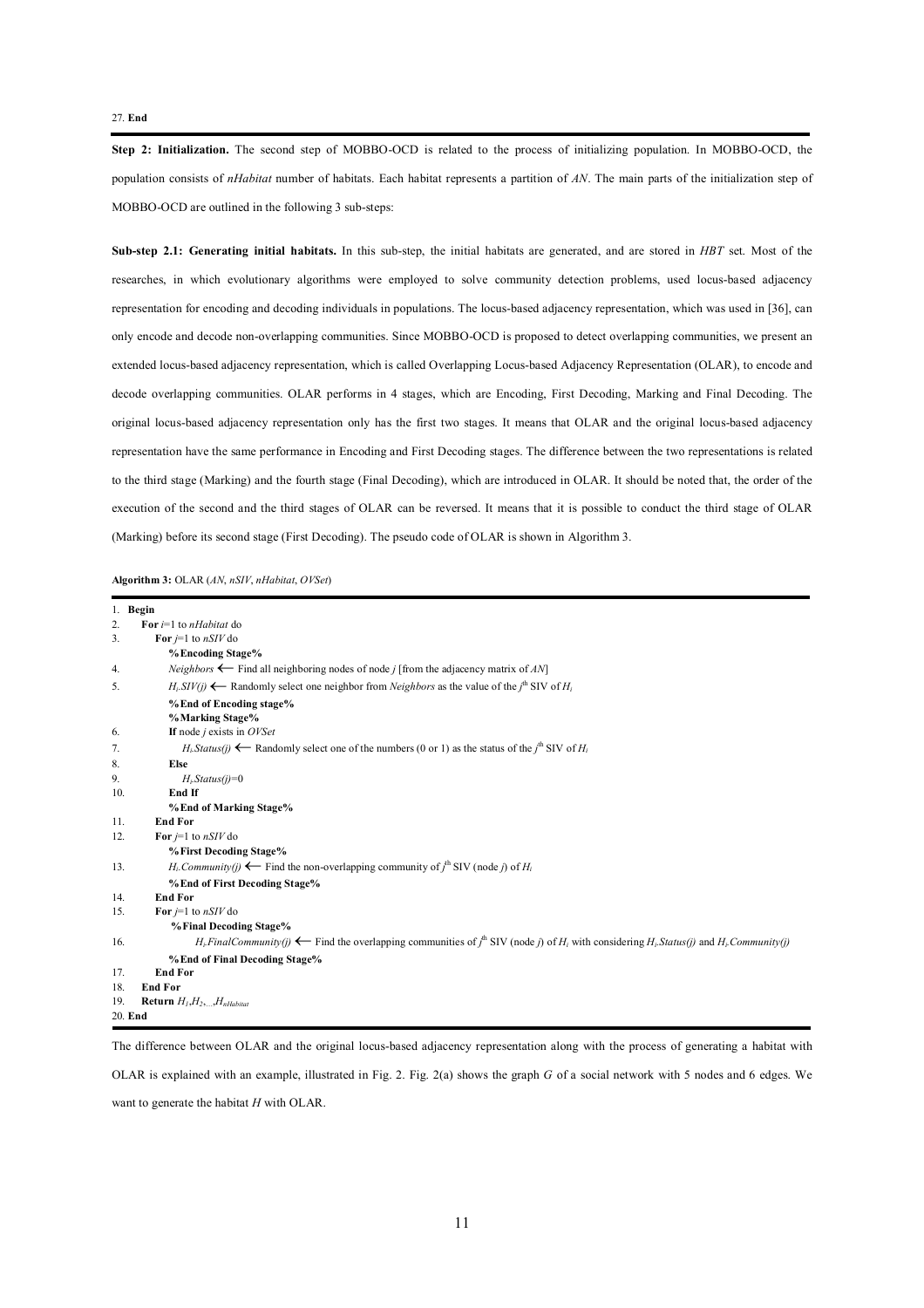

Fig. 2. The process of generating a habitat with the proposed overlapping locus-based adjacency representation (OLAR). (a) The graph *G* of a social network with 5 nodes and 6 edges. (b) The habitat *H* with the values of its SIVs (*H.SIV*), the non-overlapping community labels of its SIVs (*H.Community*), the overlapping or non-overlapping statuses of its SIVs (*H.Status*) and the final community labels of its SIVs (*H.FinalCommunity*). (c) The final communities of the habitat *H*.

In OLAR, each habitat (like *H*) deals with *nSIV* variables (SIVs), where *nSIV* represents the number of nodes in *AN*. In the first stage of OLAR (Encoding), for each SIV in *H*, a value is randomly chosen from a set of possible values which includes the neighboring nodes of that SIV. The set of possible values (neighboring nodes) of each SIV can be inferred from the adjacency matrix of *AN*. According to Fig. 2(b), the habitat *H* deals with 5 SIVs because there are 5 nodes in *G* (see Fig. 2(a)). Each of these 5 SIVs is related to a node in the network, and has a set of possible values (neighboring nodes). For example, according to Fig. 2(a), since node 3 has connections with node 1, node 2, node 4 and node 5, the set of possible values of the third SIV of the habitat *H* is {1,2,4,5}. Also, according to Fig. 2(a), the set of possible values of the first SIV of the habitat *H* is  $\{2,3\}$ , the set of possible values of the second SIV of the habitat *H* is  $\{1,3\}$ , the set of possible values of the fourth SIV of the habitat *H* is  $\{3,5\}$ , and the set of possible values of the fifth SIV of the habitat *H* is  $\{3,4\}$ . According to Fig. 2(b), *H.SIV* is the output of the first stage of OLAR (Encoding) with considering the habitat *H*. This output represents a possible encoding of the habitat *H* by OLAR. *H.SIV* contains the corresponding value of each SIV of the habitat *H*, which is randomly chosen from the set of possible values (neighboring nodes) of each SIV. For example, according to *H.SIV* in Fig. 2(b), the corresponding value of the second SIV is 1, which is randomly chosen from the set of possible values of the second SIV ({1,3}). It can be concluded that, in the first stage of OLAR (Encoding), SIVs and their possible values are the nodes of *AN*. Also, if a value *j* is assigned to the *i* th SIV of a habitat, it is interpreted as an edge between node *i* and node *j* in *AN*. It means that, in the partition of *AN*, which is generated by that habitat, node *i* and node *j* are in the same community [37].

After encoding the habitat *H*, First Decoding stage (the second stage) of OLAR is performed to identify all the non-overlapping communities which are generated by the habitat *H*. In First Decoding stage, SIVs and their related values in *H.SIV* are considered in order to assign the SIVs (nodes), which are part of the same component, to one community. According to Fig. 2(b), *H.Community* is the output of First Decoding stage of OLAR with considering the habitat *H*. *H.Community* contains the non-overlapping community label of each SIV of the habitat *H*. According to *H.SIV* of Fig. 2(b) and the graph *G* of Fig. 2(a), since node 1, node 2 and node 3 are parts of the same component, their community labels are the same in *H.Community*. Also, node 4 and node 5 are parts of the same component, and their community labels are the same in *H.Community*.

So far, the performances of OLAR and the original locus-based adjacency representation are the same. Thus, it can be concluded that both representations are able to automatically determine the number of communities by recognizing the components of each habitat. But at the end of First Decoding stage, the process of the original locus-based adjacency representation is finished. Thus, the original representation is unable to find overlapping communities.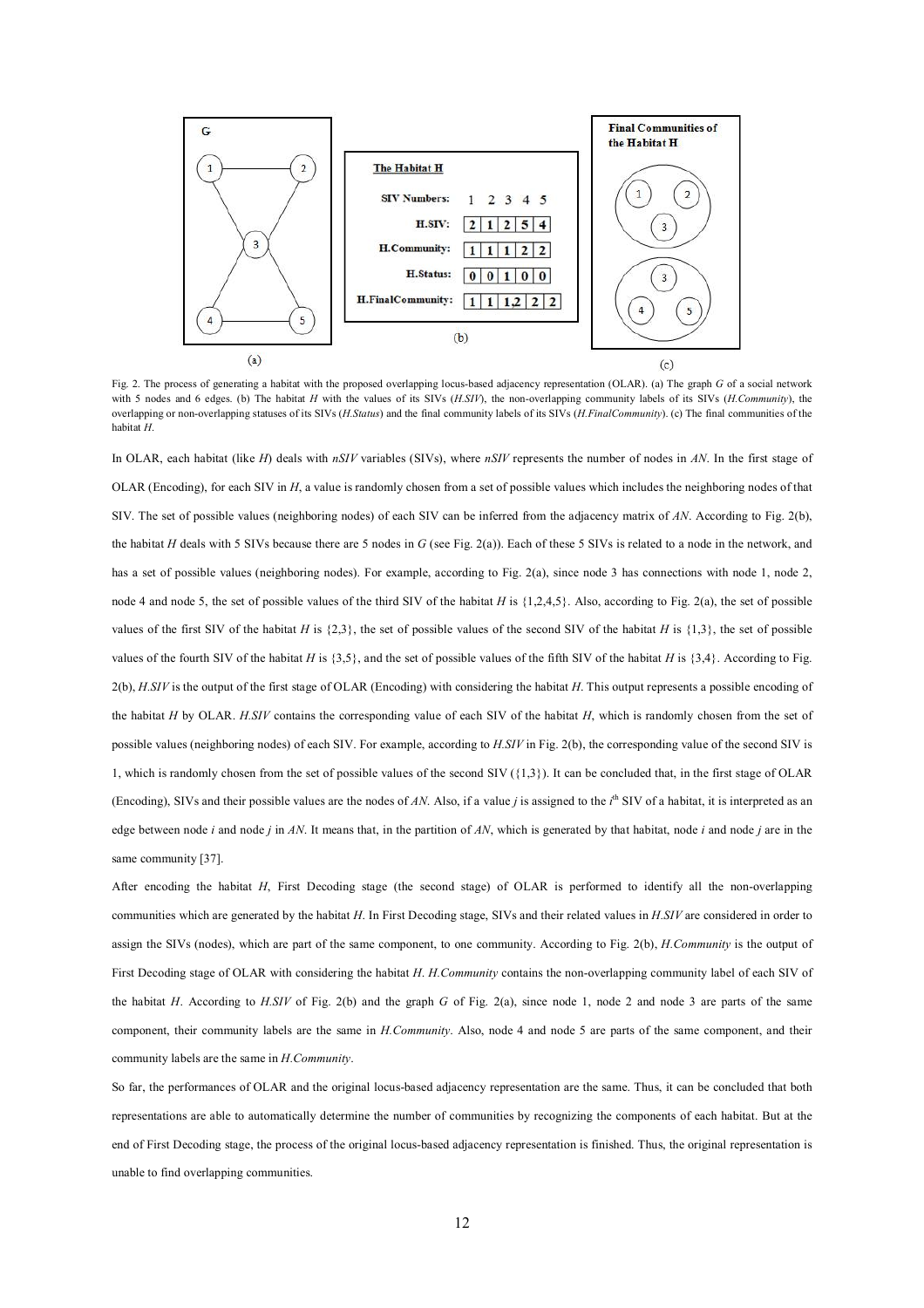In the third stage of OLAR (Marking), we mark the statuses of the non-overlapping SIVs (nodes) of a habitat with 0 and the statuses of the overlapping SIVs of a habitat with 1. It was discussed in Sub-step 1.6 that *OVSet* contains the candidate overlapping nodes. Thus, the nonoverlapping nodes are the nodes from *AN*, which are not exist in *OVSet*. Now, we want to perform Marking stage of OLAR for the habitat *H* of Fig. 2(b). From Sub-step 1.6 and Fig. 1, we know that the related *OVSet* of the graph *G* represented in Fig. 2(a) (which is the same as the graph *G* represented in Fig. 1(a)) contains just one member, which is node 3. Thus, the other nodes of the network (node 1, node 2, node 4 and node 5) are non-overlapping nodes, and the statuses of their related SIVs are marked with 0 in the habitat *H*. On the other hand, in Marking stage, it is randomly determined that a candidate overlapping node is considered to be overlapping (1) or non-overlapping (0). Thus, since node 3 is a candidate overlapping node (see Fig. 1), its status (overlapping or non-overlapping) in *H* is randomly determined. According to Fig. 2(b), *H.Status* is the output of Marking stage of OLAR with considering the habitat *H*. In *H.Status*, the first, the second, the fourth and the fifth values are 0, because they are related to non-overlapping nodes (nodes 1, 2, 4 and 5). But, the third value of *H.Status* is randomly considered to be 1 because its related node (node 3) is a candidate overlapping node (see Fig. 1).

In the last stage of OLAR (Final Decoding), the final communities of a habitat are extracted. As discussed earlier, in the second stage of OLAR (First Decoding), the non-overlapping communities of the habitat *H* are determined. Also, in the third stage of OLAR (Marking), the overlapping and non-overlapping SIVs (nodes) of the habitat *H* are marked. With considering the results of the second and the third stages, in the last stage of OLAR, the community labels of the non-overlapping SIVs of the habitat *H* (the SIVs with status of 0 in *H.Status*) are considered to be the same as their related community labels in *H.Community*. But for the overlapping SIVs of the habitat *H* (the SIVs with status of 1 in *H.Status*), all of the related community labels of their neighboring nodes are extracted from *H.Community*, and are considered as their new community labels. According to Fig. 2(b), *H.FinalCommunity* is the output of the fourth stage of OLAR with considering the habitat *H*. The first, the second, the fourth and the fifth values of *H.FinalCommunity* are the same as their related values in *H.Community*, because their related values in *H.Status* are 0. Thus, according to *H.FinalCommunity*, the final community labels of the first and the second SIVs (node 1 and node 2) are 1, and the final community labels of the fourth and the fifth SIVs (node 4 and node 5) are 2. On the other hand, the third value of *H.FinalCommunity* is 1,2. It means that the third node of the Graph *G* of Fig. 2(a), which is an overlapping node (according to the third value of *H.Status*), is a member of community 1 and community 2. The reason is that, according to *H.Community*, some of the neighboring nodes of node 3 (node 1 and node 2) are the members of community 1, and its other neighboring nodes (node 4 and node 5) are the members of community 2. Thus, according to the last stage of OLAR, the third value of *H.FinalCommunity*, which is related to the node 3, should contain the community labels of the neighboring nodes of node 3, which are 1 and 2 in *H.Community*. Fig. 2(c) graphically represents the final communities of the habitat *H*, which are detected in the last stage of OLAR (Final Decoding). According to this figure, node 3 is overlapping, and is a member of the both generated communities. But the other nodes are non-overlapping, and each of them is only the member of one community. It should be considered that since the related values of *H.Status* for candidate overlapping nodes are randomly determined in Marking stage, the third value of *H.Status* could be 0. In this condition, *H.FinalCommunity* would be the same as *H.Community*, and the final communities would be non-overlapping. Thus, OLAR is able to automatically detect non-overlapping communities, too.

It can be concluded that, the main advantage of OLAR over the original locus-based adjacency representation is its ability to detect overlapping communities, automatically. In other words, OLAR is able to automatically find both overlapping and non-overlapping communities, while the original locus-based adjacency representation can only find non-overlapping communities, automatically.

**Sub-step 2.2: Computing HSI values.** After generating initial habitats in Sub-step 2.1, the HSI values of the generated habitats are computed in this sub-step. As previously mentioned, the aim of MOBBO-OCD is to find overlapping communities in which the members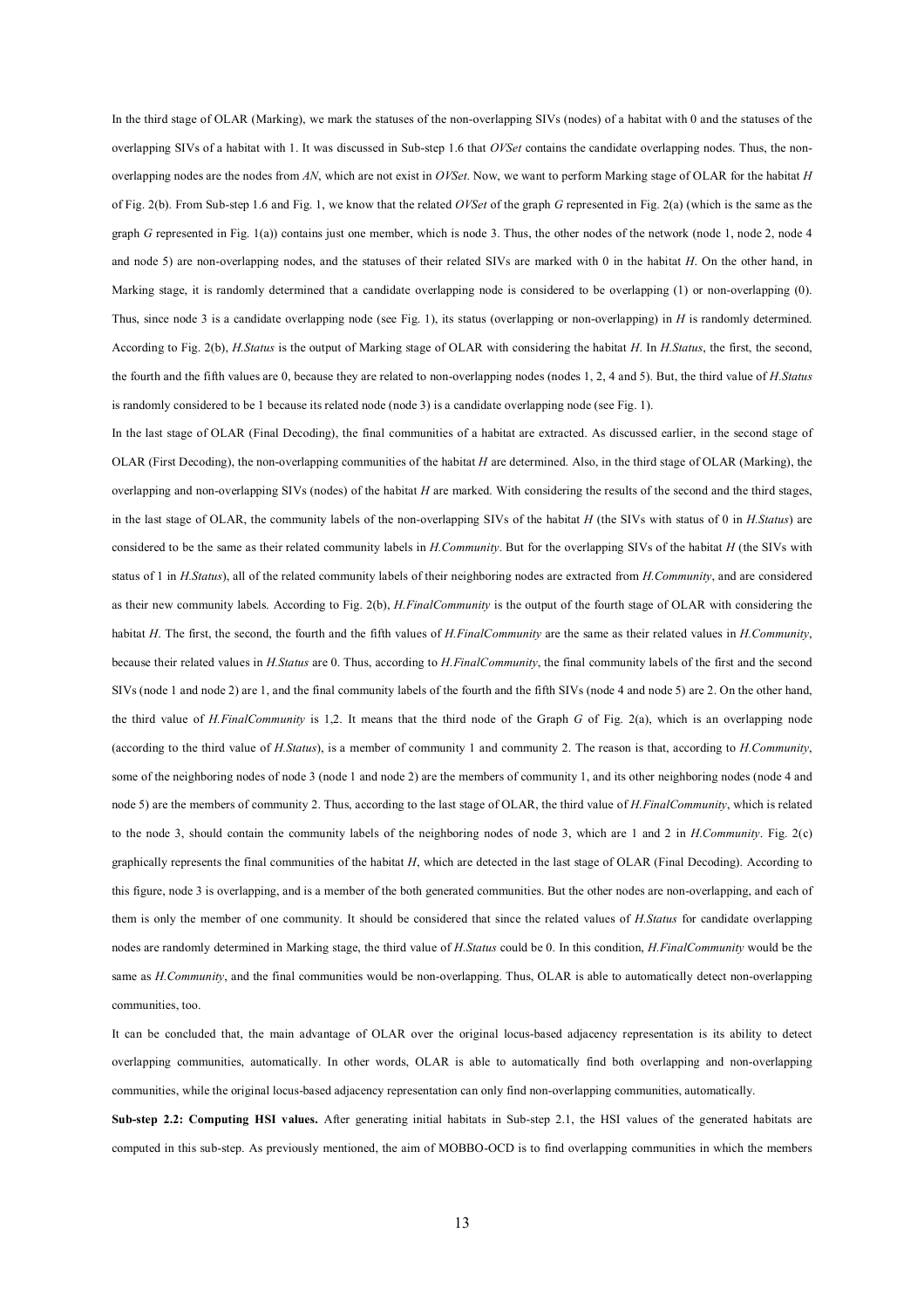have dense connections and share similar attributes. With considering this goal, we choose two objective functions to be maximized in MOBBO-OCD, which are Extended Modularity (*EQ*) [38] and *SimAtt* [11].

Newman [39] introduced a concept called Modularity which measures the communities from the perspective of the topological structure of a network, since it is often used to evaluate whether the division is good in the sense that there are many edges within communities and only a few between them [8, 11]. But the original definition of Modularity is not able to handle overlapping communities. Thus, Shen et al. [38] proposed Extended Modularity (*EQ*) to evaluate the goodness of overlapped community decomposition, which is defined as follows:

$$
EQ = \frac{1}{2m} \sum_{i} \sum_{v \in C_i, w \in C_i} \frac{1}{O_v O_w} \left[ A_{vw} - \frac{k_v k_w}{2m} \right] \tag{6}
$$

Where *A* is the adjacency matrix of the corresponding network. Thus,  $A_{vw}$  is 1 if an edge exists between node *v* and node *w*, and is 0, otherwise.  $C_i$  denotes a community ( $1 \le i \le l$  and *l* is the number of communities),  $O_v$  is the number of communities to which node *v* belongs,  $k<sub>v</sub>$  is the degree of node  $v$ , and *m* is the total number of edges in the corresponding network.

Extended Modularity is considered as the first objective function of MOBBO-OCD, because it considers the first aspect of MOBBO-OCD, which is to find overlapping communities in which the members have dense connections. As a matter of fact, Extended Modularity considers the topological structure of a network in the process of overlapping community detection. The larger the value of Extended Modularity, the better the result of overlapping community detection from the perspective of topological structure. It should be noted that the value of Extended Modularity will be the same as that of the original Modularity [39], when each node of the corresponding network belongs to only one community [38].

Reihanian et al. [11] introduced a metric named *SimAtt* that measures the similarity of attributes of the nodes of a community, and is defined as follows:

$$
SimAtt = 1/N_{cm} \cdot \sum_{i=1}^{N_{cm}} \max_{1 \le j_1 \le k_1, 1 \le j_2 \le k_2, \dots, 1 \le j_m \le k_m} \left\{ \left( \sum_{h=1}^{m} n_{ij_h} \right) / \left( m \times n_i \right) \right\} \tag{7}
$$

Where *N<sub>cm</sub>* represents the number of the detected communities of the corresponding network, *m* represents the number of attributes of each node of the network,  $n_{ij_h}$  refers to the number of nodes which their  $h^{\text{th}}$  attribute has the value  $j_h$ , and belongs to community *i*,  $n_i$  refers to the number of nodes in community *i*,  $k_l$  is the number of distinct values for the first attribute of nodes, ..., and  $k_m$  is the number of distinct values for the  $m<sup>th</sup>$  attribute of nodes [11].

*SimAtt* is considered as the second objective function of MOBBO-OCD, because it considers the second aspect of MOBBO-OCD which is to find overlapping communities in which the members share similar attributes. The larger the value of *SimAtt*, the better the result of overlapping community detection from the perspective of attribute similarity [11].

At the end of the current sub-step, HSI values are computed for each habitat of the initial population. Since Extended Modularity and *SimAtt* are the two objective functions to be maximized in MOBBO-OCD, HSI includes the related values of the two mentioned objective functions for each habitat of the population.

**Sub-step 2.3: Sorting.** We know that each habitat represents a solution, and the goodness of it can be approximated by the values of its HSI. Thus, in this sub-step, the generated habitats are sorted according to their HSIs. In single-objective BBO, HSI of each habitat includes only one value. Thus, in this condition, the habitats can easily be sorted according to their HSI values. But we know that, the HSI of each generated habitat by MOBBO-OCD, which is a multi-objective algorithm, includes two values, which are the related values of Extended Modularity and *SimAtt* for the habitat. Thus, the sorting strategy of the single-objective BBO cannot be applied to MOBBO-OCD. For this reason, we employed the famous sorting strategy of NSGA-II [40], which is a multi-objective genetic algorithm, as the sorting strategy of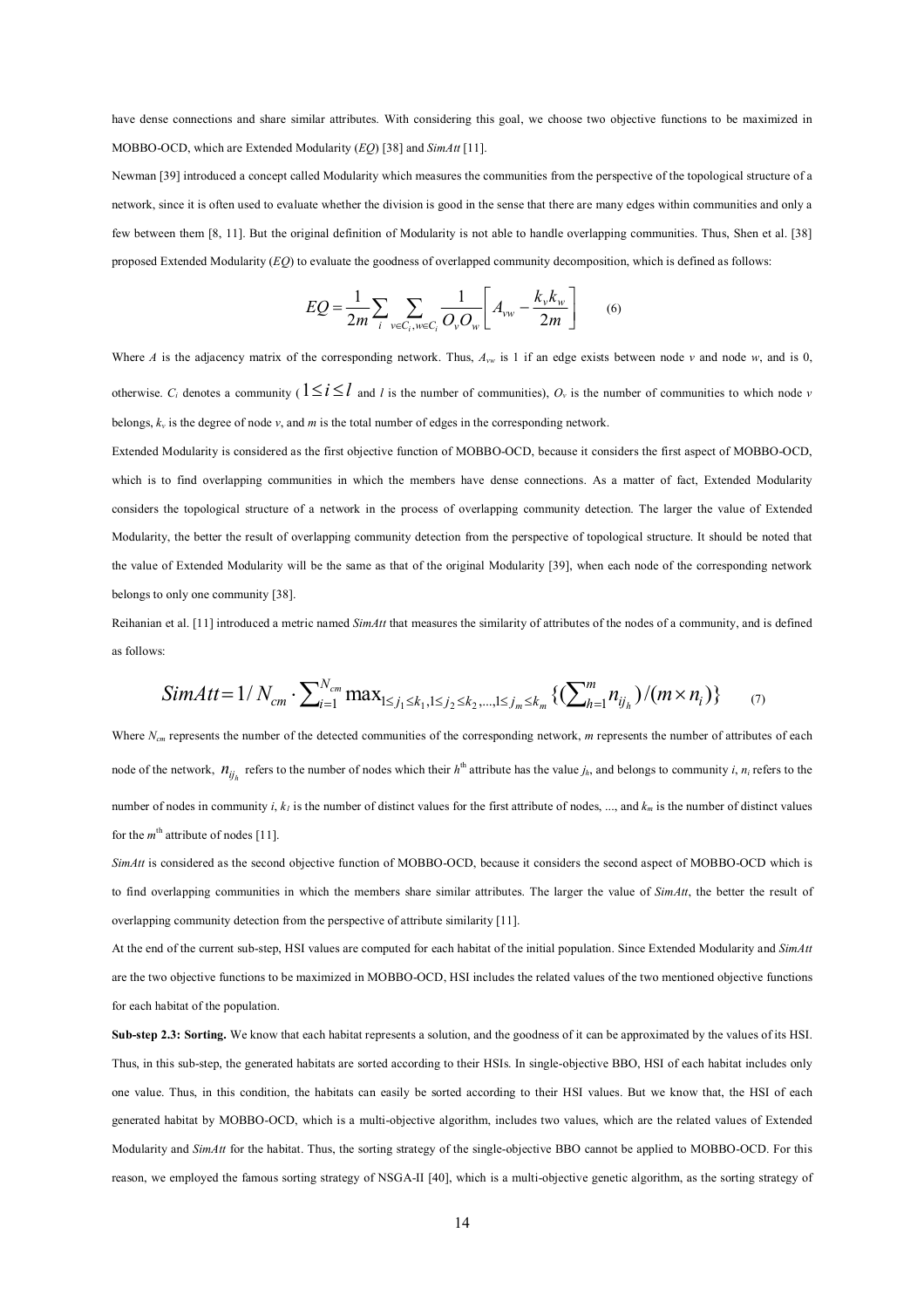MOBBO-OCD. In this sorting strategy, first, the non-dominated sorting is conducted, and a rank is assigned to each solution. Then, a metric, which is called Crowding-distance, is calculated for each solution based on its rank. After that, the habitats are sorted according to their non-dominated ranking and Crowding-distance. As a matter of fact, the sorting strategy, which is used in MOBBO-OCD, follows two goals. First, it aims to reach to a Pareto-optimal set which contains non-dominated solutions. This goal can be achieved by the nondominated sorting algorithm. Then, the sorting strategy aims to reach to a good spread of solutions, which is the second goal of the sorting strategy, to preserve diversity in the generated set of solutions. This goal can be achieved by using Crowding-distance [11]. Algorithm 4 [11] shows the pseudo code of the sorting process in MOBBO-OCD. For more details about non-dominated sorting and calculating Crowding-distance, please refer to [40].

**Algorithm 4:** Sorting (*HBT*)

|    | 1. Begin                                                                                                                                 |
|----|------------------------------------------------------------------------------------------------------------------------------------------|
| 2. | Determine the rank (non-dominated set) of each habitat like $H_i$ in HBT according to [40]                                               |
| 3. | Determine the Crowding-distance of each habitat like $H_i$ in HBT according to [40]                                                      |
| 4. | Sort <i>HBT</i> according to the Crowding-distance values of its habitats                                                                |
| 5. | Sort HBT according to the non-dominated rankings of its habitats                                                                         |
| 6. | Return HBT                                                                                                                               |
|    | 7. End                                                                                                                                   |
|    |                                                                                                                                          |
|    | At the end of Initialization step (step 2) of MOBBO-OCD, the initial habitats are generated, their HSI values are computed, and they are |

sorted according to their non-dominated ranking and Crowding-distance in a descending order of their performance. Thus, so far the algorithm has the initial sorted population (*HBT* set), which is ready to go through the evolution process in the next step.

**Step 3: Evolution process.** In this step, the evolution process of MOBBO-OCD is conducted for each habitat of the input population (*HBT* set). The main parts of this step are outlined in the following 7 sub-steps:

**Sub-step 3.1: Copying.** In this sub-step, the contents of the input population (*HBT* set) are copied to a new set (*newHBT* set). This new set will contain the final output of step 3.

**Sub-step 3.2: Migration.** In this sub-step, the information sharing process is conducted in MOBBO-OCD by the means of migration operator. As previously mentioned, the migration operator, which was introduced in BBO, is used to change and modify the SIV values of the existing habitats. The migration operator which is used in MOBBO-OCD is rank-based, with this assumption that its input population is sorted. In the sorted population, the solution which is located in the first place has the lowest  $\lambda$  value (immigration rate) and the highest  $\mu$  value (emigration rate), …., and the solution which is located in the last place has the highest  $\lambda$  value and the lowest  $\mu$  value [11]. In the rank-based migration operator of MOBBO-OCD, for the habitat *Hi*, first, the algorithm decides whether to accept an SIV value from other habitats of the population or not, according to the immigration rate of  $H_i$  ( $\lambda_i$ ). If the immigration is selected, then an emigrating habitat from the population should be chosen. The emigrating habitat  $H_j$  is probabilistically selected based on its emigration rate ( $\mu_j$ ). Now, with the selection of  $H_i$  as the emigrating habitat, the related SIV value ( $k^{\text{th}}$  SIV value) of  $H_i$  is replaced with that of  $H_i$ , as follows:

$$
H_i.SIV(k) \leftarrow H_j.SIV(k) \tag{8}
$$

The pseudo code of the migration mechanism of MOBBO-OCD is shown in Algorithm 5 [11].

**Algorithm 5:** Migration ( $H_i$ ,  $k$ ,  $\mu$ ,  $\lambda$ , *HBT*)

<sup>1.</sup> **Begin**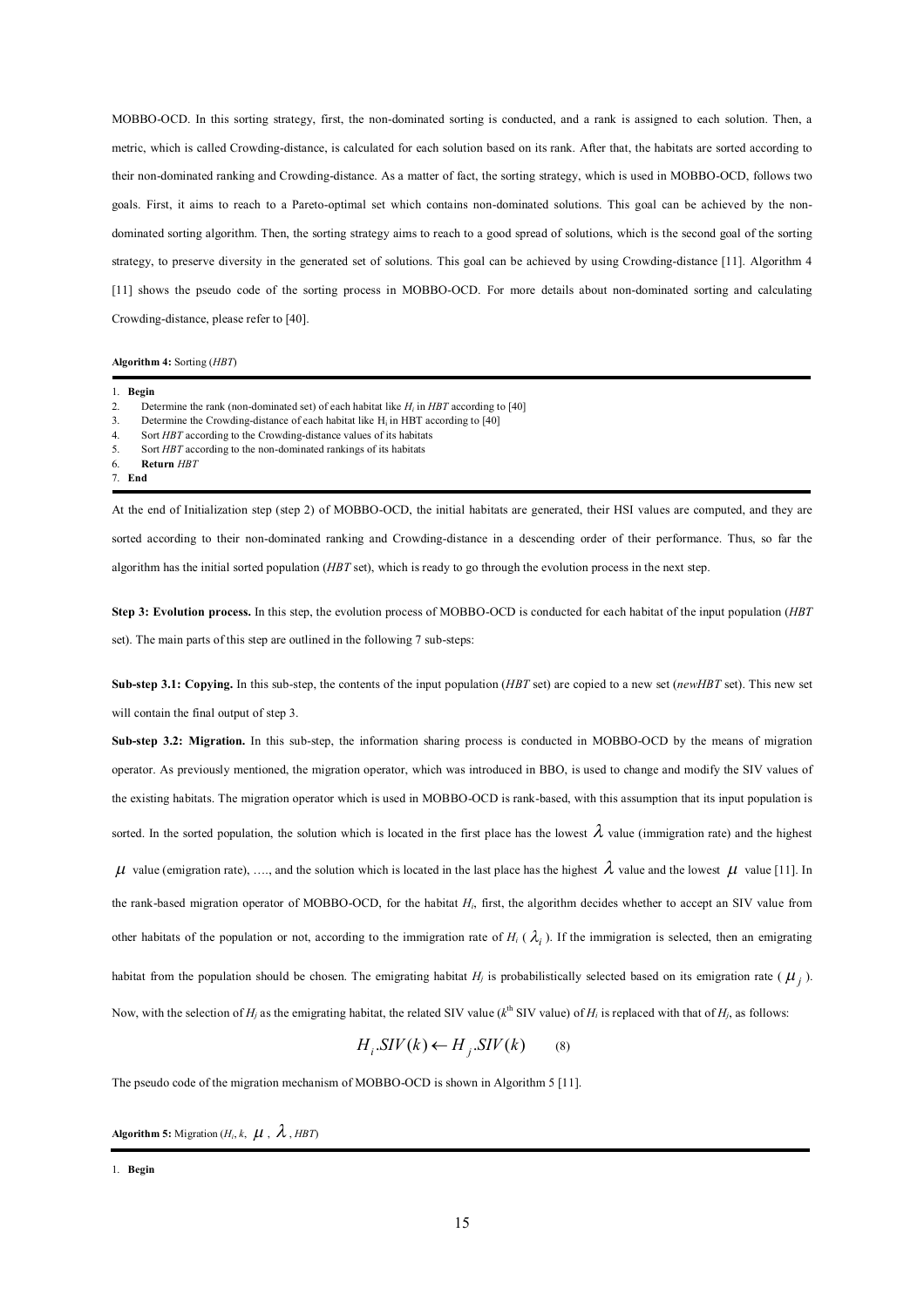```
2. Select H_i with probability based on \lambda_i3. If Hi is selected
4. Select H_j from HBT with probability based on \mu_i (with roulette wheel mechanism)
5. If H_i is selected
6. H_iSIV(k) \leftarrow H_iSIV(k)
7. End If
8. End If
9. Return Hi
10. End
```
**Sub-step 3.3: Mutation – Phase 1.** In this sub-step, the first phase of the mutation strategy of MOBBO-OCD is explained. As the mutation strategy in BBO suggests [12], in this phase, some probabilistically selected SIV values of each habitat of the population are changed. MOBBO-OCD employs the two method mutation strategy (for unweighted networks) of [11] as its first phase of mutation strategy. This two method mutation strategy helps the algorithm to escape from local optima. The *pMutation*, which was discussed in Sub-step 1.5, controls the chance of mutation for each habitat of the population.

In the first phase of the mutation strategy of MOBBO-OCD, if the value of the  $k^{\text{th}}$  SIV of the habitat  $H(H.SIV(k))$  is chosen to be mutated, one of the following methods of mutation is selected randomly [11]:

- First method [11, 41]: The aim of this method is to place node *k* into a community where most of its neighboring nodes are. Thus, first the neighboring nodes of this node are identified in the habitat *H*, and their community labels are retrieved. Then, the community label, which most of them are belong to, is found. Finally, one of the neighboring nodes of node *k*, which have this community label, is randomly chosen to be placed as a new  $k<sup>th</sup>$  SIV value of the habitat *H*. This method considers the structure of a habitat (partition) to mutate SIV values [11].
- Second method [11]: This method considers the contents of a population for mutating SIV values. In this method, first, the most frequent value of the  $k<sup>th</sup>$  SIV in all of the members of the population along with the  $k<sup>th</sup>$  SIV value of the first member of the population (the best habitat) are found. After that, the value of the  $k<sup>th</sup>$  SIV of the habitat *H* is compared with the mentioned retrieved values. If this value is not equal to the most frequent value, then it is replaced with it. But, if this value is equal to the most frequent value but is not equal to the  $k^{\text{th}}$  value of the first habitat of the population, then it is replaced with the latter. But if the value is equal to both of the mentioned values (this will happen when the  $k<sup>th</sup>$  SIV value of the best member of the population is the most frequent  $k^{\text{th}}$  SIV value of the population), we randomly select a neighboring node of node  $k$ , which is not equal to the  $k<sup>th</sup>$  SIV value of the first habitat in the population, and we place it as a new  $k<sup>th</sup>$  SIV value of the habitat *H* [11].

The pseudo code of the first phase of the mutation strategy of MOBBO-OCD is shown in Algorithm 6 [11].

**Algorithm 6:** Mutation – Phase 1 (*AN*, *Hi*, *k*, *HBT*)

| 1.  | Begin                                                                                                   |
|-----|---------------------------------------------------------------------------------------------------------|
| 2.  | rand $\leftarrow$ Randomly select a number between 0 and 1                                              |
| 3.  | If rand $\leq 0.5$                                                                                      |
| 4.  | % The First Method%                                                                                     |
| 5.  | <i>Neighbors</i> $\leftarrow$ Find all neighboring nodes of node k of AN                                |
| 6.  | $l \leftarrow$ Find a community label from $H_i$ Community that most neighbors from Neighbors belong to |
| 7.  | $r \leftarrow$ Randomly choose one neighbor from <i>Neighbors</i> with community label l                |
| 8.  | $H_i(i)=r$                                                                                              |
| 9.  | Return $H_i$                                                                                            |
| 10. | % End of the First Method%                                                                              |
| 11. | <b>Else</b>                                                                                             |
| 12. | % The Second Method%                                                                                    |
| 13. | $PosI \leftarrow$ Find the most frequent $k^{\text{th}}$ SIV value in <i>HBT</i>                        |
| 14. | $Pos2 \leftarrow$ Find $H_1(i)$ %H <sub>1</sub> is the best solution of HBT                             |
| 15. | If $H_i(i)$ != $Pos1$                                                                                   |
| 16. | $H_i(i) = Pos1$ and <b>Return</b> $H_i$                                                                 |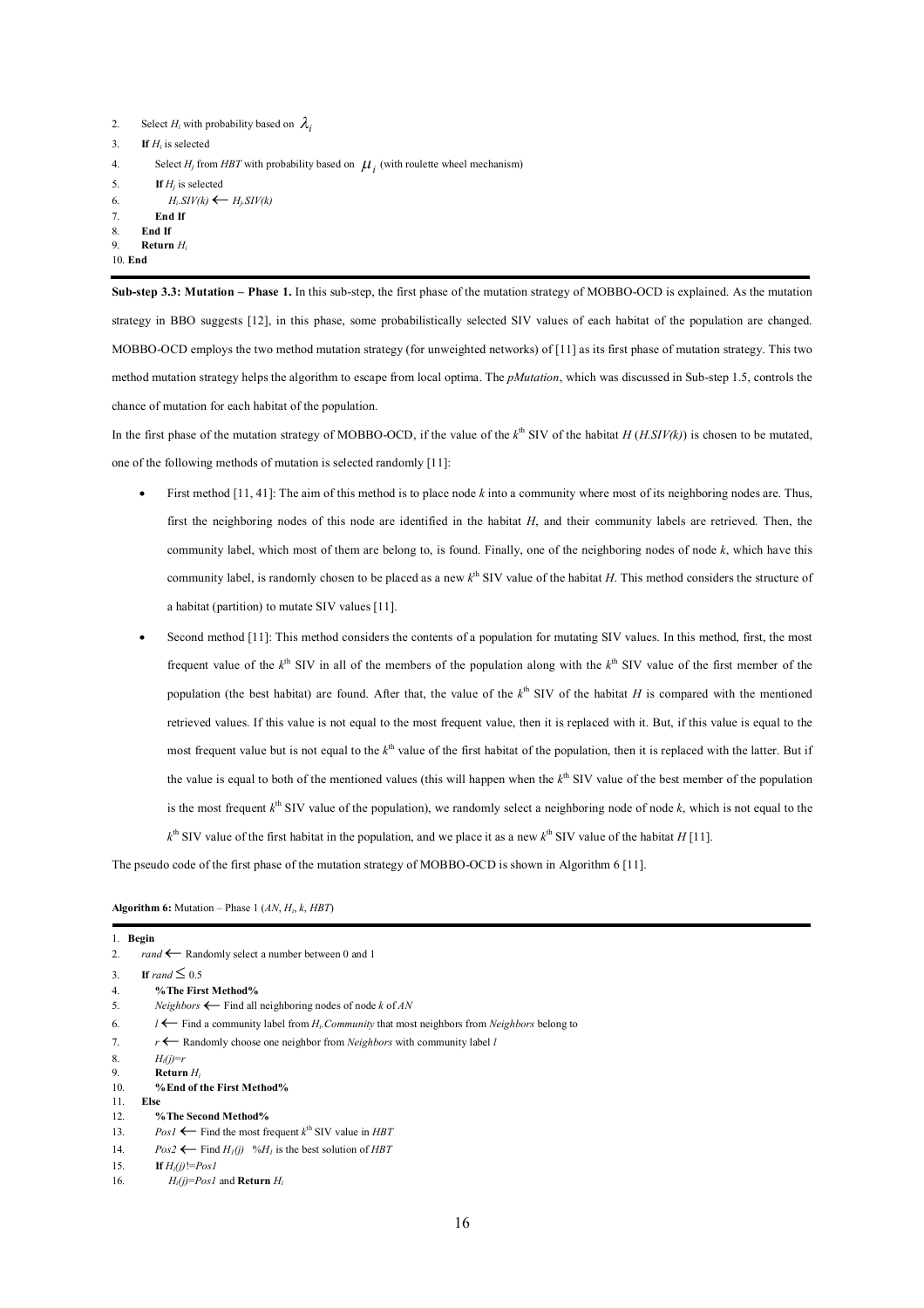| 17. | End If                                                                                                                 |
|-----|------------------------------------------------------------------------------------------------------------------------|
| 18. | If $H_i(i)$ != $Pos2$                                                                                                  |
| 19. | $H_i(i) = Pos2$ and <b>Return</b> $H_i$                                                                                |
| 20. | End If                                                                                                                 |
| 21. | If $(H_i(i)=Pos1$ AND $H_i(i)=Pos2$ )                                                                                  |
| 22. | <i>Neighbors</i> $\leftarrow$ Find all neighboring nodes of node k of AN                                               |
| 23. | <i>Neighbors</i> 2 $\leftarrow$ Find neighbors in <i>Neighbors</i> that are not equal to <i>Pos1</i> (OR <i>Pos2</i> ) |
| 24. | $r \leftarrow$ Randomly choose one neighbor from <i>Neighbors</i> 2                                                    |
| 25. | $H_i(i)=r$                                                                                                             |
| 26. | End If                                                                                                                 |
| 27. | Return $H_i$                                                                                                           |
| 28. | % End of the Second Method%                                                                                            |
| 29  | End If                                                                                                                 |
|     | 30. End                                                                                                                |

**Sub-step 3.4: Mutation – Phase 2.** In this sub-step, the second phase of the mutation strategy of MOBBO-OCD is explained. According to Sub-step 3.3, the first phase of the mutation strategy tends to change some probabilistically selected SIV values of the habitat *H* in *H.SIV*. But in the second phase, the mutation strategy tends to change some probabilistically selected SIV statuses of the habitat *H* in *H.Status*. In this phase of the mutation strategy of MOBBO-OCD, if the  $k^{\text{th}}$  status of the habitat  $H(H.Status(k))$  is chosen to be mutated, first the *OVSet* (please refer to Sub-step 1.6) is checked to see if node *k* is a candidate overlapping node or not. If node *k* is a candidate overlapping node but its related status in the habitat *H* is 0 (*H.Status(k)*=0), which means this node is considered to be non-overlapping in *H*, its status will change to 1 in order to be considered as an overlapping node. If node  $k$  is a candidate overlapping node, and its related status in the habitat  $H$  is 1  $(H. Status(k)=1)$ , which means this node is considered to be overlapping in *H*, its status will change to 0 in order to be considered as a nonoverlapping node. With considering the above explanation, it can be concluded that the second phase of the mutation strategy of MOBBO-OCD considers the (overlapping or non-overlapping) SIV statuses of each habitat of the population for mutation. The pseudo code of this phase is shown in Algorithm 7.

**Algorithm 7:** Mutation – Phase 2 (*k*, *OVSet*, *Hi*)

1. **Begin** 2. **If** node *k* is a member of *OVSet* 3. If the status of the  $k^{\text{th}}$  SIV of  $H_i(H_i \text{Status}(k))$  is 0 (node *k* is considered to be non-overlapping in  $H_i$ ) 4. Set *Hi.Status(k)* to 1 (consider node *k* to be overlapping in *Hi*) 5. **End If** 6. **Else If** the status of the  $k^{\text{th}}$  SIV of  $H_i(H_i \text{Status}(k))$  is 1 (node  $k$  is considered to be overlapping in  $H_i$ ) Set  $H_i$ *Status(k)* to 0 (consider node *k* to be non-overlapping in  $H_i$ ) 8. **End If** 9. **Return** *H<sup>i</sup>* 10. **End**

**Sub-step 3.5: Crossover.** In this sub-step, MOBBO-OCD employs the double-point crossover operator to share information between the (overlapping or non-overlapping) SIV statuses of the habitats of the population. As a matter of fact, the double-point crossover operator is used in the algorithm to change and modify the SIV statuses of the existing habitats. Like the migration operator, the double-point crossover operator of MOBBO-OCD is rank-based, with this assumption that its input population is sorted. In the rank-based double-point crossover operator of MOBBO-OCD, for the habitat *Hi*, first, the algorithm decides whether to share the SIV statuses of *H<sup>i</sup>* (*Hi.Status*) with another habitat of the population or not, according to its immigration rate ( $\lambda_i$ ). If the algorithm decides to share the SIV statuses of  $H_i$ , then another habitat from the population should be chosen for the sharing process. In this condition, the habitat  $H_i$  is probabilistically selected based on its emigration rate ( $\mu_j$ ). Now, with the selection of  $H_j$ , the status sharing between the two habitats are conducted. For this reason, first, two crossover points ( $c_1$  and  $c_2$ ) are randomly selected in the range [1,*nSIV*]. Then, with considering  $c_1$  to be smaller than  $c_2$ , the status vector of  $H_i$  is updated in the way that its values in the range  $(c_i+1,c_2)$  are the same as its previous values, and its remained values are the same as the related status values of  $H<sub>i</sub>$ . This process is shown as follows: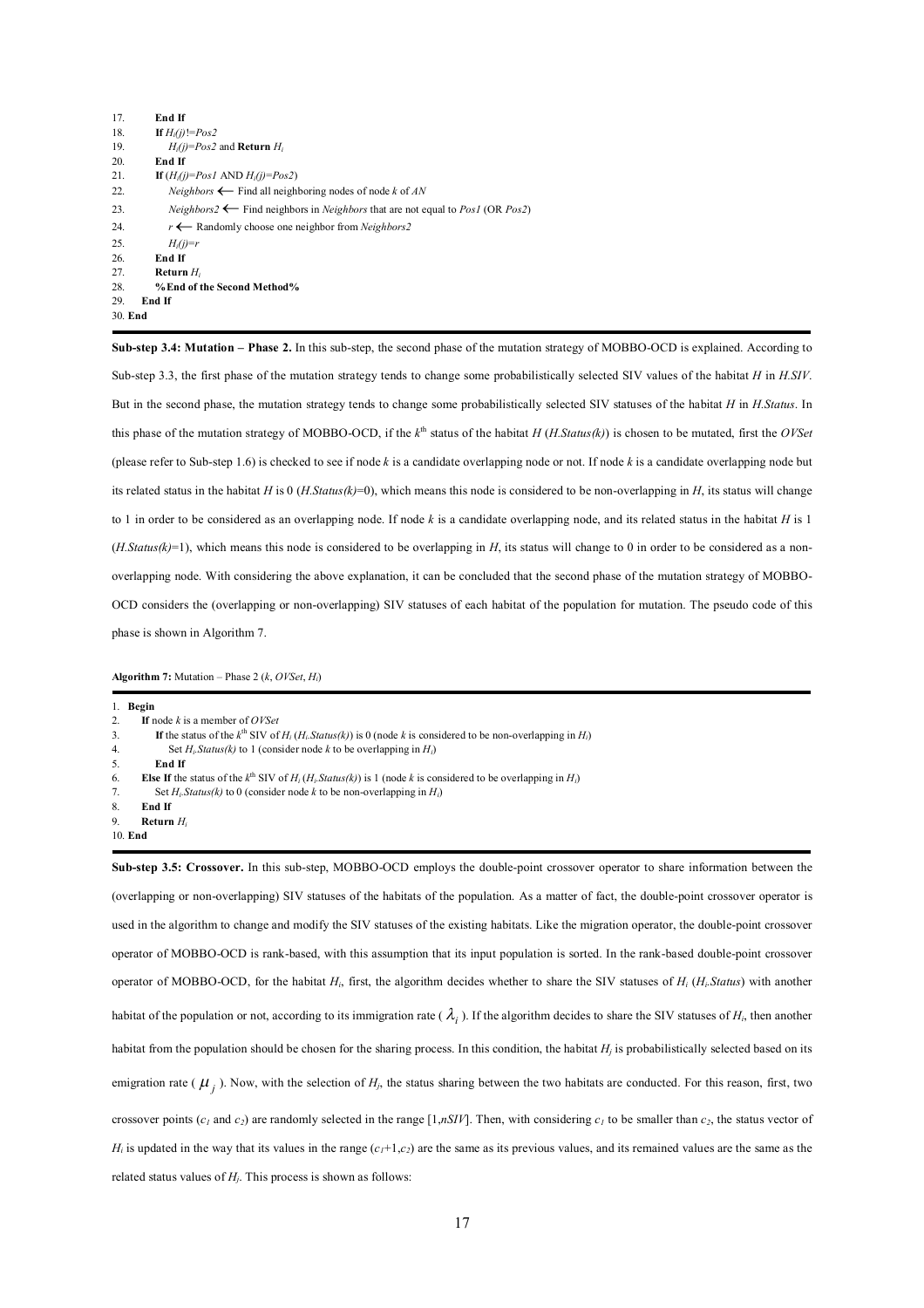The pseudo code of the double-point crossover in MOBBO-OCD is shown in Algorithm 8.

**Algorithm 8:** Double-point Crossover  $(H_i, \mu, \lambda, nSIV, HBT)$ 

1. **Begin** 2. Select  $H_i$  with probability based on  $\lambda_i$ 3. **If** *H<sup>i</sup>* is selected 4. Select  $H_j$  from HBT with probability based on  $\mu_i$  (with roulette wheel mechanism) 5. **If** *H<sup>j</sup>* is selected 6. Select two unique random numbers between 1 and *nSIV*, as the two crossover points (*c1* and *c2*) 7. **If** *c1*<*c2* 8.  $H_i$ *Status*= $[H_i$ *Status(1,c<sub>1</sub></sub>)*  $H_i$ *Status(c<sub>1</sub>+1,c<sub>2</sub>)*  $H_i$ *Status(c<sub>2</sub>+1,end)*] 9. **Else** 10. *Hi.Status*=[*Hj.Status(1,c2) Hi.Status(c2+1,c1) Hj.Status(c1+1,end)*] 11. **End If** 12. **End If** 13. **End If** 14. **Return** *H<sup>i</sup>* 15. **End**

**Sub-step 3.6: Performing the decoding stages.** After changing and modifying some SIV values (in migration and the first phase of mutation sub-steps) and SIV statuses (in the second phase of mutation and crossover sub-steps) of the habitats of the population, in this substep, First Decoding and Final Decoding stages of the introduced OLAR (please refer to Sub-step 2.1) are conducted for each of the habitats to update their identified community labels. In other words, after updating *H.SIV* (in Sub-step 3.2 and Sub-step 3.3) and *H.Status* (in Substep 3.4 and Sub-step 3.5) for each habitat like *H* of the population, in this sub-step, *H.Community* and *H.FinalCommunity* are updated for these habitats, respectively.

**Sub-step 3.7: Updating HSI values.** This sub-step is the last stage of the evolution process. In this sub-step, HSI values of the evolved habitats of the population are updated, with the same process as the one described in Sub-step 2.2. At the end of this sub-step, *newHBT* contains the population of habitats which is the final output of conducting the evolution process on each habitat of *HBT*.

**Step 4: Merging, sorting and selecting.** In the previous step (evolution process), the habitats of *HBT* are evolved, and are stored in *newHBT*. In this step, first, the habitats of *HBT* and *newHBT* are merged, and the obtained set is stored in *HBT* set. Then, the habitats of *HBT* are sorted, according to their non-dominated ranking and Crowding-distance, in a descending order of their performance. The process of sorting is the same as the one described in Sub-step 2.3. After that, the first *nHabitat* numbers of habitats of *HBT* are selected, and are stored in *HBT* set. The selection mechanism of MOBBO-OCD is the one introduced in [40], which performs as follows:

- If two solutions have different non-domination ranks, the one with the lower rank is selected.
- If two solutions have the same rank, the one with higher Crowding-distance is selected.

For more details about the selection process, please refer to [40].

**Step 5: Final sorting.** In this step, the habits of *HBT* are sorted according to their non-dominated ranking and Crowding-distance in a descending order of their performance. The process of sorting is the same as the one described in Sub-step 2.3.

**Step 6: Termination checking.** In this step, the termination criterion is checked. If it is satisfied, the algorithm goes to next step. Otherwise, the algorithm returns to step 3.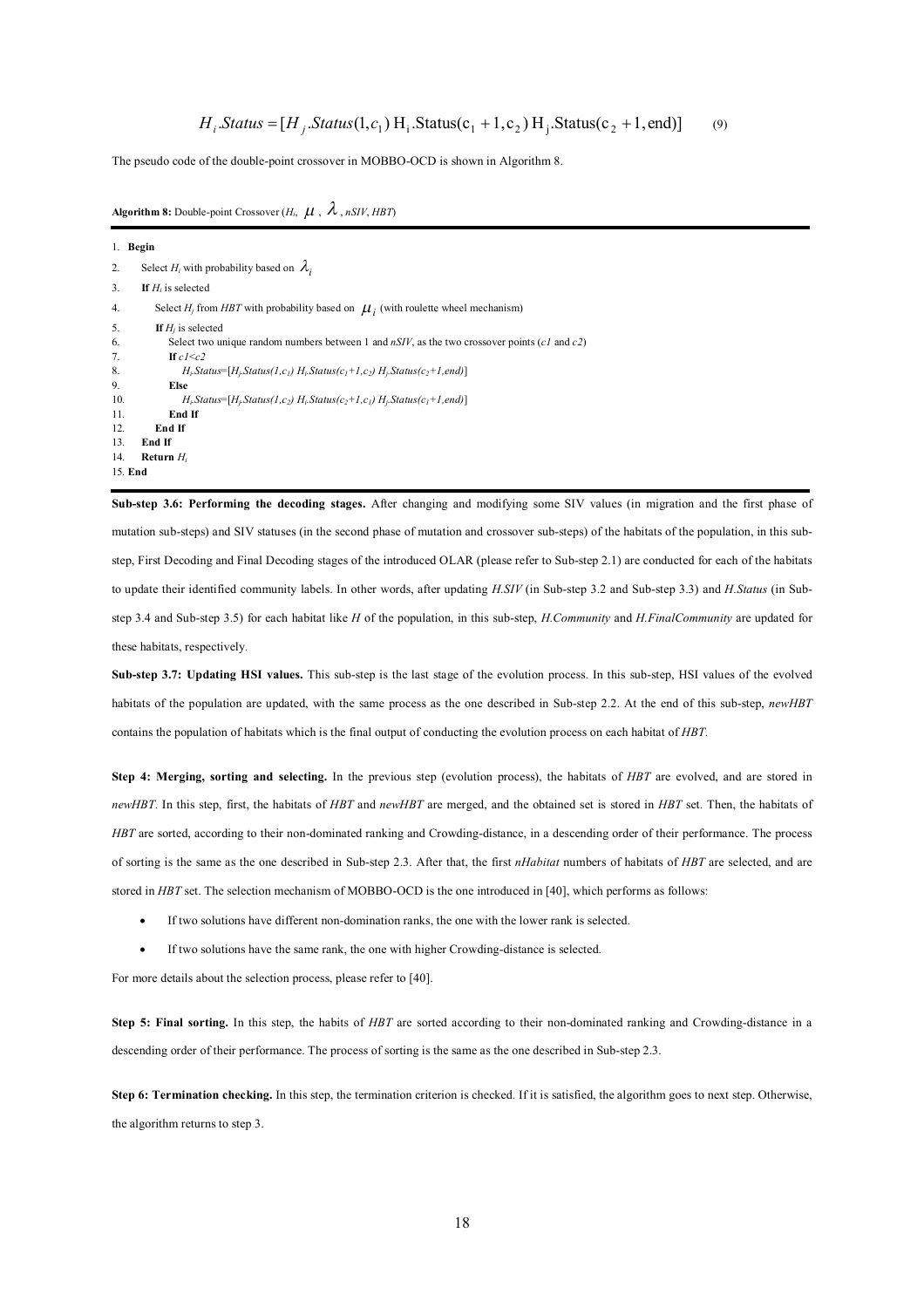**Step 7: Returning final output.** In this step, MOBBO-OCD is stopped, and *HBT*, which is a set of habitats (partitions of *AN*), is returned as the final output of the algorithm.

#### **5. Experiments**

In this section, a series of experiments are conducted on 14 real-life data sets with different characteristics to evaluate the performance of MOBBO-OCD by comparing its results with those of 15 relevant community detection algorithms. In the following sub-sections, first, 14 real-life data sets, which are used in the experiments, are described. Then, a performance metric, which is called *alpha\_SAEM*, is introduced. After that, the experimental settings are explained. Finally, the three experiments of this research along with their results are presented.

### **5.1. Real-life data sets**

As previously mentioned, 14 real-life data sets are used in the experiments. The networks of these data sets can be classified into 5 categories of co-appearance networks, co-purchasing networks, co-rating networks, human social interaction networks and lexical networks. These data sets are described as follows:

**1. Anna Karenina data set [42]:** This data set contains the network of characters in the famous novel "Anna Karenina" by Leo Tolstoy. Each node of this network is related to a character in the book. Two characters are connected if they appear in the same scene. The original data set contains the description of the characters. These descriptions are used to find the gender of each character (node) to consider it as the node attribute in the network. The node attribute has two values of "Male" or "Female". The network of Anna Karenina data set, which contains 138 nodes and 493 edges, can be classified into the category of co-appearance networks [11].

**2. David Copperfield data set [42]:** This data set contains the network of characters in the famous novel "David Copperfield" by Charles Dickens. Each node of this network is related to a character in the book. Two characters are connected if they appear in the same scene. The original data set contains the description of the characters. These descriptions are used to find the gender of each character (node) to consider it as the node attribute in the network. The node attribute has two values of "Male" or "Female". The network of David Copperfield data set, which contains 87 nodes and 406 edges, can be classified into the category of co-appearance networks [11].

**3. Political Books data set [43]:** This data set has been compiled by Valdis Krebs. This data set contains a network in which nodes represent books about US politics sold by the online bookseller Amazon (http://www.amazon.com), and Edges represent frequent copurchasing of books by the same buyers. Nodes have been given attribute values of "l", "n", or "c" to indicate whether they are "liberal", "neutral", or "conservative", respectively. These alignments were assigned separately by Mark Newman based on a reading of the descriptions and reviews of the books posted on Amazon. The network of Political Books data set, which contains 105 nodes and 441 edges, can be classified into the category of co-purchasing networks [11].

**4. Book-Crossing data set [44]:** This data set was collected by Cai-Nicolas Ziegler from Book-Crossing community (http://www.bookcrossing.com). There are 1149780 ratings in Book-Crossing data set which were attached to about 271379 books by 278858 users. For this data set, the categories of 92 books were extracted from Amazon (http://www.amazon.com). These books are from two general categories of "Fiction" and "Non-Fiction". The "Fiction" category contains 80 books, while the "Non-Fiction" category contains 12. A network of these books was constructed by drawing an edge between each two books, which were rated by at least one same user. This network, which contains 92 nodes (books) and 2493 edges, can be classified into the category of co-rating networks. Also, in this network, the general category of each book is considered as the node attribute [11].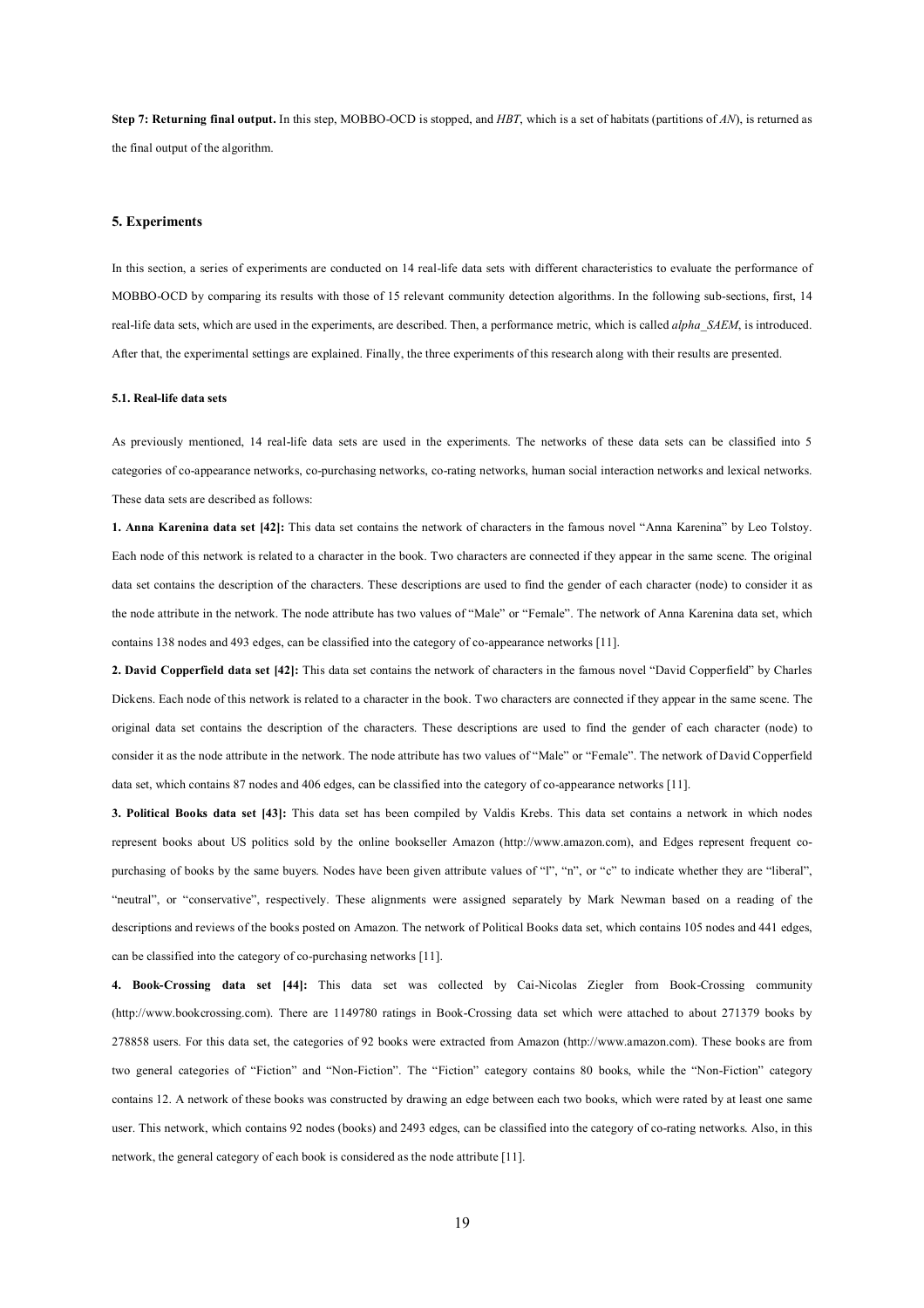**5. CIAO data set [45]:** Ciao.co.uk was a product review site in which users shared their opinions about a product by means of rating or commenting. These products were divided into different categories. There are 284086 ratings in CIAO data set which were attached to 105114 products (from 28 categories) by 7375 users. For this data set, a network of products, which are in two categories of "Fashion" and "Office Equipment", was constructed by drawing an edge between each two products, which were rated by at least one same user. This network, which contains 280 nodes (products) and 2131 edges, can be classified into the category of co-rating networks. Also, in this network, the category of each product is considered as the node attribute [11].

**6. Epinions data set [45]:** Epinions.com was a general consumer review site established in 1999, in which users shared their opinions about a product by means of rating or commenting. These products were divided into different categories. There are 922267 ratings in Epinions data set which were attached to 296277 products (from 27 categories) by 22164 users. For this data set, a network of products, which are in three categories of "Computers & Internet", "Web Sites & Internet Services" and "Gifts", was constructed by drawing an edge between each two products, which were rated by at least one same user. This network, which contains 456 nodes (products) and 957 edges, can be classified into the category of co-rating networks. Also, in this network, the category of each product is considered as the node attribute [11]. **7. MovieLens Latest data set [46]:** Grouplens Research Project (http://grouplens.org) at the University of Minnesota has collected and made available the MovieLens data sets from the MovieLens web site (http://movielens.org). The MovieLens Latest data set, which is used in the experiments, is the version of MovieLens data set, which was collected in 2016. There are 105339 ratings and 6117 tags in this data set which were attached to 10328 movies by 668 users [11]. In this data set, the genres of the movies are assigned to them. For this data set, first, all the movies in the genres of "Children" or "War", which were tagged and rated by at least one user, were retrieved. Then, a network of these movies was constructed by drawing an edge between each two movies, which were tagged and rated by at least one same user. This network, which contains 65 nodes (movies) and 809 edges, can be classified into the category of co-rating networks. 31 out of the 65 movies of the network are in the genre of "Children", while the 34 other movies of the network are in the genre of "War". In this network, the genre of each movie is considered as the node attribute.

**8. Movie-Tweetings data set [47]:** Movie-Tweetings is a data set consisting of ratings on movies that were contained in well-structured tweets on Twitter. In our experiments, we used the 10k snapshot of this data set which contains 10000 ratings from 3794 users that were given to 3096 movies. In this data set, the genres of the movies are assigned to them. For this data set, first, all the movies in the genres of "Family" or "Documentary", which were rated by at least one user, were retrieved. Then, a network of these movies was constructed by drawing an edge between each two movies, which were rated by at least one same user. This network, which contains 182 nodes (movies) and 509 edges, can be classified into the category of co-rating networks. 129 out of the 182 movies of the network are in the genre of "Family", while the 53 other movies of the network are in the genre of "Documentary". In this network, the genre of each movie is considered as the node attribute [11].

**9. Football data set [48]:** This data set contains the network of American football games between Division IA colleges during regular season Fall 2000. Nodes of the network represent teams, and edges represent the regular season games between the two teams they connect. Each node has the attribute that indicates to which conference it belongs. The values of this attribute in the network are as follows: 0="Atlantic Coast", 1="Big East", 2="Big Ten", 3="Big Twelve", 4="Conference USA", 5="Independents", 6="Mid-American", 7="Mountain West", 8="Pacific Ten", 9="Southeastern", 10="Sun Belt", 11="Western Athletic". The network of Football data set, which contains 115 nodes and 613 edges, can be classified into the category of human social interaction networks [11].

**10. Primary School data set – Day1 [49]:** This data set includes the network related to the first day of study from the Primary School data set. The Primary School data set is part of the study of contact networks in a primary school. The data set comprises two networks of faceto-face proximity between students and teachers. For each day of the study, a daily contact network is provided: nodes are individuals, and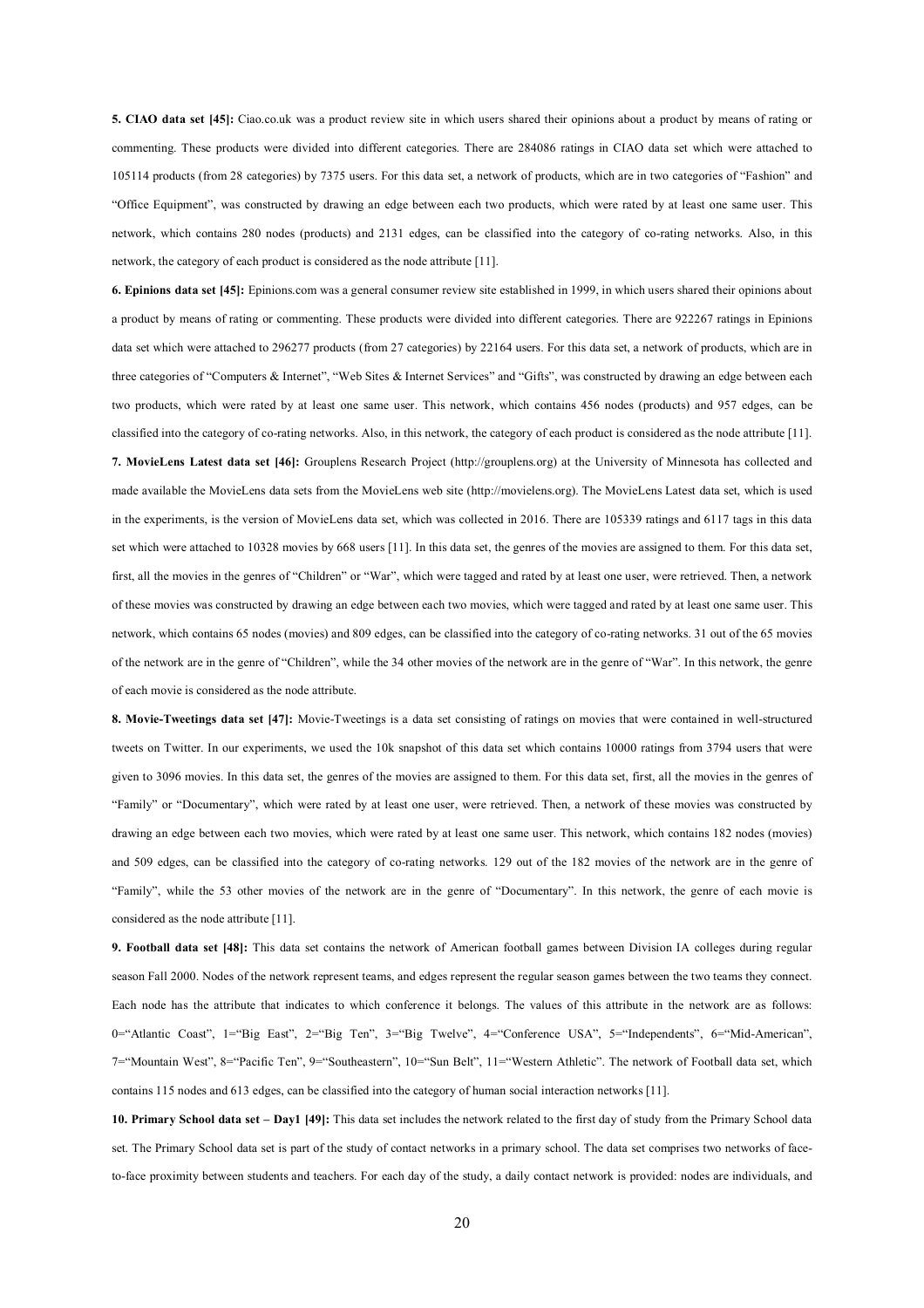edges represent face-to-face interactions. Nodes have two attributes: classname (with 11 different values), which indicates the school class and grade of the corresponding individual, and gender (with 3 different values). Teachers are all assigned to the "Teachers" class. Edges between each two individuals represent a daily contact. The edges have two information: duration, which is the cumulative time spent by A and B in face-to-face proximity, over one day, measured in seconds (multiples of 20 seconds); and count, which is the number of times the A-B contact was established during the school day. In the experiments, the contacts between each two individuals, which were over 100 seconds, were considered for the current data set. Thus, the obtained network of this data set contains 236 nodes and 2197 edges. This network can be classified into the category of human social interaction networks [11].

**11. Primary School data set – Day2 [49]:** This data set includes the network related to the second day of study from the Primary School data set. Like the previous data set (Day1), the contacts between each two individuals, which were over 100 seconds, were considered in the experiments for the current data set. Thus, the obtained network of this data set contains 238 nodes and 2419 edges. This network can be classified into the category of human social interaction networks [11].

**12. UK-Faculty data set [50]:** This data set contains the personal friendship network of a faculty of a UK university. This network, which can be classified into the category of human social interaction networks, consists of 81 nodes (individuals) and 577 edges. Each edge of the network represents a friendship connection between each two individuals of the network. The numeric ID of the school affiliation of each individual, which has 4 different values in the network, is stored as the node attribute in the network [11].

**13. Contacts in a Workplace data set (Workplace data set) [51]:** This data set contains the temporal network of contacts between individuals measured in an office building in France, from June 24 to July 3, 2013. This network, which can be classified into the category of human social interaction networks, contains 92 nodes (individuals) and 755 edges. Edges of the network represent contacts between individuals. The name of each individual's department in the workplace, which has 5 different values in the network, is considered to be the node attribute in the network [11].

**14. AdjNoun data set [52]**: This data set contains the network of common adjective and noun adjacencies for the famous novel "David Copperfield" by Charles Dickens. Nodes of the network represent the most commonly occurring adjectives and nouns in the book. The value of the node attribute in the network is considered to be 0 for "Adjectives" and 1 for "Nouns". Edges connect any pair of words that occur in adjacent position in the text of the book. The network of this data set, which contains 112 nodes and 425 edges, can be classified into the category of lexical networks [11].

#### **5.2. Performance metric**

As previously mentioned, the output of MOBBO-OCD is a set of non-dominated solutions (partitions of a network into communities). Reihanian et al. introduced a metric called *alpha\_SAM* to determine the best compromise solution among the set of non-dominated solutions achieved by a community detection algorithm, with considering the two aspects of node attributes and linkage structure [11]. Although *alpha\_SAM* can make a balance between the similarity of nodes' attributes and the strength of connections in evaluating the goodness of a partition (solution), it can only evaluate the goodness of non-overlapping partitions, and is not able to deal with the overlapping ones.

Since MOBBO-OCD is a community detection algorithm which is able to detect overlapping communities, *alpha\_SAM* cannot be employed to evaluate its community detection performance. Thus, with considering the aim of this research, we propose a modified version of *alpha\_SAM* called *alpha\_SAEM* (alpha\_SimAttExtendedModularity), which is able to evaluate the goodness of both overlapping and nonoverlapping partitions with considering the two aspects of node attributes and linkage structure. Following the F-score criteria in information retrieval, *alpha\_SAEM* is defined as follows: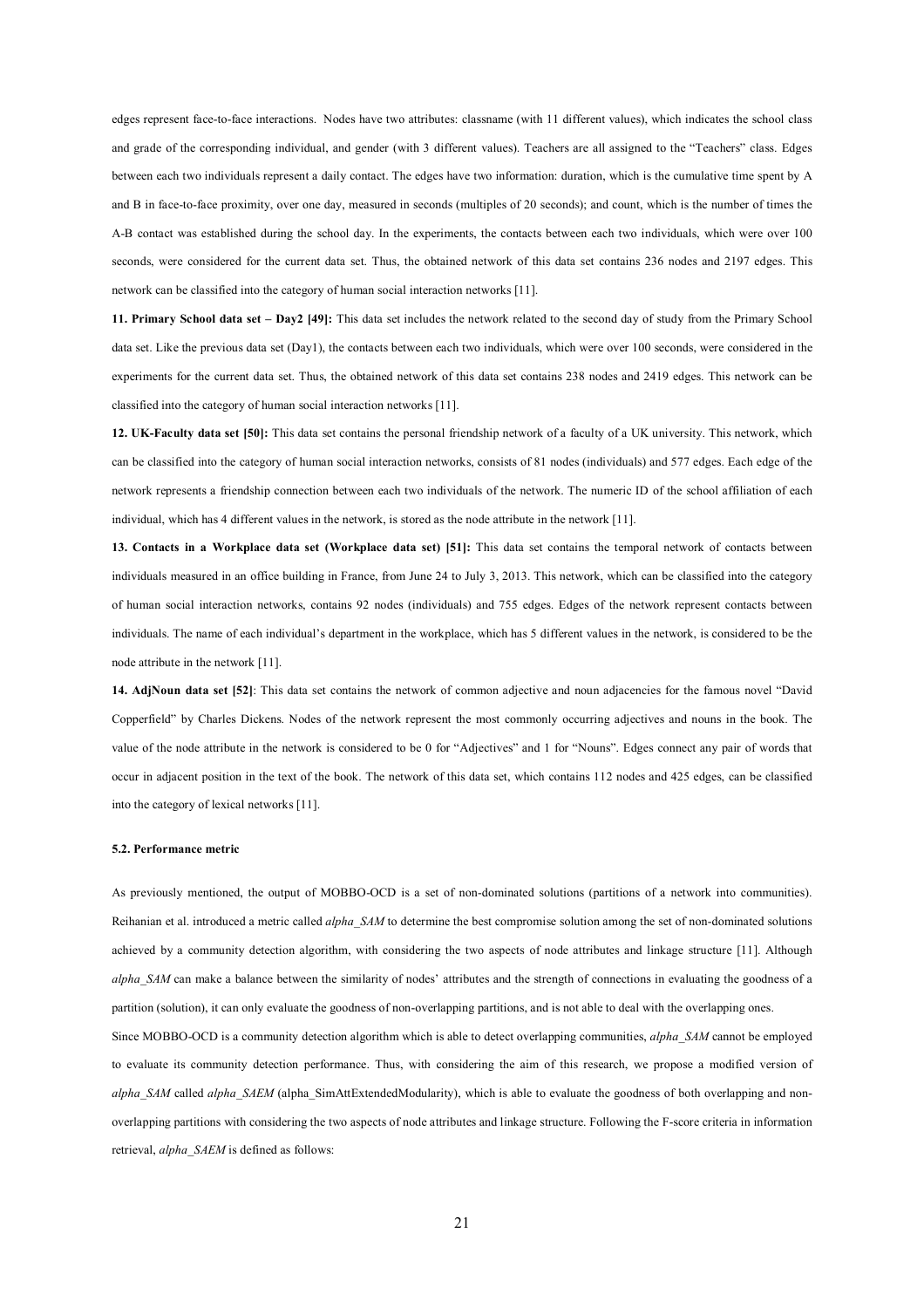$$
alpha\_SAEM = \frac{(1+\alpha^2)(SimAtt \times EQ)}{(\alpha^2 \times SimAtt + EQ)}
$$
(10)

Where *α* is a parameter in the range  $[0, \infty)$ . The role of *α* is to adjust the weight of *SimAtt* and Extended Modularity (*EQ*) in *alpha SAEM*. In the case that the similarity of nodes' attributes and the strength of connections are equally important for us, and we want them to have equal effects on the values of *alpha\_SAEM*, *α* should be set to 1. In this case, *alpha\_SAEM* is the harmonic mean of *SimAtt* and Extended Modularity, and is calculated as follows:

$$
alpha\_SAEM_1 = (1+1^2)(SimAtt \times EQ)/(1^2 \times SimAtt + EQ) = \frac{2SimAtt \times EQ}{SimAtt + EQ}
$$
 (11)

When the similarity of nodes' attributes is more important for us, and we want them to have more effects on the values of *alpha SAEM*, we set *α* to the values less than 1 ( $0 \le \alpha < 1$ ). According to Eq. (12), when *α* approaches zero, *alpha SAEM* approaches *SimAtt*:

$$
\lim_{\alpha \to 0} alpha\_SAEM = \lim_{\alpha \to 0} \frac{(1 + \alpha^2)(SimAtt \times EQ)}{(\alpha^2 \times SimAtt + EQ)} = \frac{SimAtt \times EQ}{EQ} = SimAtt
$$
 (12)

On the other hand, when the link is more important for us, and we want Extended Modularity to have more effect on the values of *alpha SAEM*, we set *α* to the values more than 1 (  $\alpha > 1$ ). According to Eq. (13), when *α* approaches  $\infty$ , *alpha SAEM* approaches the pure value of Extended Modularity:

$$
\lim_{\alpha \to \infty} alpha\_SAEM = \lim_{\alpha \to \infty} \frac{(1 + \alpha^2)(SimAtt \times EQ)}{(\alpha^2 \times SimAtt + EQ)} = \frac{SimAtt \times EQ}{SimAtt} = EQ
$$
 (13)

Thus, *α* adjusts the emphasis of the two aspects which are the similarity of nodes' attributes and the strength of connections. As a brief, *alpha\_SAEM*, like *alpha\_SAM*, can make a balance between the similarity of nodes' attributes and the strength of connections.

By using Extended Modularity in *alpha SAEM* formula, the metric is able to evaluate the goodness of overlapping partitions. On the other hand, *alpha* SAEM is able to evaluate the goodness of non-overlapping partitions, too. In this case, the performance of *alpha* SAEM will be the same as that of *alpha\_SAM*, because the value of Extended Modularity will be the same as that of the original Modularity (which is used instead of Extended Modularity in *alpha\_SAM*) in this condition.

#### **5.3. Experimental settings**

All the experiments of this research are conducted on four computers where the first one has Intel Core 2 Duo 2.20GHz CPU and 2 GB RAM, the second one has Pentium Dual-Core 2.60GHz 1.60GHz CPU and 2 GB RAM, the third one has Intel Xeon 2.93GHz CPU and 4 GB RAM, and the fourth one has AMD Ryzen 7PRO 1700X Eight-Core 3.40GHz CPU and 4 GB RAM. MOBBO-OCD is implemented in MATLAB 8.1.0.604 (R2013a), and its population size (*nHabitat*) and the number of its generations are considered to be 100 in all the experiments. The experimental results for all the algorithms of the experiments are reported by averaging the results of their 10 independent runs on each of the 14 data sets of the experiments. In all the experiments, the isolate communities (the communities with one node) achieved by the algorithms are not considered in calculations.

### **5.4. First experiment**

In the first experiment of this research, the performance of MOBBO-OCD is compared with those of the 8 state-of-the-art overlapping community detection algorithms, i.e., CPM (Clique Percolation Method) [14], COPRA (Community Overlap PRopagation Algorithm) [15],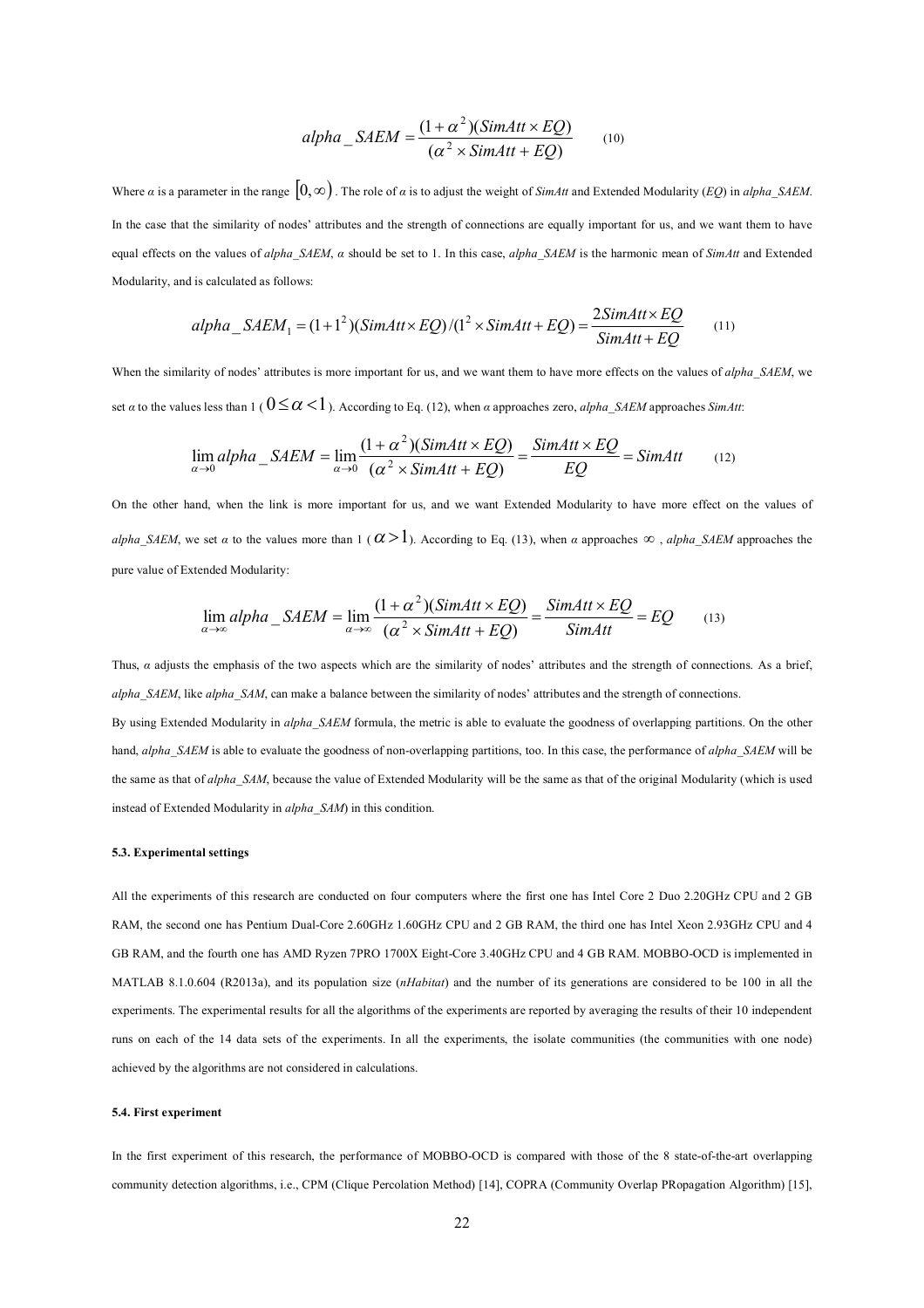OSLOM (Order Statistics Local Optimization Method) [19], SLPA (Speaker-listener Label Propagation Algorithm) [20], iLCD (intrinsic Longitudinal Community Detection) [18], AGMFIT (Community Detection by Community-Affiliation Graph Model) [21], BIGCLAM (Cluster Affiliation Model for Big Networks) [22] and CoDA (Communities through Directed Affiliations) [23], on the 14 real-life data sets described in Sub-section 5.1. These algorithms conduct their community detection processes with just considering the graph structures of networks.

In this experiment, for each of the 8 state-of-the-art competitor algorithms of MOBBO-OCD, we used the codes, software or information provided by its corresponding researchers. For COPRA, we executed the algorithm 10 times with considering the value of the parameter *v*, which shows the maximum number of communities per nodes, to be varied from 1 to 10. For AGMFIT, the parameter *e*, which shows the edge probability between the nodes of a network that do not share any community, is considered to be  $1/(number\ of\ nodes\ of\ the\ network)^2$ , which is suggested in the algorithm's manual. For other algorithms, their default settings are considered. Also, it should be noted that some of the algorithms of the first experiment, generate more than one partition, each time they are executed. For these algorithms, their best partition, based on the values of the performance metric for each of their generated partitions, is considered in each of their executions.

After achieving the results of *SimAtt* and Extended Modularity for each of the algorithms of the experiment, they are used to calculate the values of *alpha\_SAEM*. Table 1 presents the mean of the best-of-run *alpha\_SAEM* values over independent runs of MOBBO-OCD and the other 8 algorithms of the first experiment on the 14 data sets of the experiments. According to Table 1, the values of *alpha\_SAEM* is reported for different values of *α* (0.5, 1 and 1.5, respectively) in order to evaluate the performances of the algorithms when different strengths for nodes' attributes and link structures are considered. According to Table 1, the three cells which are related to the result of applying CPM to Book-Crossing data set and also, the three cells which are related to the result of applying AGMFIT to MovieLens Latest data set are filled with -, because the two algorithms were not able to detect communities of the mentioned data sets.

" $+/-$ " is located in the last row of Table 1 to show that MOBBO-OCD shows better performance on  $+$ , equal performance on  $=$  and worse performance on - data sets, with considering the different values of *α*, in comparison with its competitors. According to the last row of Table 1, MOBBO-OCD notably outperforms all of its competitors in the first experiment. Also, in Table 1, for each data set, the best performance among all the algorithms in terms of mean *alpha\_SAEM* value, with considering the different values of *α*, is highlighted in bold-face. According to the table, when *α* is equal to 0.5, 1 and 1.5, MOBBO-OCD shows the absolute best performance among its 8 competitors on 13 data sets, 13 data sets and 12 data sets, respectively. This indicates that the performance of MOBBO-OCD is quite superior to the performances of the other algorithms in the first experiment.

|                  |              |                          | Algorithms   |         |             |         |               |                |         |                      |  |  |
|------------------|--------------|--------------------------|--------------|---------|-------------|---------|---------------|----------------|---------|----------------------|--|--|
| Data Sets        | alpha SAEM   | <b>CPM</b>               | <b>COPRA</b> | OSLOM   | <b>SLPA</b> | iLCD    | <b>AGMFIT</b> | <b>BIGCLAM</b> | CoDA    | MOBBO-<br><b>OCD</b> |  |  |
|                  | $\alpha=0.5$ | 0.31866                  | 0.15079      | 0.51737 | 0.24996     | 0.42033 | 0.39433       | 0.41322        | 0.15683 | 0.69271              |  |  |
| Anna<br>Karenina | $\alpha=1$   | 0.17709                  | 0.11683      | 0.41304 | 0.16411     | 0.25659 | 0.25826       | 0.26771        | 0.07228 | 0.52205              |  |  |
|                  | $\alpha=1.5$ | 0.13783                  | 0.10237      | 0.36577 | 0.13630     | 0.20532 | 0.21189       | 0.21841        | 0.05372 | 0.45620              |  |  |
| David            | $\alpha=0.5$ | 0.43111                  | 0.40706      | 0.52249 | 0.07315     | 0.49825 | 0.40524       | 0.46431        | 0.15997 | 0.65528              |  |  |
| Copperfield      | $\alpha=1$   | 0.29179                  | 0.29626      | 0.44129 | 0.04010     | 0.34976 | 0.28784       | 0.32101        | 0.07517 | 0.49349              |  |  |
|                  | $\alpha=1.5$ | 0.24172                  | 0.25600      | 0.40137 | 0.03117     | 0.29366 | 0.24311       | 0.26799        | 0.05611 | 0.43238              |  |  |
| Political        | $\alpha=0.5$ | 0.67721                  | 0.70089      | 0.67665 | 0.68338     | 0.54729 | 0.65967       | 0.63503        | 0.21357 | 0.78163              |  |  |
| <b>Books</b>     | $\alpha=1$   | 0.55761                  | 0.59370      | 0.60003 | 0.59723     | 0.36646 | 0.50831       | 0.44607        | 0.09956 | 0.64311              |  |  |
|                  | $\alpha=1.5$ | 0.50090                  | 0.55116      | 0.55953 | 0.55427     | 0.30240 | 0.44316       | 0.37461        | 0.07418 | 0.58493              |  |  |
| Book-            | $\alpha=0.5$ |                          | 0.00000      | 0.35916 | 0.00000     | 0.00802 | 0.09205       | 0.19647        | 0.00873 | 0.30291              |  |  |
| Crossing         | $\alpha=1$   | $\overline{\phantom{0}}$ | 0.00000      | 0.19048 | 0.00000     | 0.00322 | 0.03957       | 0.09122        | 0.00351 | 0.15276              |  |  |
|                  | $\alpha=1.5$ |                          | 0.00000      | 0.14640 | 0.00000     | 0.00233 | 0.02898       | 0.06791        | 0.00254 | 0.11598              |  |  |
|                  | $\alpha=0.5$ | 0.77184                  | 0.77653      | 0.77056 | 0.81925     | 0.76468 | 0.69605       | 0.75294        | 0.69266 | 0.82544              |  |  |
| <b>CIAO</b>      | $\alpha=1$   | 0.63995                  | 0.65141      | 0.64613 | 0.68624     | 0.62490 | 0.56858       | 0.62830        | 0.53452 | 0.68893              |  |  |
|                  | $\alpha=1.5$ | 0.57677                  | 0.59142      | 0.58553 | 0.62162     | 0.55936 | 0.50884       | 0.56802        | 0.46736 | 0.62381              |  |  |
| Epinions         | $\alpha=0.5$ | 0.87173                  | 0.87717      | 0.87435 | 0.91057     | 0.87261 | 0.55851       | 0.83199        | 0.84008 | 0.93137              |  |  |

**Table 1** The mean of the best-of-run *alpha\_SAEM* values, for  $\alpha=0.5$ ,  $\alpha=1$  and  $\alpha=1.5$ , over independent runs of MOBBO-OCD and the other 8 algorithms of the first experiment on the 14 data sets of the experiments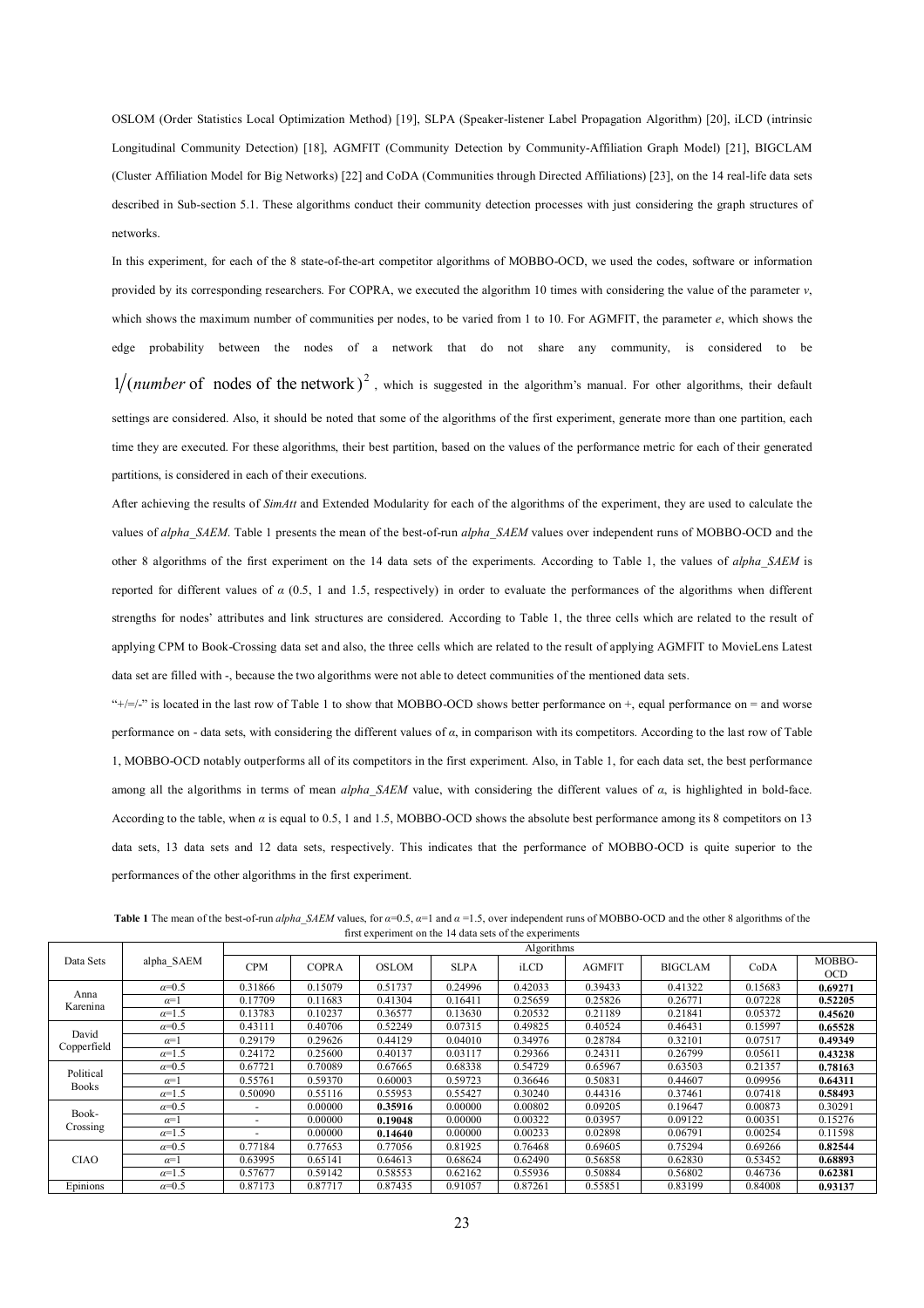|            | $\alpha=1$     | 0.82731 | 0.84715 | 0.85546 | 0.90883 | 0.82496 | 0.34568        | 0.78738 | 0.81083 | 0.92225 |
|------------|----------------|---------|---------|---------|---------|---------|----------------|---------|---------|---------|
|            | $\alpha = 1.5$ | 0.80115 | 0.83315 | 0.84377 | 0.90784 | 0.79706 | 0.27782        | 0.76122 | 0.79313 | 0.91888 |
| MovieLens  | $\alpha=0.5$   | 0.60174 | 0.65121 | 0.61291 | 0.60839 | 0.61095 |                | 0.55007 | 0.60841 | 0.70809 |
|            | $\alpha=1$     | 0.49996 | 0.52397 | 0.50276 | 0.48508 | 0.49949 | $\overline{a}$ | 0.42171 | 0.49064 | 0.54910 |
| Latest     | $\alpha = 1.5$ | 0.45106 | 0.46608 | 0.45083 | 0.42997 | 0.44719 |                | 0.36684 | 0.43653 | 0.48231 |
| Movie-     | $\alpha=0.5$   | 0.78183 | 0.84331 | 0.83643 | 0.88330 | 0.78445 | 0.73881        | 0.79888 | 0.67831 | 0.89339 |
| Tweetings  | $\alpha=1$     | 0.62979 | 0.74907 | 0.74545 | 0.80117 | 0.64144 | 0.57612        | 0.66811 | 0.48510 | 0.80843 |
|            | $\alpha = 1.5$ | 0.55999 | 0.70119 | 0.69687 | 0.75658 | 0.57433 | 0.50486        | 0.60466 | 0.41065 | 0.76307 |
|            | $\alpha=0.5$   | 0.81062 | 0.81724 | 0.82404 | 0.71384 | 0.68929 | 0.33191        | 0.63060 | 0.22867 | 0.84888 |
| Football   | $\alpha=1$     | 0.69108 | 0.72047 | 0.72345 | 0.64516 | 0.61698 | 0.28286        | 0.47503 | 0.11809 | 0.73124 |
|            | $\alpha=1.5$   | 0.63364 | 0.66981 | 0.67094 | 0.60802 | 0.57811 | 0.26024        | 0.41016 | 0.09017 | 0.67374 |
| Primary    | $\alpha=0.5$   | 0.67937 | 0.70593 | 0.70763 | 0.66242 | 0.61188 | 0.48380        | 0.63594 | 0.25806 | 0.78216 |
| School-    | $\alpha=1$     | 0.59430 | 0.68997 | 0.68101 | 0.65958 | 0.54198 | 0.47617        | 0.53323 | 0.13461 | 0.71175 |
| Day1       | $\alpha = 1.5$ | 0.55014 | 0.68102 | 0.66499 | 0.65799 | 0.50500 | 0.47159        | 0.48320 | 0.10304 | 0.68485 |
| Primary    | $\alpha=0.5$   | 0.67037 | 0.71223 | 0.68965 | 0.65505 | 0.64709 | 0.45905        | 0.53278 | 0.27520 | 0.77386 |
| School-    | $\alpha=1$     | 0.58216 | 0.69192 | 0.68199 | 0.64737 | 0.58570 | 0.45346        | 0.39781 | 0.14568 | 0.70531 |
| Day2       | $\alpha=1.5$   | 0.55380 | 0.68319 | 0.67725 | 0.64281 | 0.55213 | 0.45040        | 0.34223 | 0.11192 | 0.67779 |
|            | $\alpha = 0.5$ | 0.56851 | 0.76978 | 0.76309 | 0.75470 | 0.61714 | 0.45853        | 0.64737 | 0.07965 | 0.79042 |
| UK-Faculty | $\alpha=1$     | 0.36992 | 0.59427 | 0.58965 | 0.58076 | 0.45118 | 0.31795        | 0.44104 | 0.03375 | 0.60946 |
|            | $\alpha = 1.5$ | 0.30224 | 0.51850 | 0.51467 | 0.50629 | 0.38484 | 0.26574        | 0.36622 | 0.02465 | 0.53293 |
|            | $\alpha = 0.5$ | 0.62354 | 0.53230 | 0.71198 | 0.07181 | 0.44917 | 0.34912        | 0.53344 | 0.05752 | 0.74052 |
| Workplace  | $\alpha=1$     | 0.40915 | 0.39617 | 0.53224 | 0.05414 | 0.31556 | 0.20762        | 0.33158 | 0.02417 | 0.54481 |
|            | $\alpha = 1.5$ | 0.34086 | 0.34042 | 0.45811 | 0.04676 | 0.26502 | 0.16488        | 0.26685 | 0.01762 | 0.46842 |
|            | $\alpha=0.5$   | 0.14399 | 0.00000 | 0.00000 | 0.00000 | 0.29884 | 0.31373        | 0.35688 | 0.00250 | 0.51988 |
| AdjNoun    | $\alpha=1$     | 0.06606 | 0.00000 | 0.00000 | 0.00000 | 0.16061 | 0.18897        | 0.22799 | 0.00100 | 0.35636 |
|            | $\alpha = 1.5$ | 0.04904 | 0.00000 | 0.00000 | 0.00000 | 0.12388 | 0.15059        | 0.18513 | 0.00072 | 0.29976 |
|            | $\alpha=0.5$   | 14/0/0  | 14/0/0  | 13/0/1  | 14/0/0  | 14/0/0  | 14/0/0         | 14/0/0  | 14/0/0  |         |
| $+/-/$     | $\alpha=1$     | 14/0/0  | 14/0/0  | 13/0/1  | 14/0/0  | 14/0/0  | 14/0/0         | 14/0/0  | 14/0/0  | ٠       |
|            | $\alpha = 1.5$ | 14/0/0  | 13/0/1  | 13/0/1  | 14/0/0  | 14/0/0  | 14/0/0         | 14/0/0  | 14/0/0  | ٠       |

The results of the first experiment, shown in Table 1, and the above analysis of the results can demonstrate the best performance of MOBBO-OCD among its 8 competitors in the experiment, but to ensure that the performance of MOBBO-OCD is statistically different from those of the other 8 algorithms, we conducted a statistical significance analysis on the results in Table 1, with considering the different values of *α*, using the Friedman test implemented in IBM SPSS Statistics 22. The analysis shows that there is a statistically significant difference between the performances of the algorithms with  $\chi^2(8) = 60.133333$  and  $p < 0.01$  for  $\alpha = 0.5$ ,  $\chi^2(8)=63.600000$  and  $p< 0.01$  for  $\alpha=1$ ,  $\chi^2(8)=61.885714$  and  $p< 0.01$  for  $\alpha=1.5$ . Also, the result of

Friedman ranking, which is shown in Table 2, indicates that MOBBO-OCD ranks first among all the algorithms in the experiment, with the mean rank value of 8.93 for  $\alpha = 0.5$  and  $\alpha = 1$ , and 8.86 for  $\alpha = 1.5$ .

**Table 2** The mean and the final ranks of the 9 algorithms of the first experiment according to the Friedman test, with considering the different values of *α*

| Algorithms     | $\alpha=0.5$ |            | $\alpha=1$ |            | $\alpha=1.5$ |            |
|----------------|--------------|------------|------------|------------|--------------|------------|
|                | Mean Rank    | Final Rank | Mean Rank  | Final Rank | Mean Rank    | Final Rank |
| <b>CPM</b>     | 4.64         |            | 4.50       |            | 4.57         |            |
| <b>COPRA</b>   | 5.93         |            | 6.00       |            | 6.07         |            |
| <b>OSLOM</b>   | 6.64         |            | 6.93       |            | 6.86         |            |
| <b>SLPA</b>    | 4.71         | 4          | 4.79       | 4          | 4.79         |            |
| iLCD           | 4.57         |            | 4.43       | 6          | 4.36         |            |
| <b>AGMFIT</b>  | 3.00         |            | 3.14       | 8          | 3.21         |            |
| <b>BIGCLAM</b> | 4.50         |            | 4.36       |            | 4.36         |            |
| CoDA           | 2.07         | $\Omega$   | 1.93       |            | 1.93         |            |
| MOBBO-OCD      | 8.93         |            | 8.93       |            | 8.86         |            |

Table 3 The *p*-values of the Wilcoxon signed-rank test of the 9 algorithms of the first experiment against each other at the significance level of 0.05, with considering the different values of *α*. The *p*-values below the Bonferroni-corrected critical value are highlighted in bold-face.

|   |                | $\tilde{}$   |              |                          |              |            |                          |                          |            |
|---|----------------|--------------|--------------|--------------------------|--------------|------------|--------------------------|--------------------------|------------|
|   |                | <b>CPM</b>   | <b>COPRA</b> | <b>OSLOM</b>             | <b>SLPA</b>  | iLCD       | <b>AGMFIT</b>            | <b>BIGCLAM</b>           | CoDA       |
|   | <b>COPRA</b>   | 5.10E-01     |              |                          |              |            |                          |                          |            |
|   | <b>OSLOM</b>   | 1.57E-02     | 7.30E-01     |                          |              |            |                          |                          |            |
|   | <b>SLPA</b>    | 4.70E-01     | 1.40E-01     | 1.09E-01                 |              |            |                          |                          |            |
| m | iLCD           | 8.75E-01     | 3.31E-01     | 1.32E-02                 | 9.25E-01     |            |                          |                          |            |
|   | <b>AGMEIT</b>  | 3.03E-02     | 6.40E-02     | 7.63E-03                 | 2.72E-01     | 1.57E-02   | $\overline{\phantom{0}}$ |                          |            |
|   | <b>BIGCLAM</b> | 8.26E-01     | 6.38E-01     | 1.57E-02                 | 6.38E-01     | 7.78E-01   | 1.52E-03                 |                          |            |
|   | CoDA           | 1.89E-03     | 3.51E-03     | 1.23E-03                 | 1.10E-02     | $1.23E-03$ | 6.40E-02                 | 1.89E-03                 |            |
|   | MOBBO-OCD      | $9.82E - 04$ | $9.82E - 04$ | 2.87E-03                 | $9.82E - 04$ | $9.82E-04$ | $9.82E - 04$             | 9.82E-04                 | $9.82E-04$ |
|   | <b>COPRA</b>   | 6.40E-02     |              | $\overline{\phantom{0}}$ |              | $\sim$     | ۰                        | $\overline{\phantom{a}}$ |            |
|   | <b>OSLOM</b>   | 3.51E-03     | 4.33E-01     |                          |              |            | $\overline{\phantom{0}}$ |                          |            |
|   | <b>SLPA</b>    | 6.83E-01     | 3.97E-01     | 8.43E-02                 |              |            |                          |                          |            |
|   | iLCD           | 9.25E-01     | 1.40E-01     | 9.18E-03                 | 7.78E-01     |            |                          |                          |            |
|   | <b>AGMEIT</b>  | 3.03E-02     | .86E-02      | 4.29E-03                 | $9.62E - 02$ | 2.58E-02   |                          |                          |            |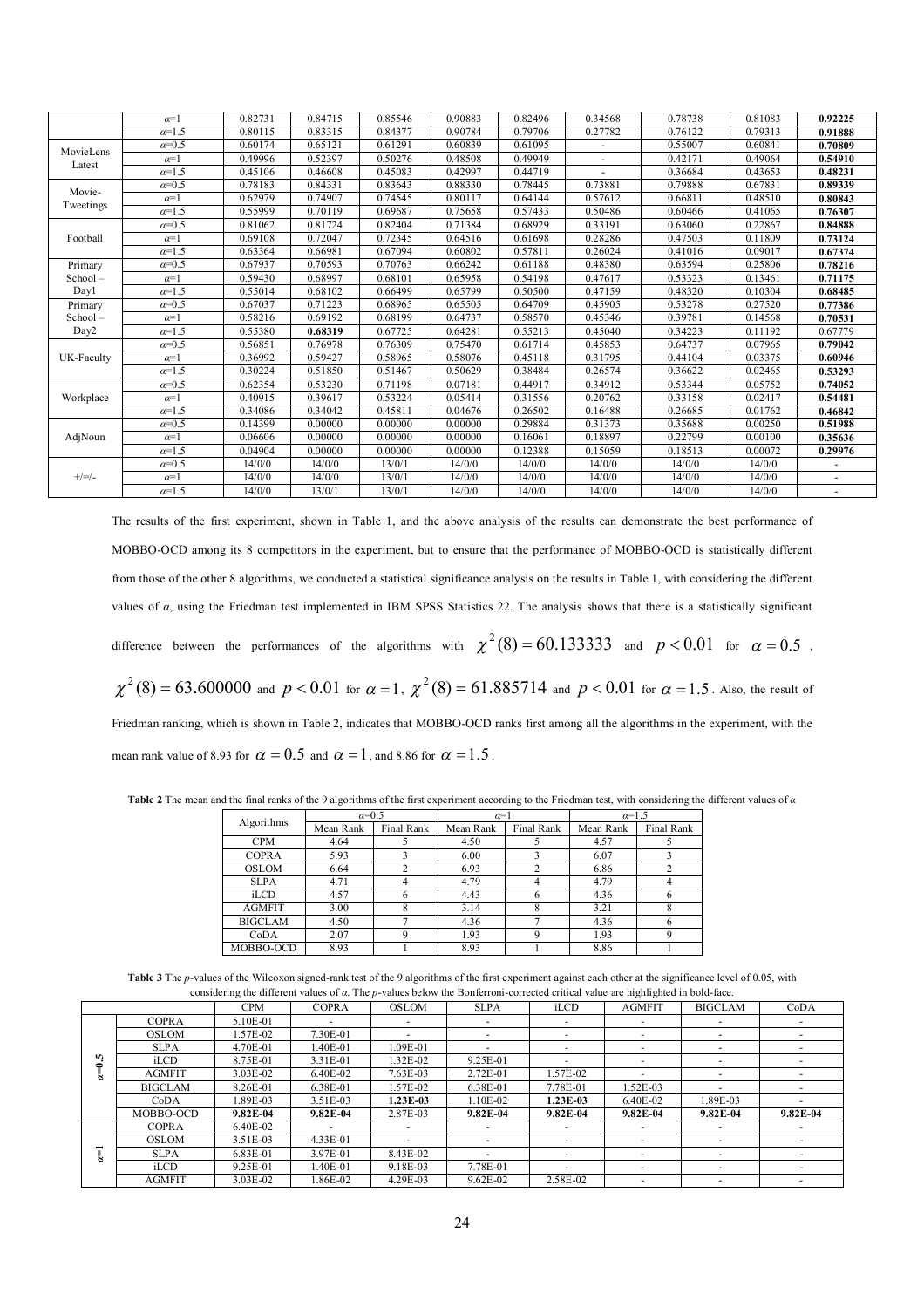|           | <b>BIGCLAM</b>    | 5.10E-01        | $.40E-01$    | $.10E - 02$              | 6.38E-01                 | 7.78E-01                 | 32E-02                   |            |              |
|-----------|-------------------|-----------------|--------------|--------------------------|--------------------------|--------------------------|--------------------------|------------|--------------|
|           | CoDA              | <b>1.23E-03</b> | 1.89E-03     | $.23E-03$                | 9.18E-03                 | 1.23E-03                 | $1.09E - 01$             | 1.89E-03   |              |
|           | MOBBO-OCD         | $9.82E-04$      | $9.82E - 04$ | 3.51E-03                 | $9.82E-04$               | $9.82E-04$               | $9.82E-04$               | $9.82E-04$ | 9.82E-04     |
|           | COPRA             | 3.03E-02        |              |                          |                          | ۰                        | $\overline{\phantom{0}}$ |            |              |
|           | <b>OSLOM</b>      | 3.51E-03        | $3.63E - 01$ | $\overline{\phantom{0}}$ | $\overline{\phantom{a}}$ | $\overline{\phantom{0}}$ | $\overline{\phantom{0}}$ |            |              |
|           | <b>SLPA</b>       | 5.10E-01        | 3.63E-01     | 9.62E-02                 |                          | $\overline{\phantom{0}}$ | $\overline{\phantom{0}}$ |            |              |
| <b>SC</b> | i <sub>L</sub> CD | 8.26E-01        | 6.40E-02     | 4.29E-03                 | 5.51E-01                 |                          |                          |            |              |
|           | <b>AGMEIT</b>     | 3.55E-02        | 1.32E-02     | 2.33E-03                 | 6.40E-02                 | 2.58E-02                 |                          |            |              |
|           | <b>BIGCLAM</b>    | 3.97E-01        | 6.40E-02     | 9.18E-03                 | 5.10E-01                 | 5.51E-01                 | 3.03E-02                 |            |              |
|           | Co <sub>DA</sub>  | 1.23E-03        | 1.89E-03     | $1.23E - 03$             | $7.63E - 03$             | 1.23E-03                 | $1.09E - 01$             | $2.33E-03$ |              |
|           | MOBBO-OCD         | $9.82E-04$      | l.89E-03     | 4.29E-03                 | $9.82E-04$               | $9.82E-04$               | $9.82E - 04$             | $9.82E-04$ | $9.82E - 04$ |

We subsequently performed a post-hoc test using the Wilcoxon signed-rank test implemented in IBM SPSS Statistics 22 at the significance level of 0.05, with considering the different values of *α*, to examine where the differences between the performances of the algorithms, that the Friedman test indicates, actually occur. With considering the different values of *α*, Table 3 shows the *p*-values of the 9 algorithms of the first experiment against each other. In Table 3, the *p*-values below the Bonferroni-corrected critical value, which indicate the significant differences between the performances of the corresponding algorithms, are highlighted in bold-face. We used the Bonferroni correction on the results of Wilcoxon signed-rank test because multiple comparisons are conducted in this experiment, which makes it more likely that a result is declared significant when it is not [53]. According to Table 3, compared with the other 8 algorithms, MOBBO-OCD obtains the largest number of *p*-values lower than the significance level with considering the Bonferroni correction, for all different values of *α*. This indicates that the performance of MOBBO-OCD is significantly different from those of the most of the other algorithms of the experiment.

#### **5.5. Second experiment**

In the second experiment of this research, the performance of MOBBO-OCD is compared with those of the 5 community detection algorithms, i.e., EM-BBO (Extended Modularity maximization BBO algorithm), SimAtt-BBO (*SimAtt* maximization BBO algorithm) [11], CESNA (Communities from Edge Structure and Node Attributes) [29], topic-oriented community detection algorithm [4, 8] and OV-SimAtt-BBO (OVerlapping *SimAtt* maximization BBO algorithm), on the 14 real-life data sets described in Sub-section 5.1. EM-BBO (which is based on BBO) is an overlapping community detection algorithm proposed in this paper, which uses OLAR and the parameter settings of the Modularity maximization BBO algorithm proposed in [41], and tries to maximize Extended Modularity. SimAtt-BBO (which is based on BBO, and tries to maximize *SimAtt*), CESNA, topic-oriented community detection algorithm and OV-SimAtt-BBO (the overlapping version of SimAtt-BBO, which uses OLAR, and is proposed in this paper) consider both the graph structure and the contents of a network in their processes of community detection.

Like the first experiment, for each of the 5 competitor algorithms of MOBBO-OCD in this experiment, we used the codes, software or information provided by its corresponding researchers. In order to have fair comparison, the population size (*nHabitat*) and the number of generations for EM-BBO and SimAtt-BBO have been considered the same as MOBBO-OCD since the mentioned algorithms are evolutionary, too.

Table 4 presents the mean of the best-of-run *alpha\_SAEM* values, for *α*=0.5, *α*=1 and *α*=1.5, over independent runs of MOBBO-OCD and the other 5 algorithms of the second experiment on the 14 data sets of the experiments. According to the last row of Table 4, MOBBO-OCD notably outperforms all of its competitors in the second experiment. According to Table 4, when *α* is equal to 0.5, 1 and 1.5, MOBBO-OCD shows the absolute best performance among its 5 competitors on 11 data sets, 13 data sets and 13 data sets, respectively. This indicates that the performance of MOBBO-OCD is quite superior to the performances of the other algorithms in the second experiment.

The results of the second experiment, shown in Table 4, and the above analysis of the results can demonstrate the best performance of MOBBO-OCD among its 5 competitors in the experiment, but to ensure that the performance of MOBBO-OCD is statistically different from those of the other 5 algorithms, we conducted a statistical significance analysis on the results in Table 4, with considering the different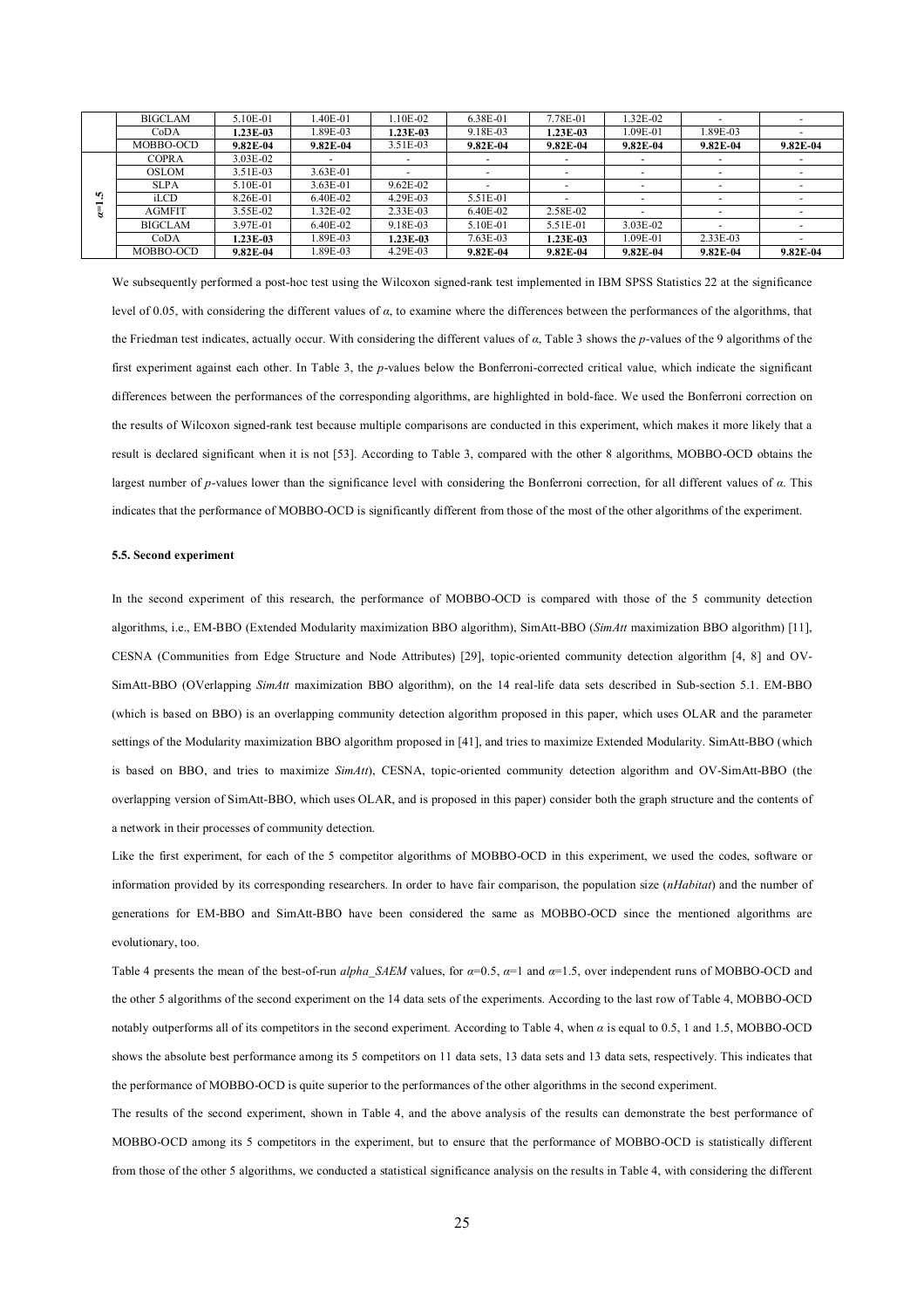values of *α*, using the Friedman test implemented in IBM SPSS Statistics 22. The analysis shows that there is a statistically significant difference between the performances of the algorithms with  $\chi^2(5) = 55.755102$  and  $p < 0.01$  for  $\alpha = 0.5$ ,  $\chi^2(5)=59.836735$  and  $p< 0.01$  for  $\alpha=1$ ,  $\chi^2(5)=63.183673$  and  $p< 0.01$  for  $\alpha=1.5$ . Also, the result of Friedman ranking, which is shown in Table 5, indicates that MOBBO-OCD ranks first among all the algorithms in the experiment, with the

mean rank value of 5.79 for  $\alpha = 0.5$ , and 5.93 for  $\alpha = 1$  and  $\alpha = 1.5$ .

**Table 4** The mean of the best-of-run *alpha\_SAEM* values, for *α*=0.5, *α*=1 and *α* =1.5, over independent runs of MOBBO-OCD and the other 5 algorithms of the second experiment on the 14 data sets of the experiments

|                        | alpha SAEM     | Algorithms |            |              |                |               |                |  |  |
|------------------------|----------------|------------|------------|--------------|----------------|---------------|----------------|--|--|
| Data Sets              |                | EM-BBO     | SimAtt-BBO | <b>CESNA</b> | Topic-oriented | OV-SimAtt-BBO | MOBBO-OCD      |  |  |
|                        | $\alpha = 0.5$ | 0.57531    | 0.24639    | 0.42630      | 0.63870        | 0.24100       | 0.69271        |  |  |
| Anna Karenina          | $\alpha=1$     | 0.48357    | 0.11719    | 0.27480      | 0.41424        | 0.11373       | 0.52205        |  |  |
|                        | $\alpha = 1.5$ | 0.43877    | 0.08775    | 0.22382      | 0.33808        | 0.08498       | 0.45620        |  |  |
|                        | $a=0.5$        | 0.55557    | 0.20533    | 0.38847      | 0.53029        | 0.19942       | 0.65528        |  |  |
| David Copperfield      | $\alpha=1$     | 0.46445    | 0.09499    | 0.26341      | 0.31133        | 0.09151       | 0.49349        |  |  |
|                        | $a=1.5$        | 0.42032    | 0.07067    | 0.21835      | 0.24619        | 0.06796       | 0.43238        |  |  |
|                        | $\alpha = 0.5$ | 0.63534    | 0.61968    | 0.63254      | 0.74574        | 0.60111       | 0.78163        |  |  |
| <b>Political Books</b> | $\alpha=1$     | 0.58100    | 0.40081    | 0.46424      | 0.53996        | 0.38381       | 0.64311        |  |  |
|                        | $a=1.5$        | 0.55082    | 0.32719    | 0.39660      | 0.45883        | 0.31189       | 0.58493        |  |  |
|                        | $\alpha = 0.5$ | 0.24497    | $-0.00262$ | 0.14004      | 0.31513        | $-0.00334$    | 0.30291        |  |  |
| Book-Crossing          | $\alpha=1$     | 0.11798    | $-0.00100$ | 0.06207      | 0.15544        | $-0.00131$    | 0.15276        |  |  |
|                        | $a=1.5$        | 0.08856    | $-0.00071$ | 0.04574      | 0.11733        | $-0.00095$    | 0.11598        |  |  |
|                        | $\alpha = 0.5$ | 0.81492    | 0.62674    | 0.72950      | 0.81584        | 0.61389       | 0.82544        |  |  |
| <b>CIAO</b>            | $\alpha=1$     | 0.68009    | 0.41535    | 0.60891      | 0.63926        | 0.40626       | 0.68893        |  |  |
|                        | $a=1.5$        | 0.61488    | 0.34189    | 0.55058      | 0.56137        | 0.33478       | 0.62381        |  |  |
|                        | $\alpha = 0.5$ | 0.90853    | 0.85714    | 0.81085      | 0.95398        | 0.85754       | 0.93137        |  |  |
| Epinions               | $\alpha=1$     | 0.90685    | 0.75421    | 0.74352      | 0.89238        | 0.75788       | 0.92225        |  |  |
|                        | $a=1.5$        | 0.90578    | 0.70035    | 0.70594      | 0.85691        | 0.70542       | 0.91888        |  |  |
|                        | $\alpha = 0.5$ | 0.69222    | 0.10750    | 0.58095      | 0.54343        | 0.14731       | 0.70809        |  |  |
| MovieLens Latest       | $\alpha=1$     | 0.54531    | 0.04706    | 0.44395      | 0.32254        | 0.06787       | 0.54910        |  |  |
|                        | $\alpha = 1.5$ | 0.48001    | 0.03460    | 0.38565      | 0.25587        | 0.05050       | 0.48231        |  |  |
|                        | $\alpha = 0.5$ | 0.87517    | 0.70382    | 0.80678      | 0.90473        | 0.69011       | 0.89339        |  |  |
| Movie-Tweetings        | $\alpha=1$     | 0.79242    | 0.49575    | 0.66980      | 0.79160        | 0.47950       | 0.80843        |  |  |
|                        | $a=1.5$        | 0.74716    | 0.41684    | 0.60405      | 0.73286        | 0.40118       | 0.76307        |  |  |
|                        | $\alpha = 0.5$ | 0.60112    | 0.51887    | 0.75112      | 0.77096        | 0.27844       | 0.84888        |  |  |
| Football               | $\alpha=1$     | 0.57298    | 0.30899    | 0.59471      | 0.57390        | 0.13882       | 0.73124        |  |  |
|                        | $\alpha = 1.5$ | 0.55644    | 0.24550    | 0.52467      | 0.49312        | 0.10514       | 0.67374        |  |  |
|                        | $\alpha = 0.5$ | 0.54967    | 0.14951    | 0.63216      | 0.54890        | 0.08783       | 0.78216        |  |  |
| Primary School - Day1  | $\alpha=1$     | 0.58420    | 0.07225    | 0.51312      | 0.32744        | 0.03743       | 0.71175        |  |  |
|                        | $a=1.5$        | 0.60905    | 0.05462    | 0.45785      | 0.26017        | 0.02737       | 0.68485        |  |  |
|                        | $\alpha = 0.5$ | 0.60242    | 0.17388    | 0.66377      | 0.57006        | 0.12019       | 0.77386        |  |  |
| Primary School - Day2  | $\alpha=1$     | 0.61849    | 0.09768    | 0.55885      | 0.34661        | 0.05296       | 0.70531        |  |  |
|                        | $\alpha = 1.5$ | 0.62939    | 0.07838    | 0.50743      | 0.27701        | 0.03900       | 0.67779        |  |  |
|                        | $\alpha = 0.5$ | 0.75712    | 0.55102    | 0.48789      | 0.65751        | 0.53896       | 0.79042        |  |  |
| UK-Faculty             | $\alpha=1$     | 0.58760    | 0.33183    | 0.28865      | 0.43450        | 0.32077       | 0.60946        |  |  |
|                        | $\alpha = 1.5$ | 0.51388    | 0.26455    | 0.22876      | 0.35693        | 0.25475       | 0.53293        |  |  |
|                        | $\alpha = 0.5$ | 0.66406    | 0.31309    | 0.53201      | 0.59310        | 0.25743       | 0.74052        |  |  |
| Workplace              | $\alpha=1$     | 0.50255    | 0.15761    | 0.32668      | 0.36871        | 0.12690       | 0.54481        |  |  |
|                        | $\alpha = 1.5$ | 0.43480    | 0.11965    | 0.26189      | 0.29679        | 0.09587       | 0.46842        |  |  |
|                        | $\alpha = 0.5$ | 0.44578    | 0.14756    | 0.38114      | 0.32212        | 0.05982       | 0.51988        |  |  |
| AdjNoun                | $\alpha=1$     | 0.33611    | 0.06541    | 0.24235      | 0.15988        | 0.02498       | 0.35636        |  |  |
|                        | $\alpha = 1.5$ | 0.29037    | 0.04821    | 0.19649      | 0.12087        | 0.01819       | 0.29976        |  |  |
|                        | $\alpha = 0.5$ | 14/0/0     | 14/0/0     | 14/0/0       | 11/0/3         | 14/0/0        |                |  |  |
| $+/-/$                 | $\alpha=1$     | 14/0/0     | 14/0/0     | 14/0/0       | 13/0/1         | 14/0/0        | $\blacksquare$ |  |  |
|                        | $\alpha = 1.5$ | 14/0/0     | 14/0/0     | 14/0/0       | 13/0/1         | 14/0/0        |                |  |  |

**Table 5** The mean and the final ranks of the 6 algorithms of the second experiment according to the Friedman test, with considering the different values of *α*

| Algorithms     | $\alpha = 0.5$ |            | $\alpha=1$ |            | $\alpha=1.5$ |            |  |
|----------------|----------------|------------|------------|------------|--------------|------------|--|
|                | Mean Rank      | Final Rank | Mean Rank  | Final Rank | Mean Rank    | Final Rank |  |
| EM-BBO         | 4.29           |            | 4.79       |            | 4.93         |            |  |
| SimAtt-BBO     | 2.00           |            | 2.00       |            | 1.93         |            |  |
| <b>CESNA</b>   | 3.21           |            | 3.14       |            | 3.21         |            |  |
| Topic-oriented | 4.43           |            | 3.86       |            | 3.79         |            |  |
| OV-SimAtt-BBO  | 1.29           |            | 1.29       |            | 1.21         |            |  |
| MOBBO-OCD      | 5.79           |            | 5.93       |            | 5.93         |            |  |

We subsequently performed a post-hoc test using the Wilcoxon signed-rank test implemented in IBM SPSS Statistics 22 at the significance level of 0.05, with considering the different values of *α*, to examine where the differences between the performances of the algorithms, that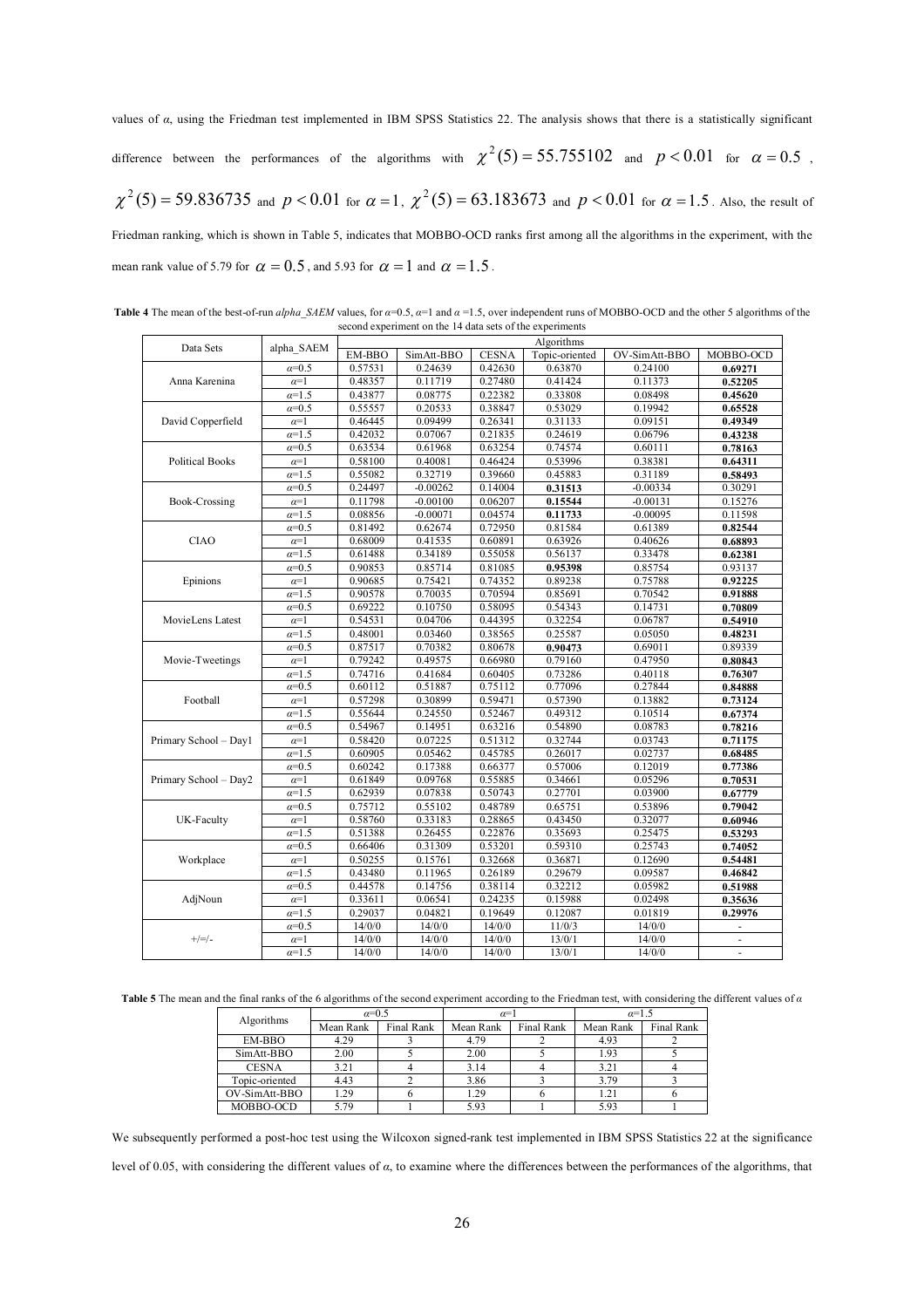the Friedman test indicates, actually occur. With considering the different values of *α*, Table 6 shows the *p*-values of the 6 algorithms of the second experiment against each other. In Table 6, the *p*-values below the Bonferroni-corrected critical value, which indicate the significant differences between the performances of the corresponding algorithms, are highlighted in bold-face. According to Table 6, compared with the other 5 algorithms, MOBBO-OCD obtains the largest number of *p*-values lower than the significance level with considering the Bonferroni correction, for all different values of *α*. This indicates that the performance of MOBBO-OCD is significantly different from those of the most of the other algorithms of the experiment.

|                |                | EM-BBO       | SimAtt-BBO   | <b>CESNA</b> | Topic-oriented | OV-SimAtt-BBO |
|----------------|----------------|--------------|--------------|--------------|----------------|---------------|
|                | SimAtt-BBO     | $9.82E - 04$ |              |              |                |               |
|                | <b>CESNA</b>   | 3.55E-02     | 2.87E-03     |              |                |               |
| $\alpha = 0.5$ | Topic-oriented | 9.75E-01     | $9.82E - 04$ | 2.58E-02     |                |               |
|                | OV-SimAtt-BBO  | 9.82E-04     | 7.63E-03     | 2.87E-03     | $9.82E - 04$   |               |
|                | MOBBO-OCD      | $9.82E - 04$ | $9.82E - 04$ | $9.82E - 04$ | 6.32E-03       | 9.82E-04      |
|                | SimAtt-BBO     | $9.82E - 04$ |              |              |                |               |
|                | <b>CESNA</b>   | 1.23E-03     | 1.89E-03     |              |                |               |
| ī              | Topic-oriented | 3.51E-03     | $9.82E - 04$ | 5.10E-01     |                |               |
|                | OV-SimAtt-BBO  | $9.82E - 04$ | 1.32E-02     | 1.89E-03     | $9.82E - 04$   |               |
|                | MOBBO-OCD      | $9.82E-04$   | $9.82E - 04$ | $9.82E - 04$ | $1.23E-03$     | $9.82E - 04$  |
|                | SimAtt-BBO     | 9.82E-04     |              |              |                |               |
| r.             | <b>CESNA</b>   | 9.82E-04     | $1.52E-03$   |              |                |               |
| $\overline{a}$ | Topic-oriented | 1.52E-03     | $9.82E - 04$ | 7.78E-01     |                |               |
|                | OV-SimAtt-BBO  | 9.82E-04     | 1.32E-02     | $1.52E-03$   | $9.82E - 04$   |               |
|                | MOBBO-OCD      | 9.82E-04     | 9.82E-04     | 9.82E-04     | $1.23E-03$     | 9.82E-04      |

Table 6 The *p*-values of the Wilcoxon signed-rank test of the 6 algorithms of the second experiment against each other at the significance level of 0.05, with considering the different values of *α*. The *p*-values below the Bonferroni-corrected critical value are highlighted in bold-face.

#### **5.6. Third experiment**

In the third experiment of this research, the performance of MOBBO-OCD is compared with those of the 2 very recent community detection algorithms, i.e., semantic network-based community detection algorithm [13, 28] and SNTOCD (Semantic Network-based Topical Overlapping Community Detection) [13]. These 2 algorithms consider both the graph structure and the contents of a rating-based social network in their processes of community detection. As previously mentioned, semantic network-based community detection algorithm is an adaptation of the previously introduced algorithm of [28] for rating-based social networks, while SNTOCD is a general overlapping community detection framework, introduced in [13], with special focus on rating-based social networks. Thus, in this experiment, the performance of MOBBO-OCD is compared with those of the 2 competitor algorithms of this experiment on the 5 rating-based data sets described in Sub-section 5.1, which are Book-Crossing, CIAO, Epinions, Movielens Latest and Movie-Tweetings.

Like the previous experiments, for each of the 2 competitor algorithms of MOBBO-OCD in this experiment, we used the codes, software or information provided by its corresponding researchers. Since *alpha\_SAEM* can evaluate the performance of community detection in undirected unweighted social networks, and is not able to handle weighted and directed networks, the achieved edge weights in the process of semantic network-based community detection algorithm and SNTOCD, which are more than 1, are set to 1.

Table 7 presents the mean of the best-of-run *alpha\_SAEM* values, for *α*=0.5, *α*=1 and *α*=1.5, over independent runs of MOBBO-OCD and the other 2 algorithms of the third experiment on the 5 rating-based data sets of the experiments. According to the last row of Table 7, MOBBO-OCD notably outperforms all of its competitors in the third experiment. According to Table 7, for all values of *α*, MOBBO-OCD shows the absolute best performance among its 2 competitors on all 14 data sets of the experiments. This indicates that the performance of MOBBO-OCD is quite superior to the performances of the other algorithms in the third experiment.

**Table 7** The mean of the best-of-run *alpha\_SAEM* values, for  $\alpha=0.5$ ,  $\alpha=1$  and  $\alpha=1.5$ , over independent runs of MOBBO-OCD and the other 2 algorithms of the third experiment on the 5 rating-based data sets of the experiments

| Data Sets     | alpha SAEM   | Algorithms                              |         |           |  |
|---------------|--------------|-----------------------------------------|---------|-----------|--|
|               |              | <b>SNTOCD</b><br>Semantic network-based |         | MOBBO-OCD |  |
|               | $\alpha=0.5$ | 0.18264                                 | 0.17040 | 0.30291   |  |
| Book-Crossing | $\alpha=1$   | 0.08385                                 | 0.07594 | 0.15276   |  |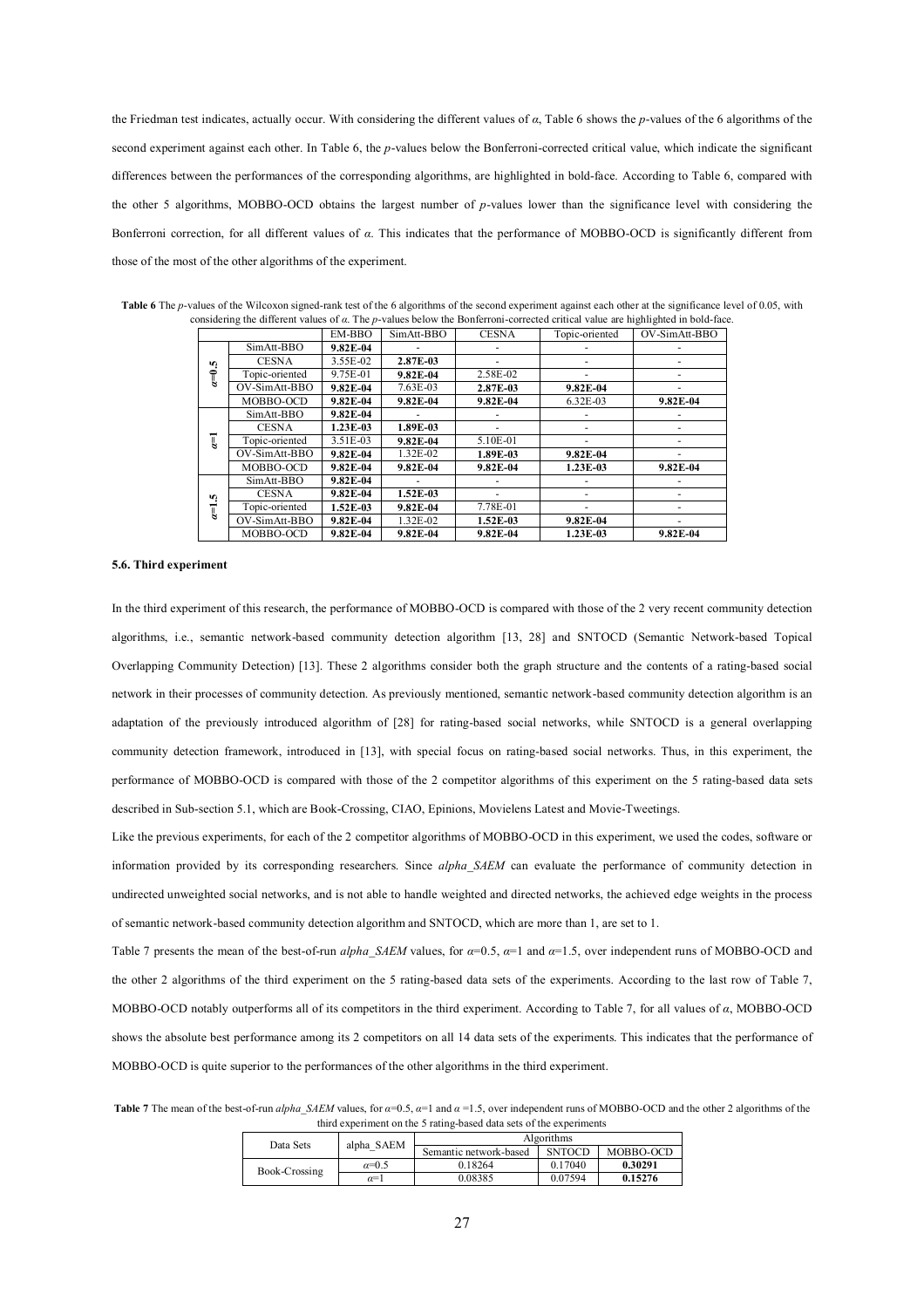|                  | $\alpha=1.5$ | 0.06227 | 0.05603 | 0.11598 |
|------------------|--------------|---------|---------|---------|
|                  | $\alpha=0.5$ | 0.73850 | 0.72731 | 0.82544 |
| <b>CIAO</b>      | $\alpha=1$   | 0.56206 | 0.51617 | 0.68893 |
|                  | $\alpha=1.5$ | 0.48741 | 0.43519 | 0.62381 |
|                  | $\alpha=0.5$ | 0.84162 | 0.84995 | 0.93137 |
| Epinions         | $\alpha=1$   | 0.74596 | 0.69380 | 0.92225 |
|                  | $\alpha=1.5$ | 0.69529 | 0.62071 | 0.91888 |
| MovieLens Latest | $\alpha=0.5$ | 0.47043 | 0.33443 | 0.70809 |
|                  | $\alpha=1$   | 0.31164 | 0.16735 | 0.54910 |
|                  | $\alpha=1.5$ | 0.25621 | 0.12676 | 0.48231 |
|                  | $\alpha=0.5$ | 0.79082 | 0.80913 | 0.89339 |
| Movie-Tweetings  | $\alpha=1$   | 0.65512 | 0.62904 | 0.80843 |
|                  | $\alpha=1.5$ | 0.59021 | 0.55050 | 0.76307 |
|                  | $\alpha=0.5$ | 5/0/0   | 5/0/0   |         |
| $+/-/$           | $\alpha=1$   | 5/0/0   | 5/0/0   | ٠       |
|                  | $\alpha=1.5$ | 5/0/0   | 5/0/0   |         |

The results of the third experiment, shown in Table 7, and the above analysis of the results can demonstrate the best performance of MOBBO-OCD among its 2 competitors in the experiment, but to ensure that the performance of MOBBO-OCD is statistically different from those of the other 2 algorithms, we conducted a statistical significance analysis on the results in Table 7, with considering the different values of *α*, using the Friedman test implemented in IBM SPSS Statistics 22. The analysis shows that there is a statistically significant difference between the performances of the algorithms with  $\chi^2(2) = 7.600000$  and  $p < 0.05$  for  $\alpha = 0.5$ ,  $\chi^2(2)=10.000000$  and  $p< 0.05$  for  $\alpha=1$ ,  $\chi^2(2)=10.000000$  and  $p< 0.05$  for  $\alpha=1.5$ . Also, the result of Friedman ranking, which is shown in Table 8, indicates that MOBBO-OCD ranks first among all the algorithms in the experiment, with the

mean rank value of 3.00 for all values of  $\alpha$ .

**Table 8** The mean and the final ranks of the 3 algorithms of the third experiment according to the Friedman test, with considering the different values of *α*

| Algorithms             | $\alpha=0.5$ |            | $\alpha=1$ |            | $\alpha=1.5$ |            |
|------------------------|--------------|------------|------------|------------|--------------|------------|
|                        | Mean Rank    | Final Rank | Mean Rank  | Final Rank | Mean Rank    | Final Rank |
| Semantic network-based | .60          |            | 2.00       |            | 2.00         |            |
| <b>SNTOCD</b>          | . 40         |            | .00.       |            | . 00         |            |
| MOBBO-OCD              | 3.00         |            | 3.00       |            | 3.00         |            |

We subsequently performed a post-hoc test using the Wilcoxon signed-rank test implemented in IBM SPSS Statistics 22 at the significance level of 0.05, with considering the different values of *α*. Table 9 shows the *p*-values of the 3 algorithms of the third experiment against each other, with considering the different values of *α*. In Table 9, the *p*-values below the significance level are highlighted in bold-face. According to Table 9, compared with the other 2 algorithms, MOBBO-OCD obtains the largest number of *p*-values lower than the significance level, for all different values of *α*.

|              |               | Semantic network-based | <b>SNTOCD</b> |
|--------------|---------------|------------------------|---------------|
| $\alpha=0.5$ | <b>SNTOCD</b> | 5.00E-01               |               |
|              | MOBBO-OCD     | 4.31E-02               | 4.31E-02      |
| $a=1$        | <b>SNTOCD</b> | 4.31E-02               |               |
|              | MOBBO-OCD     | 4.31E-02               | 4.31E-02      |
| $a=1.5$      | <b>SNTOCD</b> | 4.31E-02               |               |
|              | MOBBO-OCD     | 4.31E-02               | 4.31E-02      |

Table 9 The *p*-values of the Wilcoxon signed-rank test of the 3 algorithms of the third experiment against each other at the significance level of 0.05, with considering the different values of *α*. The *p*-values below the significance level are highlighted in bold-face.

#### **5.7. Summarization of the analyses**

In this sub-section, we present two figures to summarize the analyses conducted in the three experiments of this research. Fig. 3 shows the performance comparison of the 14 algorithms of the first and the second experiments by averaging their achieved mean values of *alpha\_SAEM* for  $\alpha=0.5$ ,  $\alpha=1$  and  $\alpha=1.5$ , which are presented in Table 1 and Table 4, on the 14 data sets of the experiments.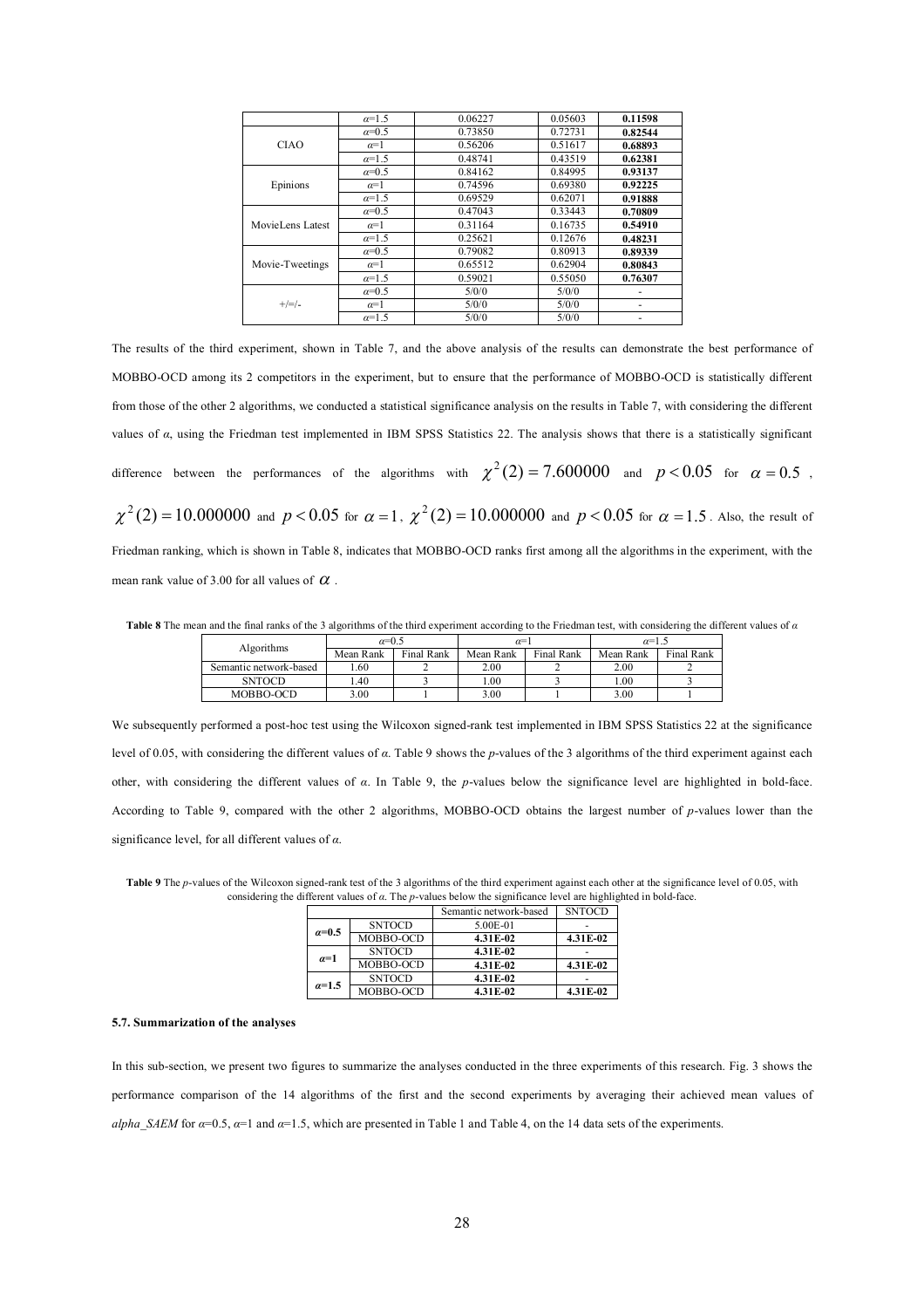

**Fig. 3.** The performance comparison of the 14 algorithms of the first and the second experiments by considering the averages of their achieved mean values of *alpha\_SAEM*, for  $\alpha=0.5$ ,  $\alpha=1$  and  $\alpha=1.5$ , on the 14 data sets of the experiments

Also, Fig. 4 shows the performance comparison of the 3 algorithms of the third experiment by averaging their achieved mean values of *alpha\_SAEM* for  $\alpha=0.5$ ,  $\alpha=1$  and  $\alpha=1.5$ , which are presented in Table 7, on the 5 rating-based data sets of the experiments.



**Fig. 4.** The performance comparison of the 3 algorithms of the third experiment by considering the averages of their achieved mean values of *alpha\_SAEM*, for  $\alpha=0.5$ ,  $\alpha=1$  and  $\alpha=1.5$ , on the 5 rating-based data sets of the experiments

According to Fig. 3 and Fig. 4, it can be concluded that MOBBO-OCD achieves the best average performance among its competitors in all of these three conditions: 1) When the similarity of nodes' attributes is as important for us as the link ( $\alpha = 1$ ), 2) When the similarity of nodes' attributes is more important for us than the link ( $0 \le \alpha < 1$ ), and 3) When the link is more important for us than the similarity of nodes' attributes ( $\alpha > 1$ ).

# **6. Conclusion**

In this paper, a Multi-Objective BBO-based Overlapping Community Detection algorithm called MOBBO-OCD has been proposed for automatic detection of overlapping communities of a social network, in which node attributes are available, with considering the two aspects of topological structure and node attributes of the network. *SimAtt*, which considers the similarity of nodes' attributes, and Extended Modularity, which considers the density of connections, have been chosen as the two objective functions to be maximized in MOBBO-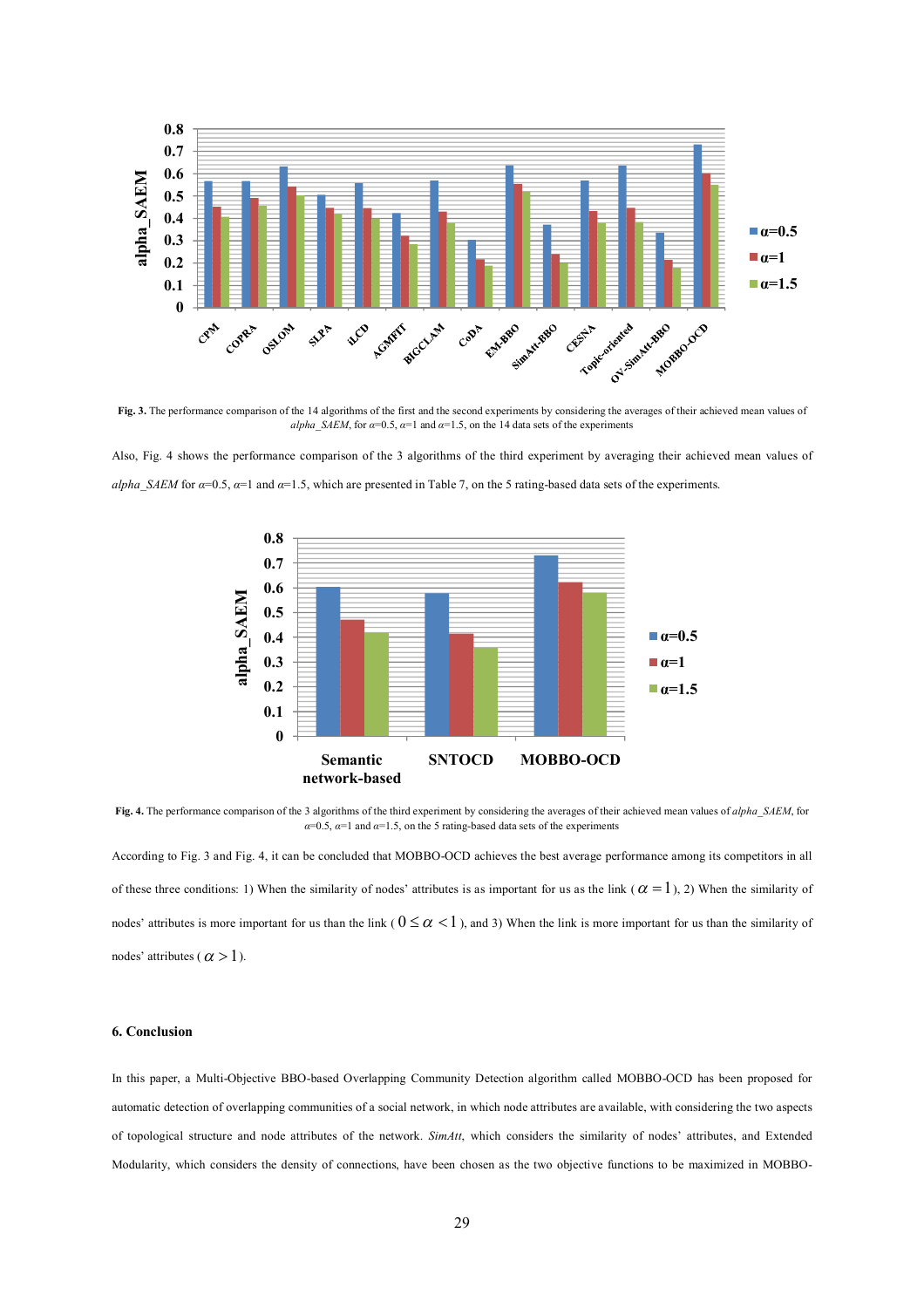OCD. Since MOBBO-OCD uses the Pareto-based approach, its final output is a set of non-dominated solutions (partitions) of its input social network. Thus, our proposed method can provide a wide range of solutions for a decision maker to choose from. For this reason, a metric called *alpha\_SAEM* has been introduced in this paper to determine the best compromise solution among the set of non-dominated solutions achieved by a community detection algorithm. *alpha\_SAEM* is able to evaluate the goodness of both overlapping and non-overlapping partitions with considering the two aspects of node attributes and linkage structure.

In this paper, three extensive experiments have been conducted on 14 real-life data sets with different characteristics to evaluate the performance of MOBBO-OCD by comparing its results with those of 15 relevant community detection algorithms. In the first experiment, the performance of MOBBO-OCD has been compared with those of the 8 state-of-the-art overlapping community detection algorithms, which conduct their community detection processes with just considering the graph structures of networks. In the second experiment, the performance of MOBBO-OCD has been compared with Extended Modularity maximization BBO algorithm (EM-BBO) along with the 4 overlapping community detection algorithms, which consider both the graph structure and the contents of a network in their processes of community detection. In the third experiment, the performance of MOBBO-OCD has been compared with those of the 2 very recent community detection algorithms, which consider both the graph structure and the contents of a rating-based social network in their processes of community detection. The experimental results, which have been statistically validated, show that MOBBO-OCD achieves favorable results which are quite superior to the results of the other algorithms in the experiments.

Like many other proposed frameworks, MOBBO-OCD, has some limitations that can be considered as potential research directions for future studies. MOBBO-OCD, in its current form, can only be applied to unweighted undirected social networks with node attributes. But the proposed framework can be considered as an adaptive general framework in the field of community detection. Thus, In future works, MOBBO-OCD can be extended to detect overlapping communities of weighted and directed social networks with node attributes. Since discovering communities of a signed network is a new interesting research area in the field of community detection, another promising avenue for future studies can be the enhancement of MOBBO-OCD to detect communities of signed networks with node attributes. Another interesting research area in the field of community detection is the analysis of the evolution of communities over time. Thus, another direction for future works can be the enhancement of MOBBO-OCD to analyze the trend of evolution in social networks with node attributes, over time. On the other hand, the concepts and approaches, which have been discussed in this study, can be utilized in future studies, to design new frameworks for link prediction in social networks with node attributes.

## **References**

[1] L.C. Ribas, J.J.d.M.S. Junior, L.F. Scabini, O.M. Bruno, Fusion of complex networks and randomized neural networks for texture analysis, Pattern Recognition, 103 (2020) 107189.

[2] H. Bostani, M. Sheikhan, Modification of supervised OPF-based intrusion detection systems using unsupervised learning and social network concept, Pattern Recognition, 62 (2017) 56-72.

[3] A. Lancichinetti, S. Fortunato, Consensus clustering in complex networks, Scientific reports, 2 (2012).

[4] A. Reihanian, B. Minaei-Bidgoli, H. Alizadeh, Topic-oriented community detection of rating-based social networks, Journal of King Saud University-Computer and Information Sciences, 28 (2016) 303-310.

[5] M. Newman, Communities, modules and large-scale structure in networks, Nature Physics, 8 (2012) 25-31.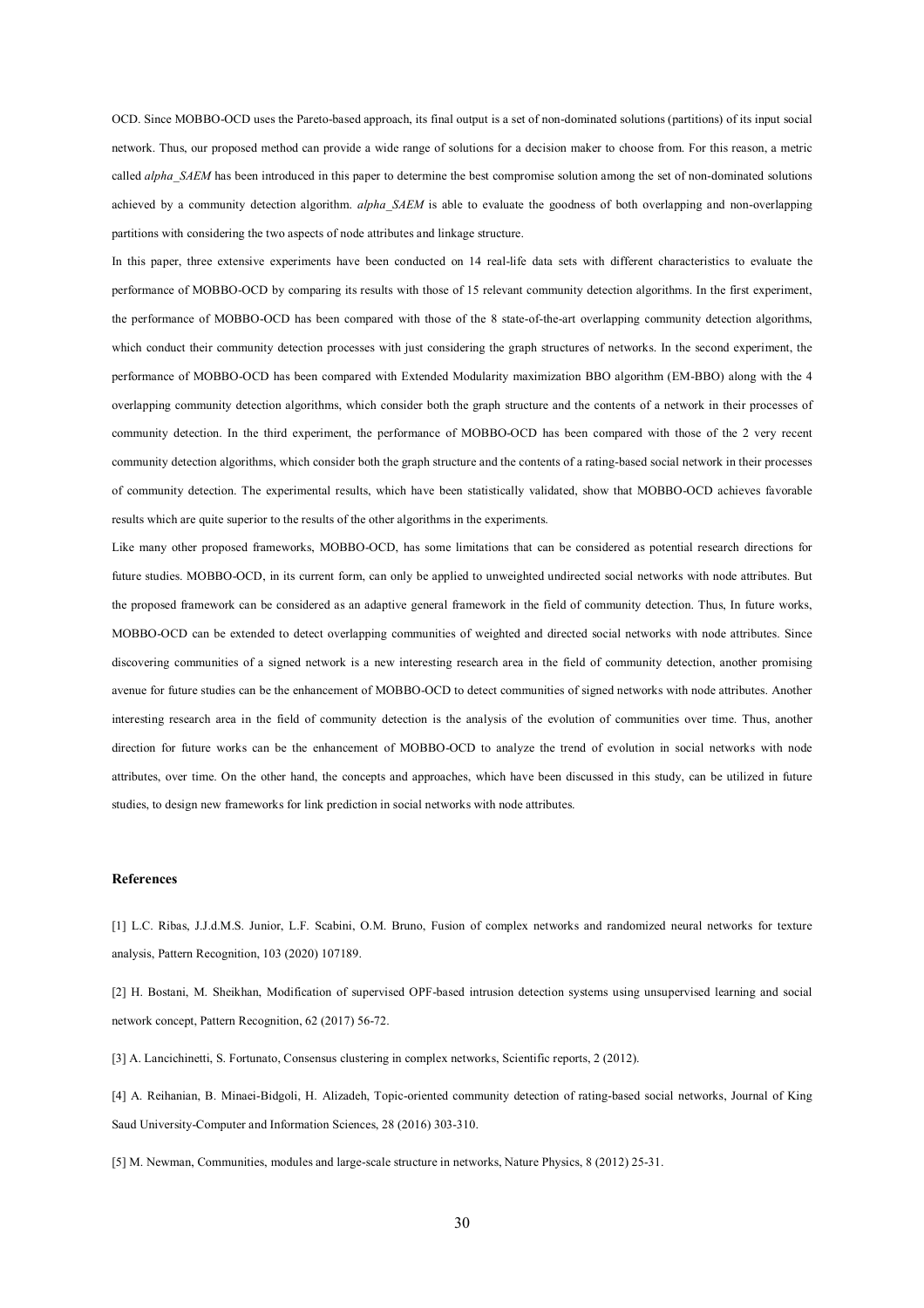[6] Y. Kim, H. Do, S.B. Kim, Outer-Points shaver: Robust graph-based clustering via node cutting, Pattern Recognition, 97 (2020) 107001.

[7] C. Jia, M.B. Carson, X. Wang, J. Yu, Concept Decompositions for Short Text Clustering by Identifying Word Communities, Pattern Recognition, (2017).

[8] Z. Zhao, S. Feng, Q. Wang, J.Z. Huang, G.J. Williams, J. Fan, Topic oriented community detection through social objects and link analysis in social networks, Knowledge-Based Systems, 26 (2012) 164-173.

[9] L. Zhang, H. Pan, Y. Su, X. Zhang, Y. Niu, A mixed representation-based multiobjective evolutionary algorithm for overlapping community detection, IEEE Transactions on Cybernetics, 47 (2017) 2703-2716.

[10] Z. Li, J. Liu, K. Wu, A multiobjective evolutionary algorithm based on structural and attribute similarities for community detection in attributed networks, IEEE transactions on cybernetics, 48 (2018) 1963-1976.

[11] A. Reihanian, M.-R. Feizi-Derakhshi, H.S. Aghdasi, Community detection in social networks with node attributes based on multiobjective biogeography based optimization, Engineering Applications of Artificial Intelligence, 62 (2017) 51-67.

[12] D. Simon, Biogeography-based optimization, IEEE transactions on evolutionary computation, 12 (2008) 702-713.

[13] A. Reihanian, M.-R. Feizi-Derakhshi, H.S. Aghdasi, Overlapping community detection in rating-based social networks through analyzing topics, ratings and links, Pattern Recognition, 81 (2018) 370-387.

[14] G. Palla, I. Derényi, I. Farkas, T. Vicsek, Uncovering the overlapping community structure of complex networks in nature and society, Nature, 435 (2005) 814-818.

[15] S. Gregory, Finding overlapping communities in networks by label propagation, New Journal of Physics, 12 (2010) 103018.

[16] U.N. Raghavan, R. Albert, S. Kumara, Near linear time algorithm to detect community structures in large-scale networks, Physical review E, 76 (2007) 036106.

[17] Y.-Y. Ahn, J.P. Bagrow, S. Lehmann, Link communities reveal multiscale complexity in networks, nature, 466 (2010) 761-764.

[18] R. Cazabet, F. Amblard, Simulate to detect: a multi-agent system for community detection, Proceedings of the 2011 IEEE/WIC/ACM International Conferences on Web Intelligence and Intelligent Agent Technology-Volume 02, IEEE Computer Society2011, pp. 402-408.

[19] A. Lancichinetti, F. Radicchi, J.J. Ramasco, S. Fortunato, Finding statistically significant communities in networks, PloS one, 6 (2011) e18961.

[20] J. Xie, B.K. Szymanski, X. Liu, Slpa: Uncovering overlapping communities in social networks via a speaker-listener interaction dynamic process, Data Mining Workshops (ICDMW), 2011 IEEE 11th International Conference on, IEEE2011, pp. 344-349.

[21] J. Yang, J. Leskovec, Community-affiliation graph model for overlapping network community detection, 2012 IEEE 12th International Conference on Data Mining, IEEE2012, pp. 1170-1175.

[22] J. Yang, J. Leskovec, Overlapping community detection at scale: a nonnegative matrix factorization approach, Proceedings of the sixth ACM international conference on Web search and data mining, ACM2013, pp. 587-596.

[23] J. Yang, J. McAuley, J. Leskovec, Detecting cohesive and 2-mode communities indirected and undirected networks, Proceedings of the 7th ACM international conference on Web search and data mining, ACM2014, pp. 323-332.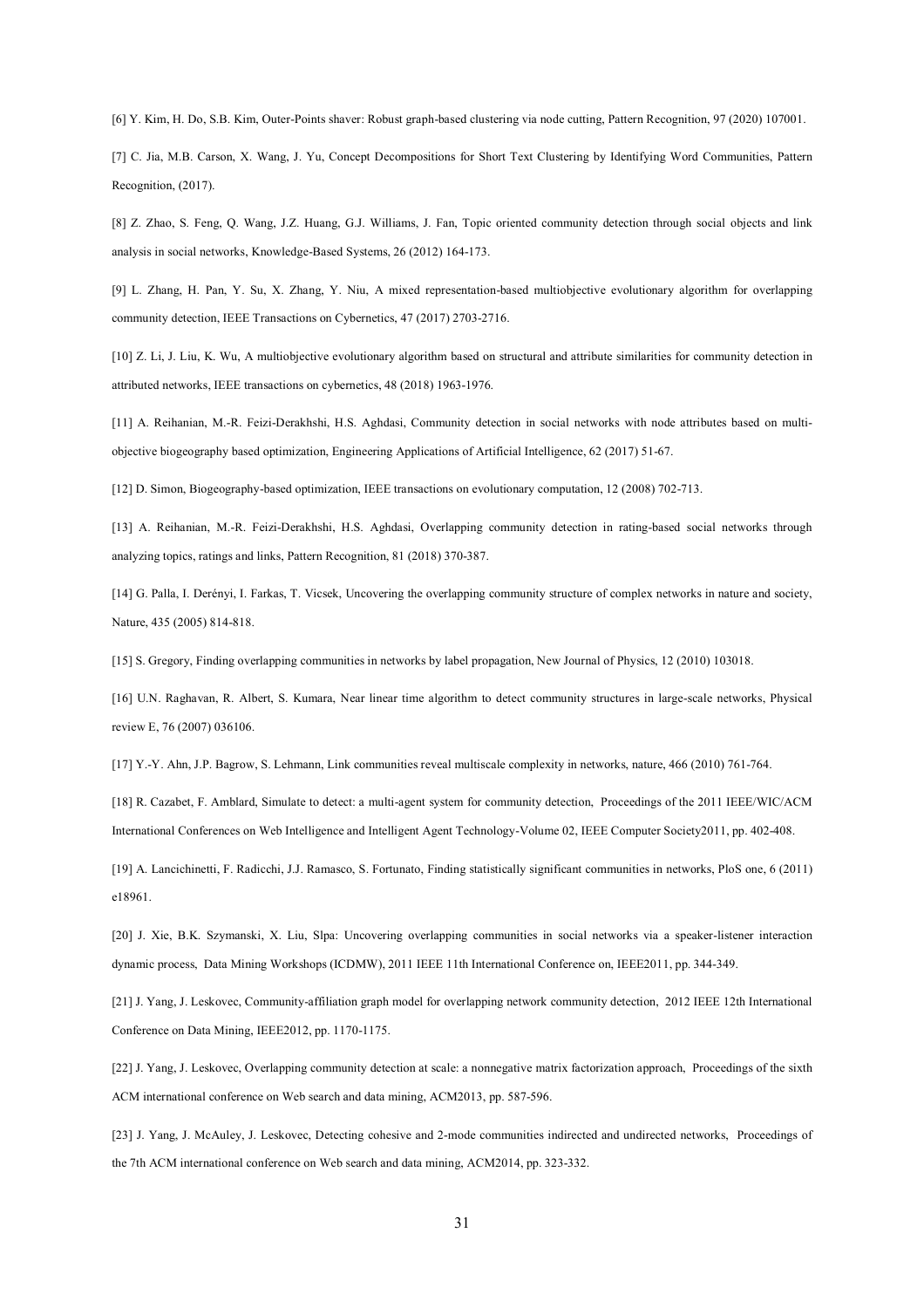[24] Y. Xie, M. Gong, S. Wang, B. Yu, Community discovery in networks with deep sparse filtering, Pattern Recognition, 81 (2018) 50-59.

[25] M. Pereda, E. Estrada, Visualization and machine learning analysis of complex networks in hyperspherical space, Pattern Recognition, 86 (2019) 320-331.

[26] D. Chen, F. Zou, R. Lu, L. Yu, Z. Li, J. Wang, Multi-objective optimization of community detection using discrete teaching–learningbased optimization with decomposition, Information Sciences, (2016).

[27] L. Li, L. Jiao, J. Zhao, R. Shang, M. Gong, Quantum-behaved discrete multi-objective particle swarm optimization for complex network clustering, Pattern Recognition, 63 (2017) 1-14.

[28] Z. Xia, Z. Bu, Community detection based on a semantic network, Knowledge-Based Systems, 26 (2012) 30-39.

[29] J. Yang, J. McAuley, J. Leskovec, Community detection in networks with node attributes, 2013 IEEE 13th International Conference on Data Mining, IEEE2013, pp. 1151-1156.

[30] A. Papadopoulos, G. Pallis, M.D. Dikaiakos, Weighted clustering of attributed multi-graphs, Computing, 99 (2017) 813-840.

[31] M. Gong, C. Yao, Y. Xie, M. Xu, Semi-supervised network embedding with text information, Pattern Recognition, (2020) 107347.

[32] Y. Zheng, R. Hu, S.-f. Fung, C. Yu, G. Long, T. Guo, S. Pan, Clustering social audiences in business information networks, Pattern Recognition, 100 (2020) 107126.

[33] H. Ma, An analysis of the equilibrium of migration models for biogeography-based optimization, Information Sciences, 180 (2010) 3444-3464.

[34] H. Ma, D. Simon, P. Siarry, Z. Yang, M. Fei, Biogeography-based optimization: a 10-year review, IEEE Transactions on Emerging Topics in Computational Intelligence, 1 (2017) 391-407.

[35] C.A.C. Coello, D.A. Van Veldhuizen, G.B. Lamont, Evolutionary algorithms for solving multi-objective problems, Springer2002.

[36] J. Handl, J. Knowles, An evolutionary approach to multiobjective clustering, IEEE transactions on Evolutionary Computation, 11 (2007) 56-76.

[37] B. Amiri, L. Hossain, J.W. Crawford, R.T. Wigand, Community detection in complex networks: Multi–objective enhanced firefly algorithm, Knowledge-Based Systems, 46 (2013) 1-11.

[38] H. Shen, X. Cheng, K. Cai, M.-B. Hu, Detect overlapping and hierarchical community structure in networks, Physica A: Statistical Mechanics and its Applications, 388 (2009) 1706-1712.

[39] M.E. Newman, M. Girvan, Finding and evaluating community structure in networks, Physical review E, 69 (2004) 026113.

[40] K. Deb, A. Pratap, S. Agarwal, T. Meyarivan, A fast and elitist multiobjective genetic algorithm: NSGA-II, IEEE transactions on evolutionary computation, 6 (2002) 182-197.

[41] X. Zhou, Y. Liu, B. Li, G. Sun, Multiobjective biogeography based optimization algorithm with decomposition for community detection in dynamic networks, Physica A: Statistical Mechanics and its Applications, 436 (2015) 430-442.

[42] D.E. Knuth, The Stanford GraphBase: a platform for combinatorial computing, Addison-Wesley Reading1993.

[43] V. Krebs, unpublished, http://www.orgnet.com/.